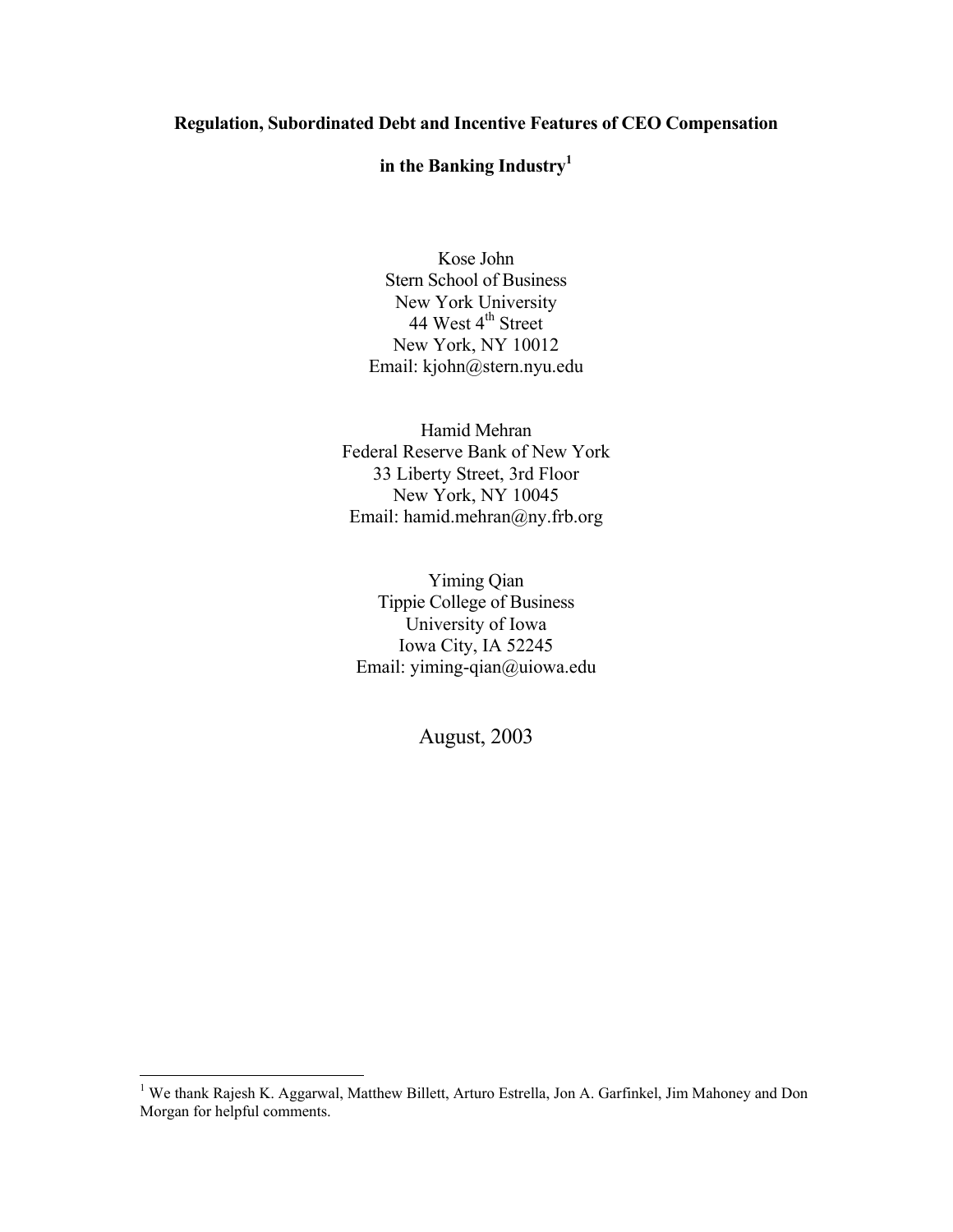# **Regulation, Subordinated Debt and Incentive Features of CEO Compensation**

# **in the Banking Industry**

# **Abstract**

In this paper, we study how the pay-performance sensitivity in an optimally-designed, top management compensation structure in banks is affected by the characteristics of alternative mechanisms of corporate governance. Given the bank's claim structure, the subordinated debtholders and the regulator have the incentives to monitor the bank. We analyze theoretically whether the intensity of these monitoring mechanisms would play a complementary or substitute role to the strength of incentive features in top management compensation. Although the payperformance sensitivity of bank CEO compensation decreases with the total leverage ratio, we show that the monitoring provided by either subordinated debtholders or regulators allow the bank to increase the pay-performance sensitivity in the optimal CEO compensation. Consistent with the theoretical predictions, we find empirical evidence that the pay-performance sensitivity decreases with banks' total leverage, but increases with its subordinated debt ratio and the intensity of regulatory monitoring, which is proxied by a poorer examination rating (BOPEC).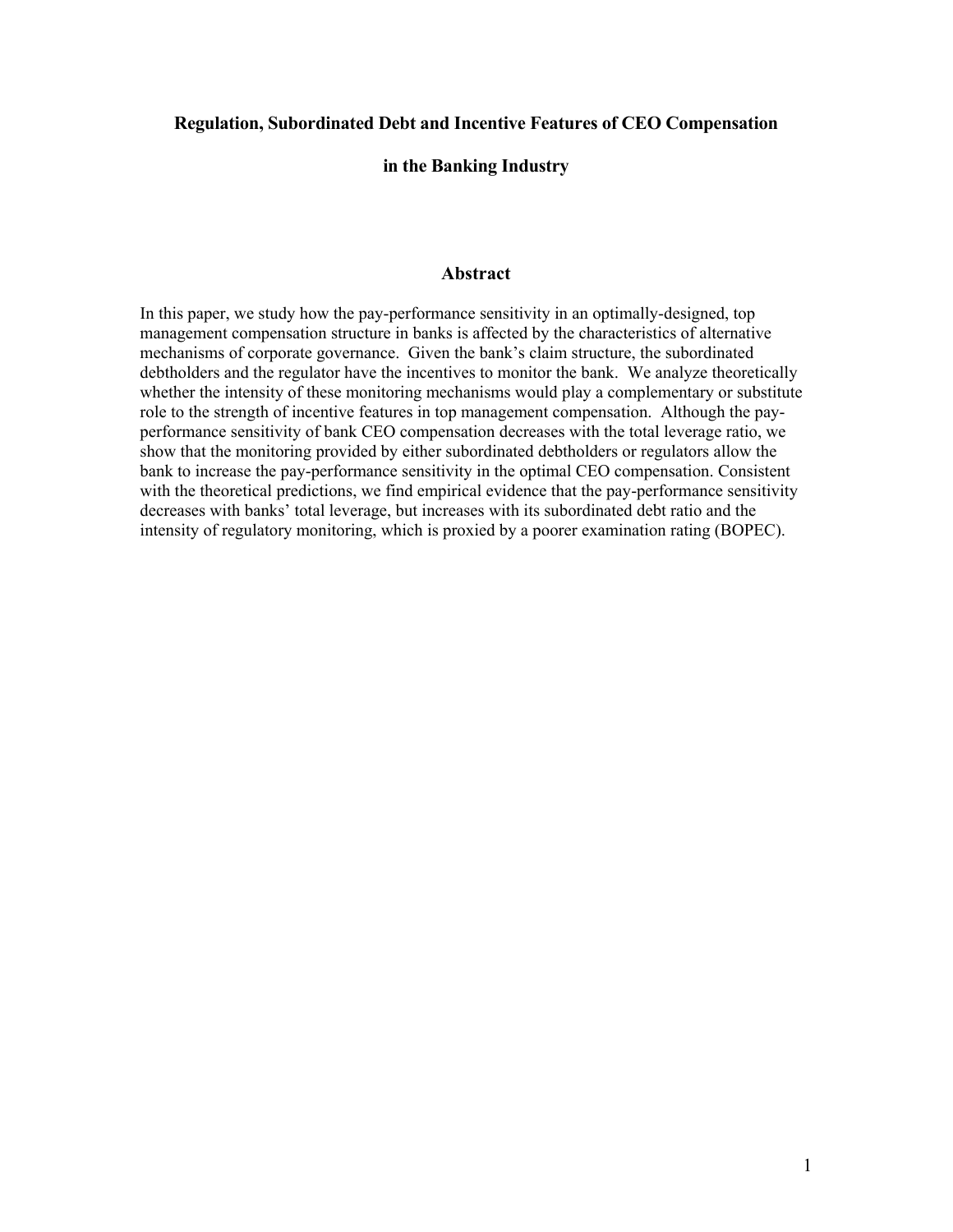# **1. INTRODUCTION**

The topic of corporate governance in general, and top management compensation in particular, has received enormous attention in recent years. Alignment of the incentives of top management with the interests of shareholders has been characterized as an important mechanism of corporate governance. In fact, there is a large theoretical and empirical literature on the role of incentive contractsin ameliorating agency problems.<sup>2</sup> However, there is less research on the design of managerial compensation structure taking into account its interaction with the other mechanisms of corporate governance.

In this paper, we examine the top management compensation in banking firms. In particular, we study theoretically and empirically the optimal design of compensation, taking into account the unique claim structure in banks, and consequently, the incentives of its claimholders to monitor management. Banks differ from firms in non-financial unregulated industries (e.g., manufacturing firms) in the structure of their claims. This, in turn, gives rise to monitoring mechanisms, which are very different from those in manufacturing firms. A lion's share of a bank's cash flow claims is in the form of debt held by dispersed depositors. Moreover, the Federal Deposit Insurance Corporation (FDIC) insures a large fraction of this debt. Consequently, unlike the case in manufacturing firms, the primary creditors in a bank are do not have sufficient incentives to monitor the bank. The deposit insurance is equivalent to a put option given to the depositors by the FDIC (see Merton (1977)). Therefore, the regulator has an incentive to monitor the bank, especially with respect to the risk choices of the bank. The banks may also hold subordinated debt in addition to the deposits. The subordinated debt is often held in a concentrated fashion by insurance companies and other financial institutions. The subordinated debtholders also have incentives to monitor the bank, and like regulators, especially with respect to its risk choices. In this paper, we examine the incentive features to be included in the top management compensation structure in banks in the presence of monitoring

 $\overline{a}$ 

<span id="page-2-0"></span><sup>&</sup>lt;sup>2</sup> For example, see Murphy (1999) for a survey on this topic.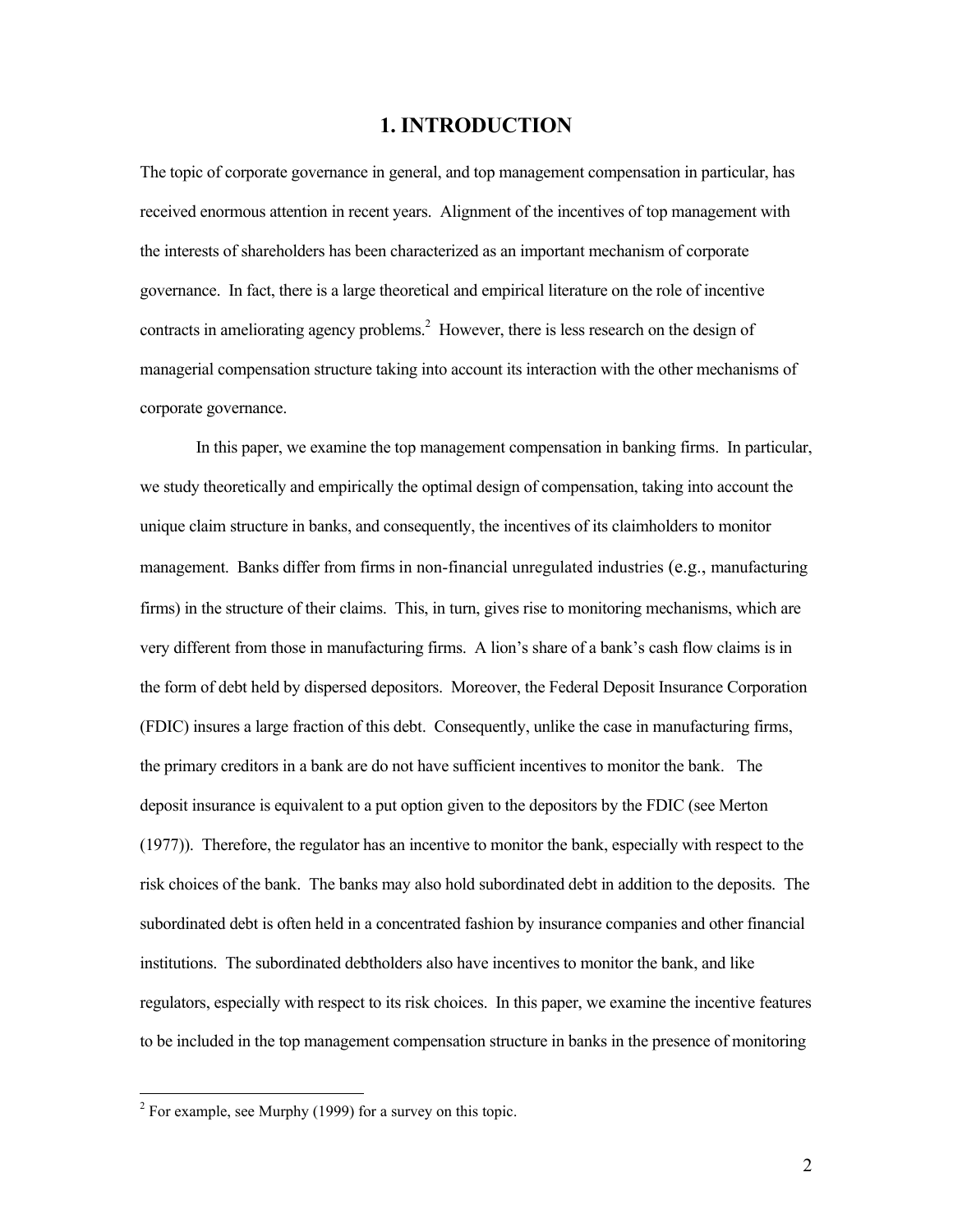by regulators and by subordinated debtholders. Understanding how incentive features in management compensation are affected by these governance mechanisms in banks will provide insights useful in the larger context of firms in general.

The role of regulation as a governance mechanism in financial institutions and its interaction with other mechanisms of corporate governance has not been studied. For example, bank supervision that ensures the bank is compliant with regulatory requirements could play a general monitoring role. Is this monitoring a substitute or complement to other mechanisms of corporate governance? In particular, does regulatory monitoring decrease or increase the need for incentive features in managerial compensation? Understanding the nature of the interaction of regulation and corporate governance will give us insights about the optimal design of regulation and corporate governance for banks.

An important difference between banks and manufacturing firms lies with the incentives of debtholders to monitor the firms. When debt is present, the shareholders have risk-shifting incentives, i.e., they have the incentive to take excessive risk at the expense of debtholders. Therefore, debtholders, in general, will want to monitor the firm's risk choice. In manufacturing firms, it is usually the senior debtholder, its bank, which will perform most of the monitoring role.<sup>[3](#page-3-0)</sup> The bank has the incentive, expertise and informational advantage to monitor the firm. However, the primary debtholders for a bank are its depositors. Under the current FDIC insurance system, a large proportion of deposits are fully insured. Therefore, the depositors do not have the incentive to monitor the banks vigorously. Instead, the regulator, who has sold an insurance put to the depositors, has incentives to monitor the bank. Another set of claimholders with incentives to monitor the bank is the bank's subordinated debtholders.

As claimants on junior and uninsured debt, subordinated debtholders stand to suffer heavy losses in the case of bank insolvency. They, therefore, have the incentive to monitor the bank closely and on an on-going basis. In this sense, in terms of the incentive to monitor, their interests, are

 $\overline{a}$ 

<span id="page-3-0"></span> $3$  There is a large body of literature on banks' specialness in monitoring, see James (1987).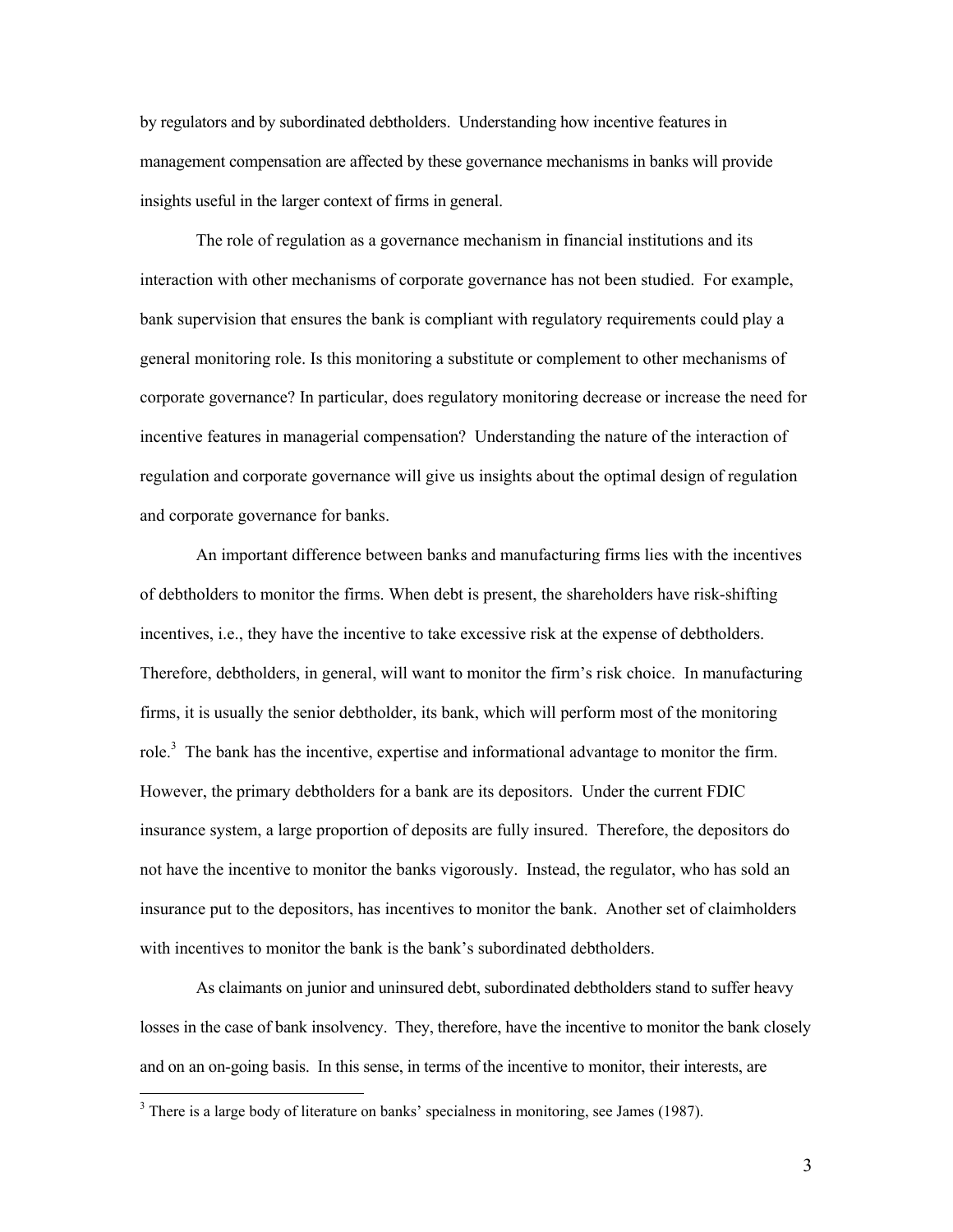therefore, more aligned with those of the deposit insurers. In fact, proposals for regulation requiring banks to hold certain, minimum levels of subordinated debt have been gaining support in recent years. For instance, subordinated debt requirements are the centerpiece of a proposal for reforming bank regulation from the U.S. Shadow Financial Regulatory Committee (SFRC, 2000). A comprehensive study from the staff at the Board of Governance (FRS, 1999) also supports a subordinated debt requirement as part of prompt corrective action.

 It is argued that subordinated debt can discipline a bank's risk appetite through two channels. Subordinated debtholders can impose direct discipline on the bank by charging high funding costs once excessive risk-taking activities are detected. It can also impose derived discipline by providing risk signals to other market participants and to regulators who can then discipline the bank (See Evanoff and Wall (2001)).

Although the monitoring role of subordinated debt and its use in regulation have been discussed frequently, the interaction between subordinated debt and managerial incentives has not been formally studied. In particular, how would the presence of subordinated debt affect the optimal design of bank CEO compensation? Should it increase or decrease the pay-performance sensitivity of the compensation structure? John and John (1993) show that the pay-performance sensitivity of the CEO compensation structure should decrease in leverage, so that the CEO intends to maximize the firm value instead of equity value and the risk-shifting problem is mitigated. A naïve extrapolation of this result may suggest that, if the bank is asked to take on subordinated debt in addition to deposits, the managerial incentives for risk-shifting will increase. Therefore, the optimal CEO compensation should have even lower pay-performance sensitivity in the presence of subordinated debt. Such extrapolation ignores the monitoring role played by the subordinated debtholders.

In this paper, we study theoretically and empirically the interaction of managerial incentives and monitoring by regulation or subordinated debt. We separate the effects of total leverage and the monitored debt on the pay-performance sensitivity of bank CEO compensation. Our results show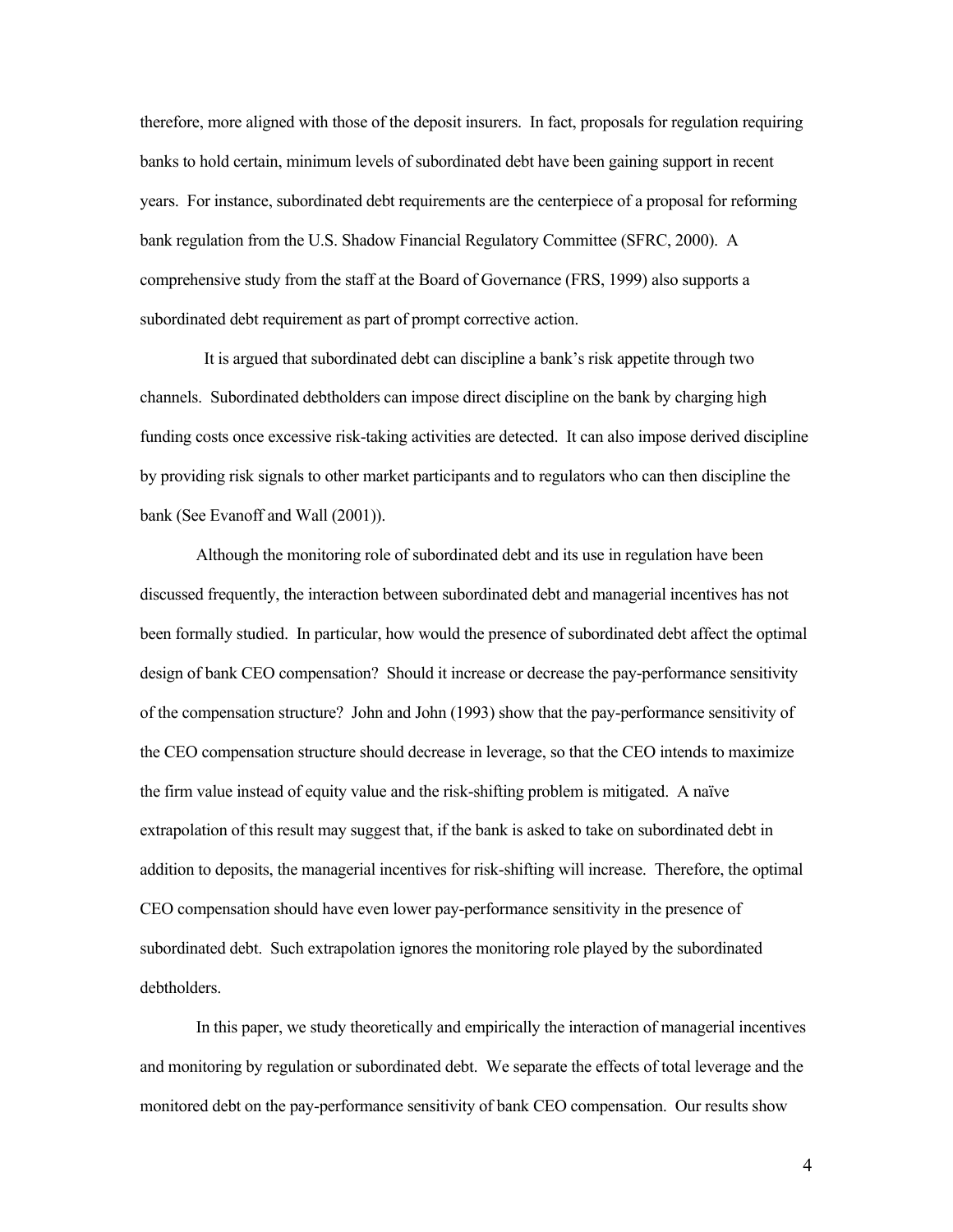that, although the pay-performance sensitivity of the optimal CEO compensation structure decreases with total leverage, it actually increases with the subordinated debt ratio as well as the intensity of regulation. To our knowledge, this is the first paper to analyze the interaction between subordinated debt, regulation and bank CEO compensation. We also empirically estimate their relationship.

We present a model in which a bank CEO is in charge of investment decisions in the bank. She chooses between two types of loans: a safe loan and a risky loan. The CEO is subject to two types of agency problems: (1) the risk-shifting problem: the incentive to take on excessive risk at the expense of depositors and debtholders when the CEO is aligned with the shareholders through the incentive features of her compensation contract; and (2) the perk consumption problem: the incentive to consume perks at the expense of the shareholders when the CEO only holds a fraction of equity<sup>4</sup>[.](#page-5-0) Although both of these agency problems have been studied in the corporate finance literature, their interaction has not been analyzed.<sup>[5](#page-5-1)</sup> The interaction of the two agency problems in determining the optimal pay-performance sensitivity in the CEO compensation can be seen as follows. When the pay-performance sensitivity is high, the CEO's interest is closely aligned with equityholders and the risk-shifting incentives are high. On the other hand, the incentive to consume perks is low. When the pay-performance sensitivity is low, the CEO finds it optimal to consume a high level of perquisites but risk-shifting incentives are low. The severe risk-shifting also puts the perk consumption of the CEO at risk (the CEO does not get to consume perks in the insolvency state). This, in turn, provides some discipline on the risk-shifting incentives of the CEO. The trade-off between the needs to mitigate these two agency problems leads to an optimal pay-performance sensitivity in the CEO compensation structure.

 $\overline{a}$ 

<span id="page-5-0"></span><sup>&</sup>lt;sup>4</sup> Instead of the perk consumption problem, we could have modeled any conventional managerial agency problem that could be mitigated by higher CEO ownership. Unobservable costly managerial effort could be another example.

<span id="page-5-1"></span> $<sup>5</sup>$  Jensen and Meckling (1976) analyze managerial perk consumption as an agency cost of equity and the</sup> risk-shifting incentive as an agency cost of risky debt. However, they do not analyze the interaction of these agency problems, nor do they analyze the design of an optimal managerial contract in the presence of these agency problems.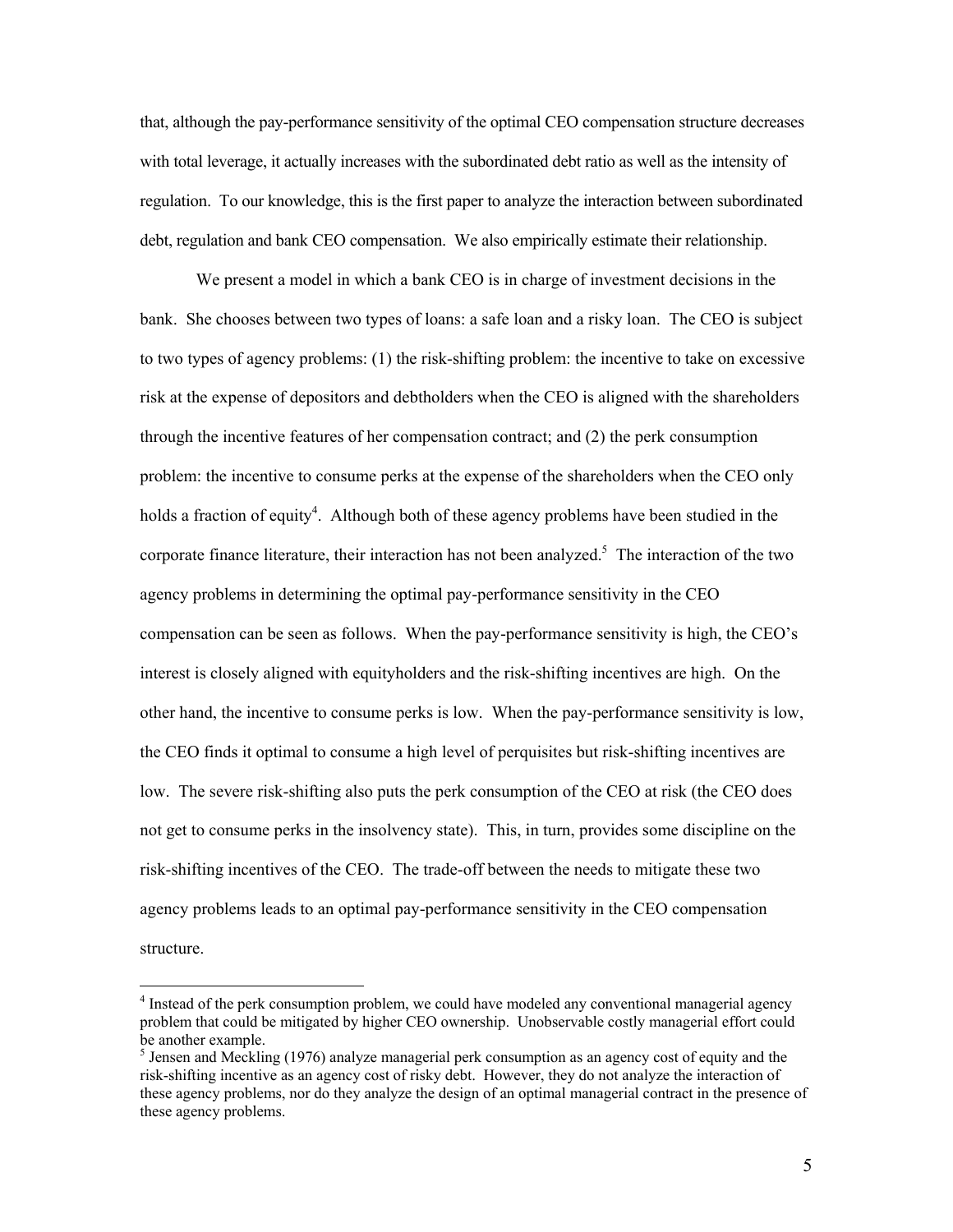We also model the monitoring function of regulation and that of subordinated debt. Our view of the two kinds of monitoring is as follows. The subordinated debtholders monitor the firm on an on-going basis with intensity proportional to the face value of their debt. On the other hand, the regulator monitors with intensity only when the bank deviates sufficiently from regulatory standards. In both cases, the monitoring takes the following form: when they detect the bank has extended a risky loan instead of a safe one, they are able to impose a penalty on the bank, which, in turn, imposes a managerial cost. This monitoring affects the interaction between the two agency problems the CEO is subject to, and hence, the optimal the amount of alignment to use in the CEO's compensation structure. Our results show that the more intense the monitoring is, the higher the optimal pay-performance sensitivity of CEO compensation.

We derive three testable hypotheses from the model: (1) the pay-performance sensitivity of bank CEO compensation decreases with total leverage; (2) the pay-performance sensitivity of bank CEO compensation increases with the subordinated debt ratio; (3) the pay-performance sensitivity of bank CEO compensation increases with the intensity of regulation. We empirically test these hypotheses and find supporting evidence for all of them.

In summary, we contribute to the compensation and banking literatures: (1) by providing a theoretical analytical framework to examine how monitoring by regulators or subordinated debtholders will affect the pay-performance sensitivity of optimally-designed, bank CEO compensation; and (2) by presenting empirical evidence on the relationship between subordinated debt and pay-performance sensitivity, and intensity of regulation and pay-performance sensitivity.

The rest of the paper is organized as follows: section 2 presents the theoretical model on the interaction between leverage, regulation, subordinated debt and bank CEO compensation. Section 3 presents the empirical results on the relationship between subordinated debt, regulation and payperformance sensitivity. Section 4 concludes.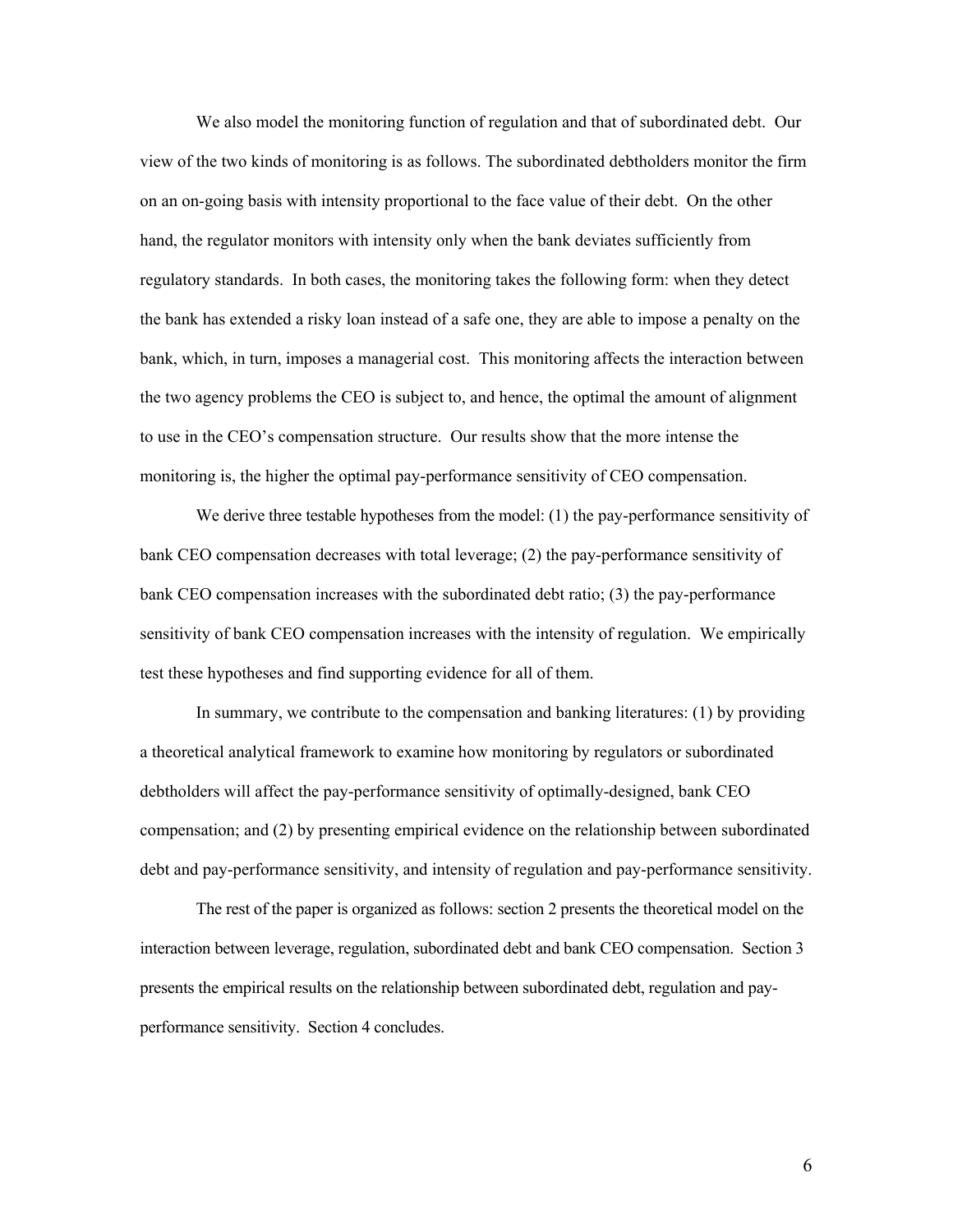## **2. THE ANALYTICAL FRAMEWORK**

### **2.1. The Model Setup**

A detailed model of the asset-risk choices made by a bank under moral hazard and incomplete contracting is developed in this section. The model is designed to capture the essential issues in the design of bank CEO compensation in a simple framework. This model serves as the analytical framework to study the optimal incentive features in bank CEO compensation as a function of its capital structure and other governance mechanisms in place.

We begin with a representative depository institution (bank) under moral hazard and incomplete contracting. Consider a three-date, two-period model. At  $t = 0$ , the bank collects deposits and engages in residual financing through equity and subordinated debt (when it is present) subject to existing regulatory constraints. Deposits are fully insured by a regulatory agency (the FDIC) and the bank pays the relevant insurance premium,  $\pi$ . All associated contracts are written and "priced" at t = 0, given the information available at  $t = 0$  and admissible contracting opportunities. The prices of the bank's financial claims (interest rates on deposits, the FDIC premium,  $\pi$ , and the price of equity and subordinated debt) are determined in a rational-expectations manner.

At  $t = 1$ , investment opportunities appear. This represents the possible loans that the bank can make (assets that the bank can choose). For simplicity, we assume that there are two investment opportunities: (1) a safe loan, which has no risk and a zero NPV, and (2) a risky loan that is characterized by the parameter q. Both investments require at  $t = 1$  an amount I. The safe loan yields a return that is equal to I. The return from the risky loan has two possible outcomes: high or low (H dollars or L dollars, respectively), with  $H > I > L > 0$ , where q is the probability of the high outcome H, and  $(1 - q)$  the probability of the low outcome, L. The bank's insiders, e.g., the CEO, observe the parameter q at  $t = 1$  before they choose between the riskless loan and the risky loan. Outsiders do not observe the value of the parameter q, where outsiders are depositors, debtholders or regulators. This precludes any contracting contingent on the value of the parameter q. However, all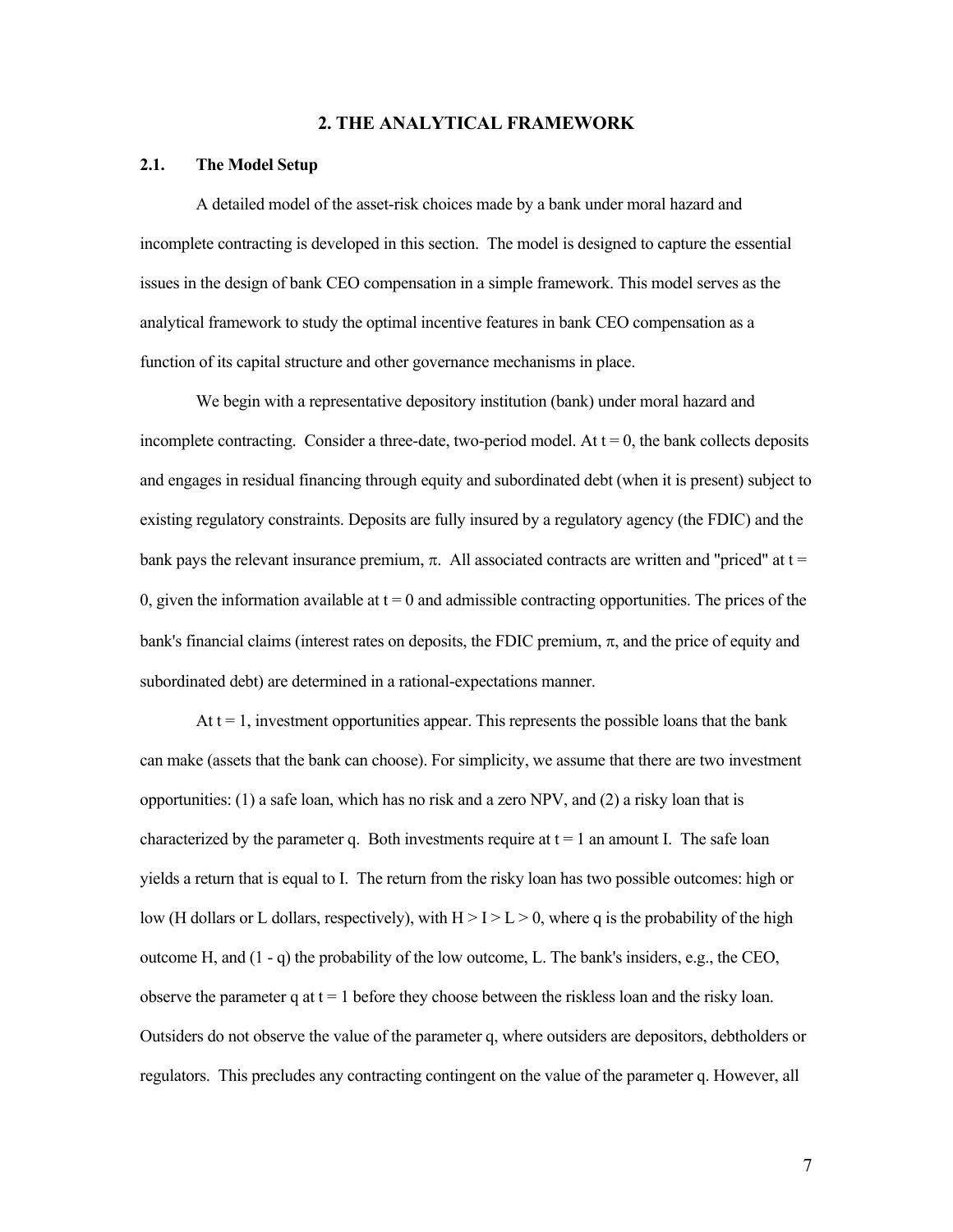the relevant parties know that q is distributed uniformly over the interval [0,1]. This modeling device captures the intuition that, given the level of monitoring undertaken by regulators and outside investors, the managers/owners of the bank have additional (inside) information about the prospects of the loan (captured in q). $<sup>6</sup>$ </sup>

The amount  $(I + \pi)$  needed by the bank for investment and payment of the FDIC premium is raised at  $t = 0$ , in the form of depository debt, subordinated debt and equity. For simplicity, we assume that the deposits are in the form of pure discount debt of promised payment  $P_D$  due at t = 2. The depositors pay an amount  $B<sub>D</sub>$  at t = 0 into the bank, where  $B<sub>D</sub>$  represents the rational expectations price of the guaranteed promised payment  $P<sub>D</sub>$ , incorporating the rationally anticipated loan choices to be made by the bank. In our framework,  $\pi$  can also be determined in a rational expectations manner as the actuarially fair value of the deposit insurance premium for the bank. The subordinated debt, when it exists, will have a promised payment of  $P_s$ , and rational expectations price of  $B_s$ . We will denote the total promised payments of the deposits and the subordinated debt as P, i.e.,  $P = P_D + P_S$ . We will assume that the combined face value is such that the firm only defaults in the L state of the world. For reasons that will be clear to the reader, we will assume that  $L < P < (I + L)/2$ .

At  $t = 2$ , loans mature and the proceeds are collected. Let T denote this terminal cashflow, which is equal to I if the riskless investment was chosen at  $t = 1$ , or equal to H or L depending on the outcome from the risky investment, if that choice was made at  $t = 1$ . The firm pays the depositors  $min(P_D, T)$  and the deposit insurance agency (FDIC) honors its guarantee by paying the depositors  $max(0, P<sub>D</sub> - T)$ . Thus, depositors are paid off fully, given our assumption that all deposits are insured. The subordinated debtholders receive  $max(0, min(T - P_D, P_S))$ . In our model, depositors get paid  $P_D$  independent of the investment policy of the bank, and hence, have no incentives to monitor the risk choices of managers. The claims held by the subordinated debtholders and the

 $\overline{a}$ 

<span id="page-8-0"></span> $6$  This informational friction gives rise to noncontractability of specific levels of q, and hence, of investment risk-choices. This results in the well-known risk-shifting incentives in the presence of risky debt. This modeling device is consistent with the literature on agency costs of debt. See Jensen and Meckling (1976).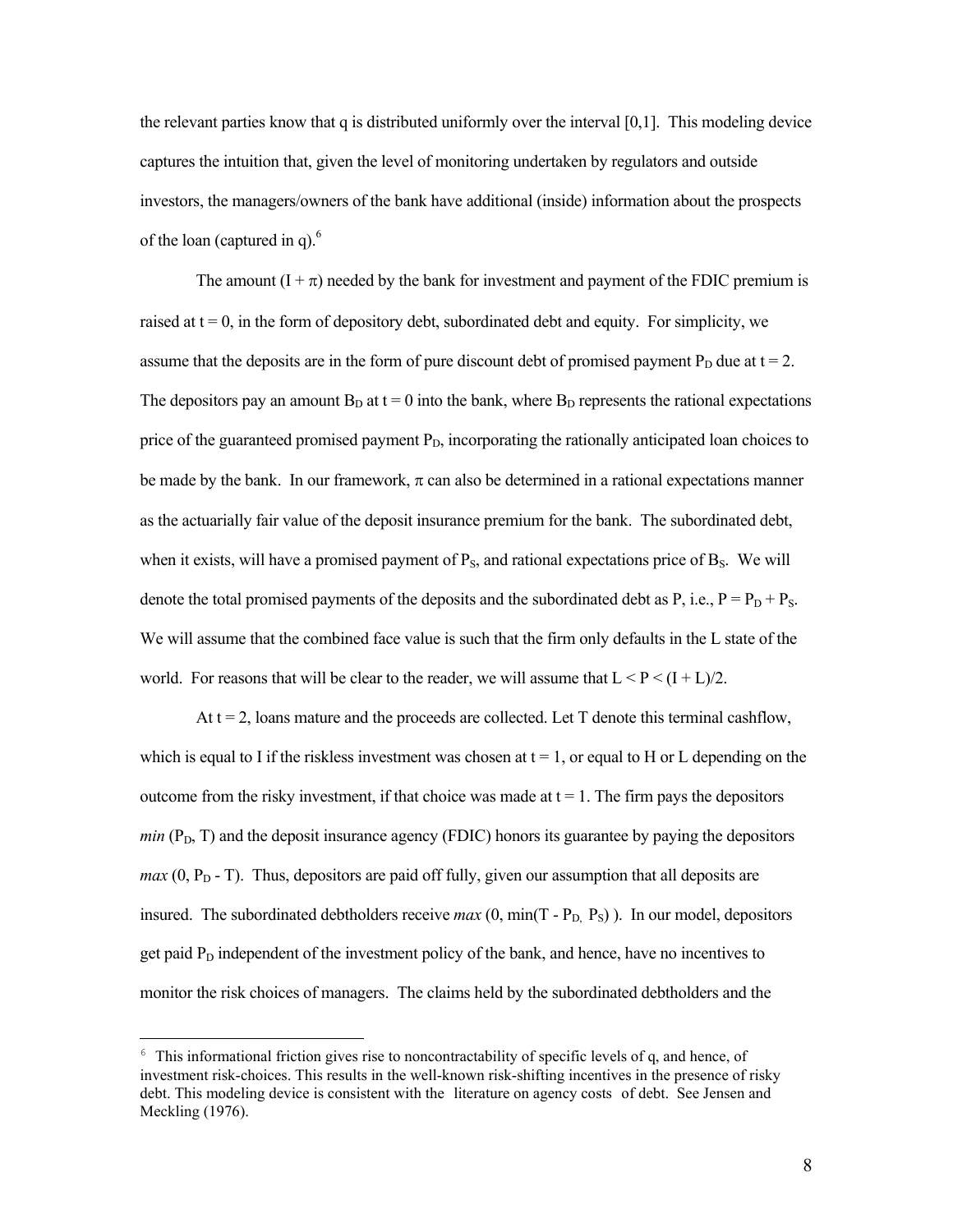federal depositor insurer (regulator) are affected by the risk choices of managers and they have incentives to monitor those risk choices. We abstract from discounting in all time periods by assuming that the riskless rate of interest is zero and we assume universal risk-neutrality.

In the rest of this section, we first characterize the Pareto-optimal investment policy. We then describe the factors that affect the bank CEO's incentives. Given that contracts specifying the value of the parameter q can not be written and enforced, the CEO will choose an investment policy to maximize her own objectives. The investment policy chosen by the CEO as a function of the compensation structure in place is solved. We finally characterize the optimal compensation features that will induce the first best investment policy.

# **2.2. The Pareto-Optimal Investment Policy**

We start with a characterization of a generic investment policy (loan decision) of the bank.

# **Definition 1:**

For a given cut-off value of  $q^c$ ,  $0 \le q^c \le 1$ , an investment policy of investing in the risky asset (loan) for  $q \ge q^c$  and in the riskless asset (loan) for  $q < q^c$  will be denoted as an investment policy  $[q^c]$ .

# **Lemma 1:**

*Given that q is uniformly distributed over [0, 1], an investment policy*  $\lceil \tilde{q} \rceil$  *produces the distribution of a terminal cashflow as follows: H with a probability ½*  $[1 - \tilde{q}^2]$ , *I with a probability*  $\widetilde{q}$  and L with a probability  $\frac{1}{2}$   $\left[1-\widetilde{q}\right]^2$ .

**Proof:** Straightforward computation yields the probabilities of the outcomes, L, H, and I as stated.

#### **Lemma 2:**

*The investment policy*  $[q^l]$  *is riskier than the investment policy*  $[q^2]$  *if*  $q^l < q^2$ .

### **Proof:**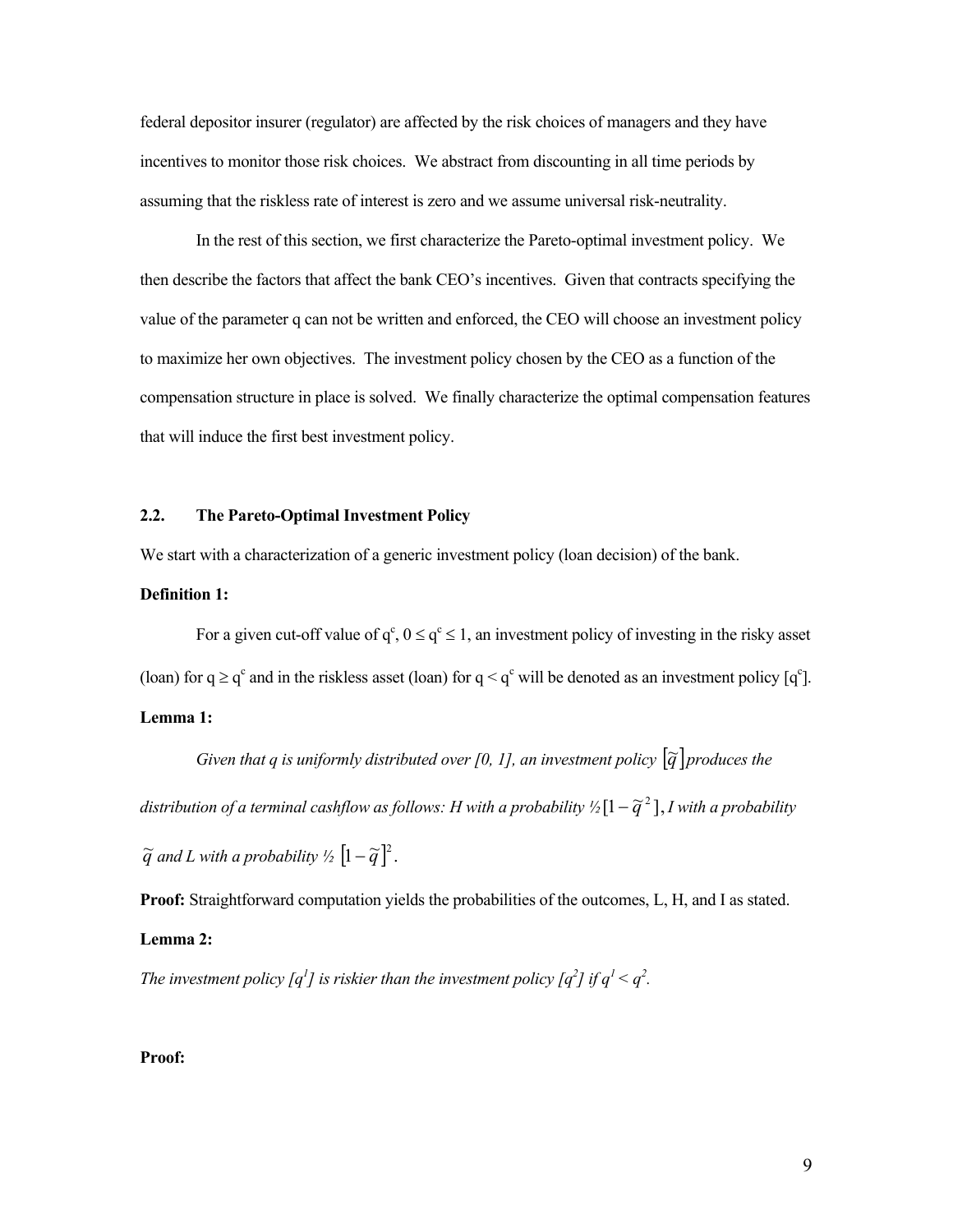It is easy to verify that the cash flow distribution that is obtained with an investment policy  $[q^1]$  has a higher variance than the cash flow distribution obtained from an investment policy  $\lceil q^2 \rceil$  given  $q^1 < q^2$ . The lemma holds for other measures of risk as well.<sup>[7](#page-10-0)</sup>

The intuition for the result is straightforward. The investment policy  $[q^1]$  involves investing in the risky project for all realizations of q under the investment policy  $[q^2]$ , plus for the additional realizations of  $q \in [q^1, q^2)$ . Therefore, the investment policy  $[q^c]$  becomes increasingly riskier for lower values of  $q^c$ .

The value of the terminal cashflows resulting from an investment policy  $\lceil \tilde{q} \rceil$  denoted  $V(\tilde{q})$ , can easily be specified:

$$
V(\tilde{q}) = \tilde{q}I + \frac{L}{2}[1 - \tilde{q}]^{2} + \frac{H}{2}[1 - \tilde{q}^{2}]
$$

The Pareto-optimal investment policy  $\left[\hat{q}\right]$  which maximizes  $V(\tilde{q})$  is given by:

$$
\hat{q} = \frac{I - L}{H - L} \tag{1}
$$

and the resulting value  $V(\hat{q})$  can be specified as follows:

 $\overline{a}$ 

$$
V(\hat{q}) = \hat{q}I + \frac{L}{2}[1 - \hat{q}]^{2} + \frac{H}{2}[1 - \hat{q}^{2}]
$$

The last equation above characterizes  $V(\hat{q})$ , the firm value, which could have been achieved if q were perfectly observed by all parties (including investors and regulators) and if a complete set of enforceable contracts specifying the bank's investment policy could have been written. In other words,  $V(\hat{q})$  is the highest value achievable in a full-information scenario with complete contracting. Thus, the investment policy  $\left[\hat{q}\right]$  and the resulting value,  $V(\hat{q})$ , form useful

<span id="page-10-0"></span>In current regulation, other measures of bank risk, such as probability of default are often used. Since probability of default in our model is simply  $\frac{1}{2} [1 - \tilde{q}^2]$ , it will also monotonically decrease in  $\hat{q}$ .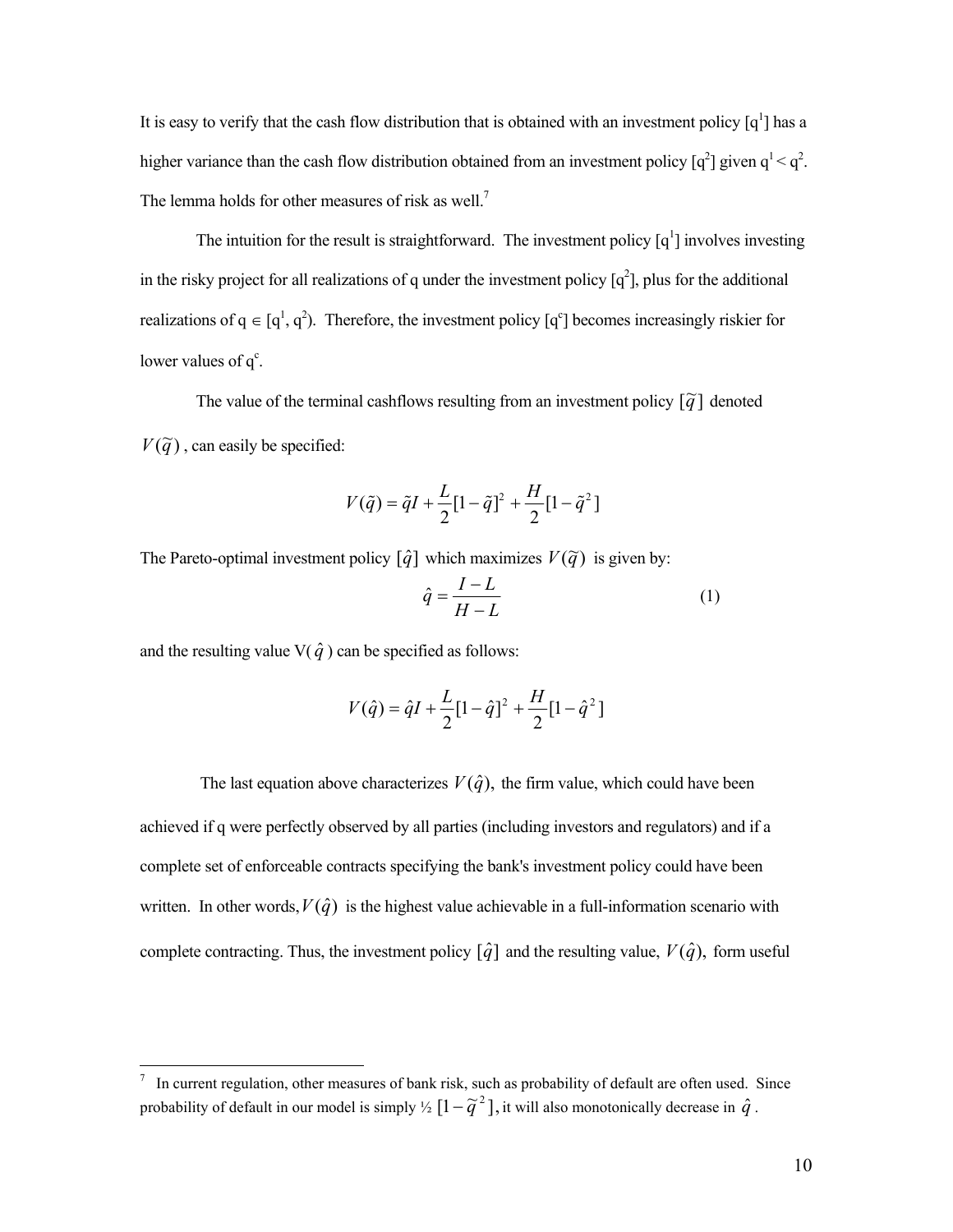benchmarks to measure the distortions caused by risk-shifting incentives due to financing with deposits  $(debt)<sup>8</sup>$ 

### **2.3. The CEO's Objective Function**

Given that there is incomplete contracting with respect to risk choice, the investment decisions made by the CEO would be those that maximize her objective. Her objective, in turn, will be determined by her compensation structure, her incentives to consume perks, and the capital structure of the bank. The details of each one of these components are given below.

#### *2.3.1. CEO perk consumption*

 $\overline{a}$ 

The CEO is assumed to derive some benefits of control. The CEO is able to consume perquisites from the realized cash flows of the firm. For example, she can build herself a larger than optimal corner office, use luxury office furniture, buy an unnecessary corporate jet, etc. We make two assumptions regarding the CEO's perk consumption. First, we assume that the CEO cannot consume perks when the bank is insolvent, i.e., when  $T < P$ . This assumption is plausible for the intense scrutiny from the debtholders and the regulators in these states will make perk consumption very difficult.

<span id="page-11-0"></span><sup>&</sup>lt;sup>8</sup> The investment technology used in this paper is commonly used to study risk-shifting in agency models. Here, increases in risk are accompanied by declines in net present value. Under an alternative technology of mean (value) preserving spread, there is no decline in value as risk increases. In our technology, riskshifting incentives induced by risky debt lead to agency costs in the form of value loss, whereas in the alternative technology, risky debt induces risk-shifting incentives, which are not accompanied by value loss, and hence, no agency costs obtain. We argue that the technology of this paper is appropriate for modeling risk-shifting in the banking context. Even when banks appear to have access to a menu of investment opportunities, which may allow for increases in risk without declines in value, our technology recognizes the incentive that bank managers have to continue to move into high risk projects despite their negative net present values. Some documented evidence also supports our characterization. Money center and wholesale banks may face a linear gross revenue function, (i.e., they can lend at rates close to LIBOR) but their cost functions appear to be nonlinear. Specifically, the empirical evidence suggests that there are "diseconomies of superscale" beyond \$25 billion in assets (see, e.g., Berger and Mester (1997) and Allen and Rai (1993)). This is consistent with the nonlinear investment opportunity set, and with decreasing returns to scale considered in this paper. There is also evidence that real estate investments by both Japanese and US banks in the late 1980's and early 1990s were characterized by negative returns (see, e.g., Mei and Saunders (1997)).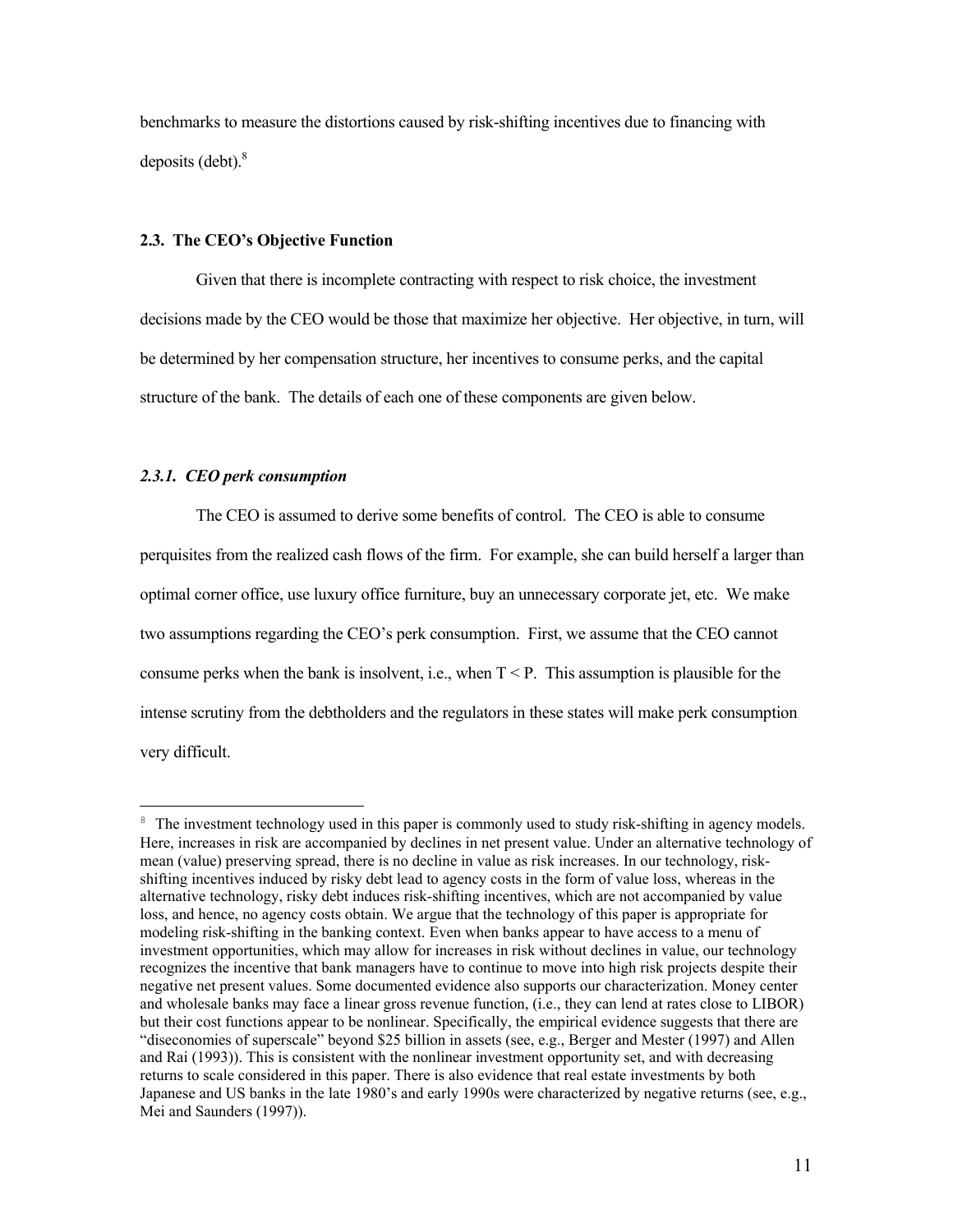Second, we assume that the CEO has declining marginal utility of perk consumption (See, e.g., Jensen and Meckling (1976)). In other words, the preference of the CEO for perks is represented by the concave and increasing function U(F), where F is the level of perks consumed.  $U'(F) > 0$ ,  $U''(F) < 0$ . Combining these preferences with risk neutrality with respect to wealth, we will represent CEO's preference as  $[U(F) + W]$ .

### *2.3.2. CEO compensation structure*

The incentives of the CEO are most directly influenced through her compensation structure. Although a large variety of compensation structures can be considered as candidates for bank CEO compensation contracts, we will consider a simple family of contracts with some important incentive features. This family is closely related to the structures observed in practice and includes among its members an optimal contract. In this sense, we believe that a restriction of the compensation structure to this piecewise linear family is without too much loss of generality.

The generic compensation structure is characterized as follows: the CEO gets a fixed cash salary,  $S \ge 0$ , and a fraction  $\alpha$  of the equity of the bank. Such a compensation contract will be called the contract  $\{S, \alpha\}$ . For convenience, we will assume that the fixed salary component is paid out of the bank's operating cashflow, such that the terminal cashflow  $T = \{I, H, L\}$  is residual to the fixed payments, S, to the CEO.

Clearly a contract of  $\{S, \alpha\}$  has a pay-performance sensitivity of  $\alpha$ . Even though nominally we describe a contract where the CEO is given a fraction of the bank's equity, the contract will capture the incentive features of a larger class of compensation contracts, which have a payperformance sensitivity of  $\alpha$ . It will be clear to the reader that, given the cash flow technology of this paper, our specialization to contracts with only salary and a fraction of equity is without loss of generality.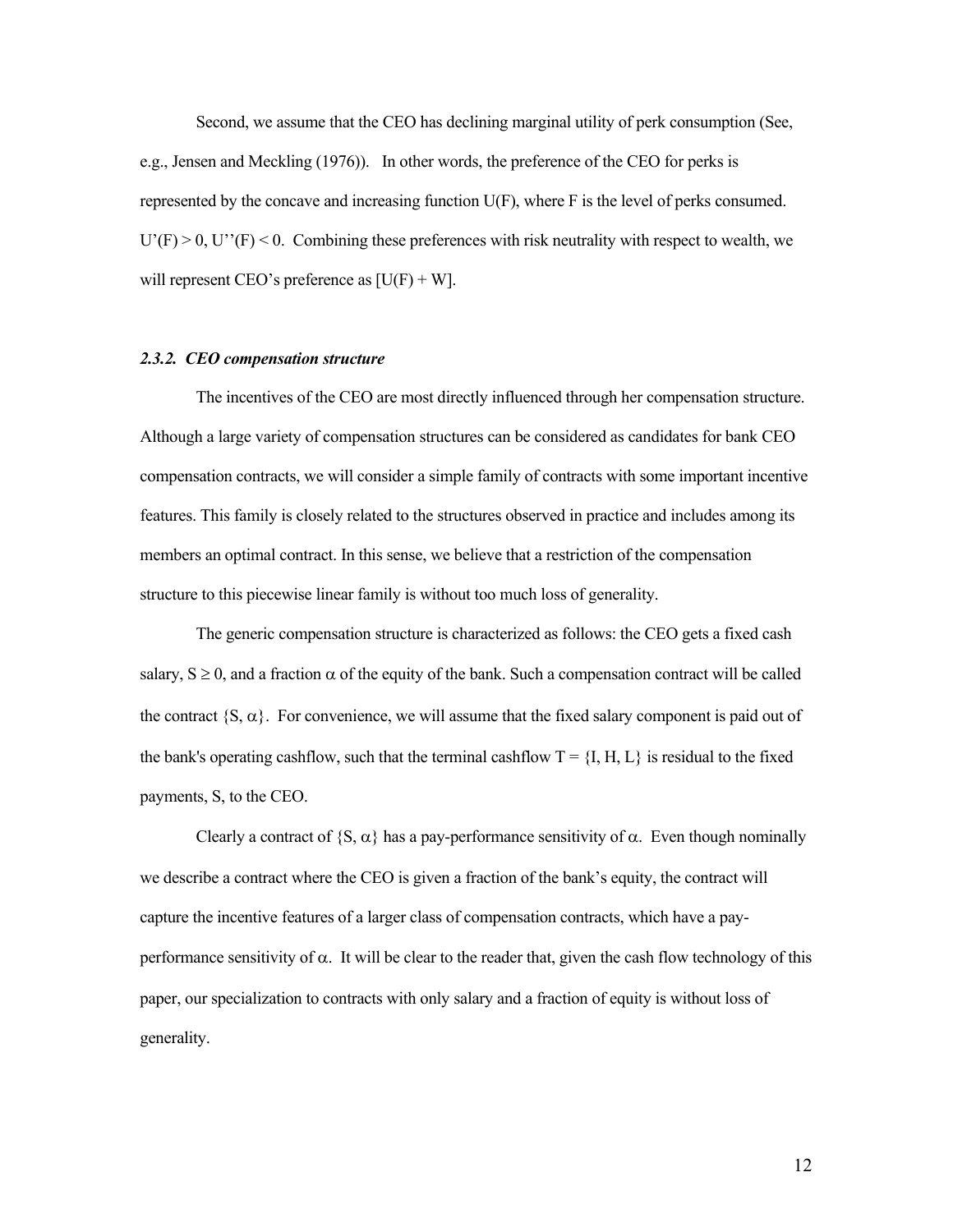Our strategy in designing the optimal compensation structure for the CEO is as follows: we will characterize the investment policy  $q^{\alpha}$  *[q<sup>α</sup>]* implemented by the CEO for a given compensation contract {S,  $\alpha$ }, and then examine the features of the optimal contract {S,  $\hat{\alpha}$  } that induces the Pareto-optimal investment policy  $\hat{q}$ .

### *2.3.3. Cash flows to equity*

 $\overline{a}$ 

The cash flows to equityholders depend on (1) the capital structure of the bank, and (2) perk consumption by the CEO. At  $t = 2$ , the cash flow to the firm, T, is realized. Out of these cash flows, the promised payment to depositors and subordinated debtholders, P, is first paid off. If the bank is solvent, the CEO will consume perks. Let  $F(\alpha)$  be perk consumption of the CEO optimally chosen by her as a function of her ownership, α. The cash flow available for distribution to equityholders is max  $(0, T - P - F(\alpha))$ .<sup>9</sup>

#### *2.3.4. Monitoring by subordinated debtholders*

It is reasonable to argue that dispersed depositors have no comparative advantage in monitoring the loan decisions of the bank. Given that the deposits are insured, their incentives to monitor are also absent. The regulator who has guaranteed the deposits has incentives to monitor the risk choices of the bank. (Monitoring by the regulator is discussed in the next section.) As we have argued before, subordinated debtholders, whose claims are junior to that of the depositors, also have incentives to monitor the risk choices of the bank. Proposals for regulation requiring banks to hold certain minimum levels of subordinated debt have received some support in recent years. For instance, subordinated debt requirements are the centerpiece of a proposal for reforming bank regulation from the U.S. Shadow Financial Regulatory Committee (SFRC, 2000). A comprehensive study from the staff at the Board of Governors (FRS, 1999) also supports subordinated debt requirement as a part of

<span id="page-13-0"></span> $9$  It will be shown later in Lemma 3 that the perk consumption will not exceed (T-P) in solvent states.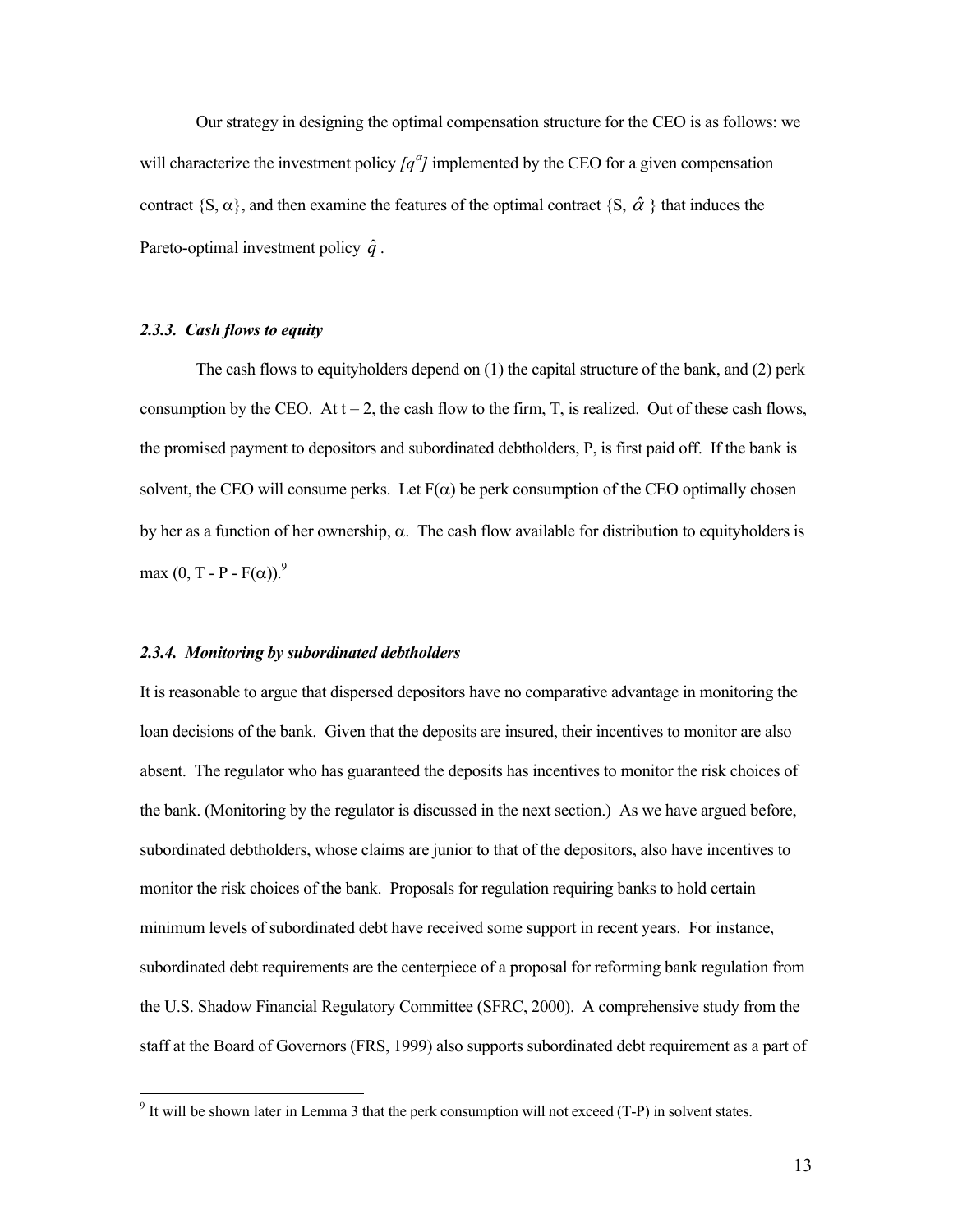prompt corrective action. Subordinated debt is attractive from the regulatory point of view because the subordinated debtholders can provide continuous monitoring of the banks.

As claimants on very junior debt, subordinated debtholders stand to suffer heavy losses in the case of bank insolvency. Therefore, they have strong incentives to monitor the bank closely and continuously. Their interests are aligned with those of the depositors and the deposit insurers. Moreover, the investors of bank subordinated debt are largely institutional investors. These debtholders have the ability to monitor banks by doing their own analysis of banks and demanding disclosures. A staff study at the Board of Governors (FRS, 1999) provides a discussion on the investors of the bank subordinated debt. It is also possible that there is concentrated holding of subordinated debt, such that the debtholders have more incentives and higher ability to monitor the bank as a large claimholder. The alignment of interests of the subordinated debtholders and the regulators would make it plausible that penalties are imposed on the bank when risk choices are detected to be excessive by the subordinated debtholders.

In the literature on subordinated debt, there are two ways the subordinated debt can impose discipline on the bank's risk choice through monitoring. Once excessive risk-taking activities are detected, the subordinated debtholders can impose direct discipline on the bank by charging high funding costs. It can also impose derived discipline by providing risk signals to other market participants and to regulators who can then discipline the bank. For more discussion, see Estrella (2000) and Evanoff and Wall (2001). Empirical studies also find evidence that subordinated debtholders have some ability to distinguish banks with different risk profiles and take those differences into account in pricing the debt, for example, see DeYoung, Flannery, Lang and Sorescu (2001) and Morgan and Stiroh (2001). In particular, Billett, Garfinkel and O'Neal (1998) show that the costs associated with market monitoring are more sensitive to risk increases than the costs associated with regulatory monitoring.

In our model, we make the following assumptions to capture the above characteristics of subordinated debt. When the subordinated debt is present, we assume the debtholders monitor the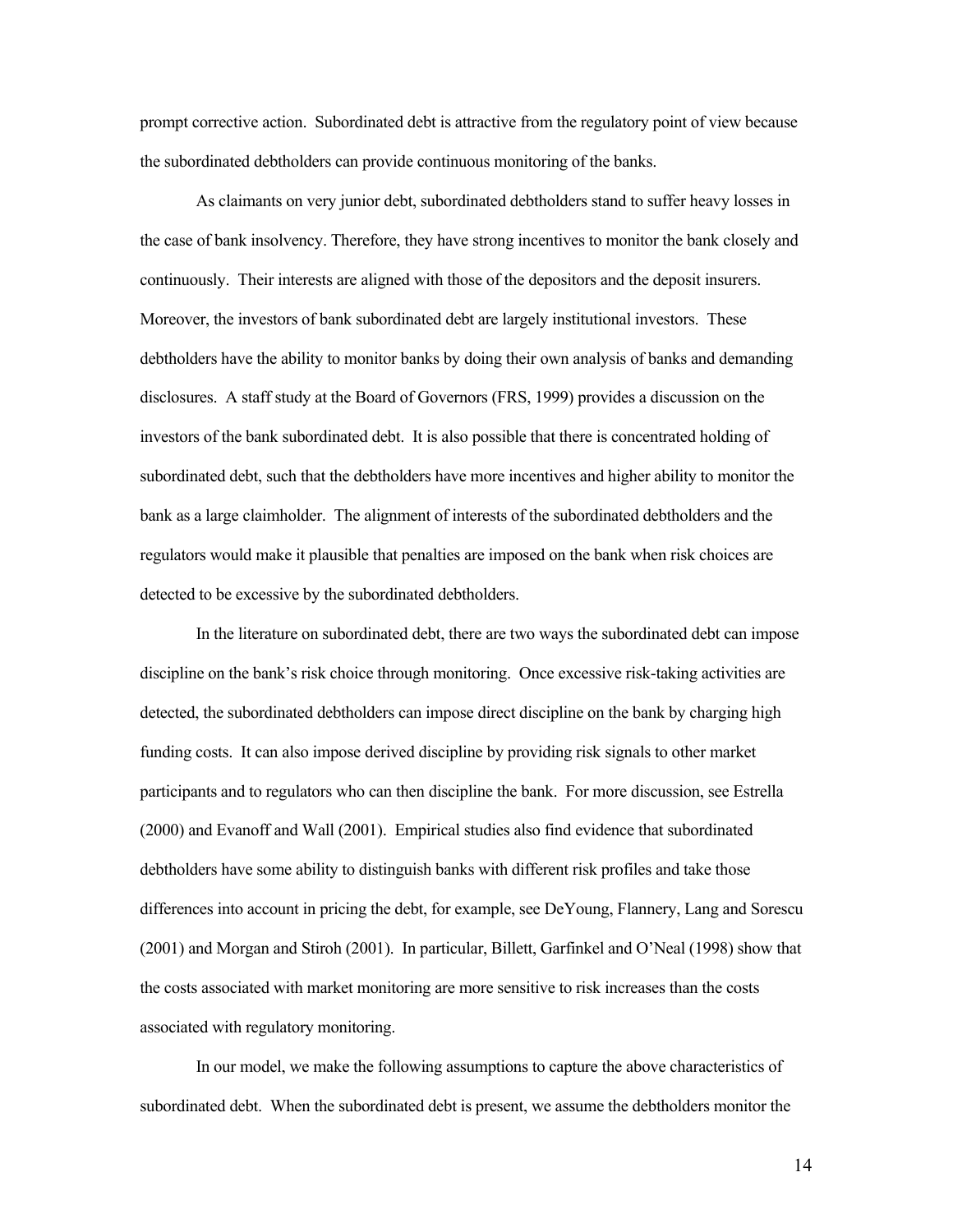loan decisions of the bank with an intensity of λ, where λ is increasing in the promised payment, P<sub>S</sub>, to the subordinated debtholders. λ is also assumed to be the probability of detecting the presence of the risky asset, given that the risky asset has been chosen by the bank.<sup>10</sup> Once the presence of the risky asset is detected, the bank will be subjected to a penalty, either by the market and/or by the regulatory system. That penalty could be higher funding costs or additional scrutiny from the regulators. When the bank is subjected to a penalty, it can impose pecuniary and nonpecuniary costs on the CEO. Let the cost to the CEO be  $\phi$ .<sup>11</sup> Therefore, the CEO incurs an expected penalty of  $\lambda \phi$ when she chooses the risky loan.

Now that we have described the components of the managerial objective function, we can set up the optimization that determines the CEO's choice of perk consumption and investment policy. The timeline for our problem is as follows: at  $t = 0$ , the deposits are collected and the subordinated debt and equity are issued. The managerial compensation structure,  $\{S, \alpha\}$ , is put in place. The amount  $[I + \pi]$  is raised and the FDIC premium,  $\pi$ , is paid. At  $t = 1$ , the CEO observes the quality of the risky project, q, and makes the investment decision, i.e., chooses between the risky project and the safe project. At  $t = 2$ , the cash flows  $T = H$ , I, or L are realized. In the solvent states, the CEO consumes perks of  $F(\alpha)$  as a function of her ownership  $\alpha$ . (F( $\alpha$ ) is optimally chosen as characterized in section 2.4.) Given the assumption that  $P < (I + L)/2$ , the firm will be insolvent only in the L state of the world. In that state, the entire cash flow is paid to the debtholders. In the solvent states, for  $T = H$  or I, a total amount of P is paid to the depositors and subordinated debtholders, and the cash flow  $[T - P - F(\alpha)]$  is paid to equityholders, including the CEO.<sup>12</sup>

 $\overline{a}$ 

<span id="page-15-0"></span> $10$  We are assuming the subordinated debtholders use a gross monitoring mechanism. That is, they can only detect the presence of the risky loan with some probability, but they cannot make the judgment whether or not there is risk-shifting activity. This is consistent with our assumption that the parameter q is private information to the CEO. However, the main results will hold even if we assume that the subordinated debtholders can detect risk-shifting with some probability.<br><sup>11</sup> This is the simplest way to model the impact of subordinated debt monitoring on the CEO incentives.

<span id="page-15-1"></span>We can also model the penalty on the bank and its indirect effect on the CEO who holds partial ownership of the bank. The main results will not change.<br><sup>12</sup> When P < (I + L)/2, it can be shown that  $[I - P - F(\hat{\alpha})]$  is positive. See Lemma 3.

<span id="page-15-2"></span>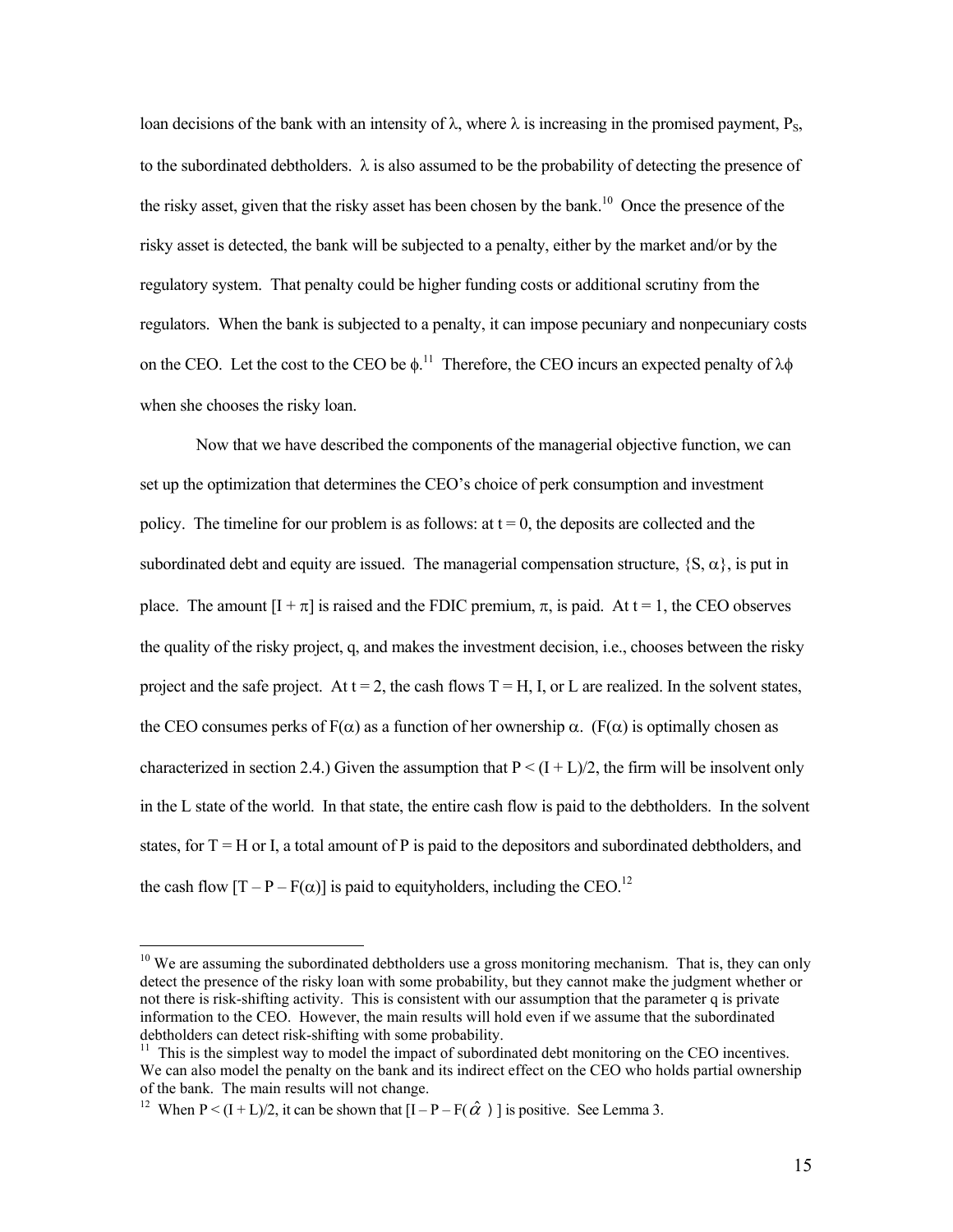We solve for the optimal CEO compensation structure by backward recursion. We first solve the CEO's choice of perk consumption  $F(\alpha)$  at t = 2, given a compensation contract {S,  $\alpha$ } and capital structure,  $P_D$  and  $P_S$ . Then, we substitute the optimal perk consumption into the CEO's objective at  $t = 1$ , to determine her choice of investment policy. Then we determine the optimal compensation structure,  $\{S, \hat{\alpha}\}\}$ , to be put in place at  $t = 0$ .

### *2.3.5. Monitoring by the regulator*

Even though the dispersed depositors who hold insured deposits do not have incentives to monitor the bank, the regulator who has guaranteed the deposits has incentives to do so. In particular, it can be shown that the regulator's guarantee given to the bank is increasing in value in the riskiness of the investment policy of the bank. This gives the regulator incentives to monitor the risk choice of the bank. As in section 2.3.4, we assume that the regulator monitors the bank with intensity  $\lambda$ . Again,  $\lambda$  has the interpretation of the probability of detection of the presence of the risky project when the CEO has undertaken the risky project. The expected cost of regulatory scrutiny of intensity  $\lambda$  on the bank CEO is again  $\lambda \phi$ . We will further assume that the intensity,  $\lambda$ , of regulatory monitoring will be higher the larger the deviation of the health of the bank from regulatory requirements. After the FDICIA (1991), bank regulators have developed a multidimensional ranking of a bank's deviation from the regulatory requirement, which is called CAMELS. In our empirical work, we will assume that intensity of regulatory monitoring is directly proportional to the CAMELS ratings (or the corresponding measure BOPEC for banking-holding companies.)

# **2.4. The CEO's Ex-Post Perk Consumption**

At  $t = 2$ , the manager consumes perks optimally in all of the non-default states. The CEO's preferences for perks and wealth is assumed to have the following additive structure:  $U(F) + W$ .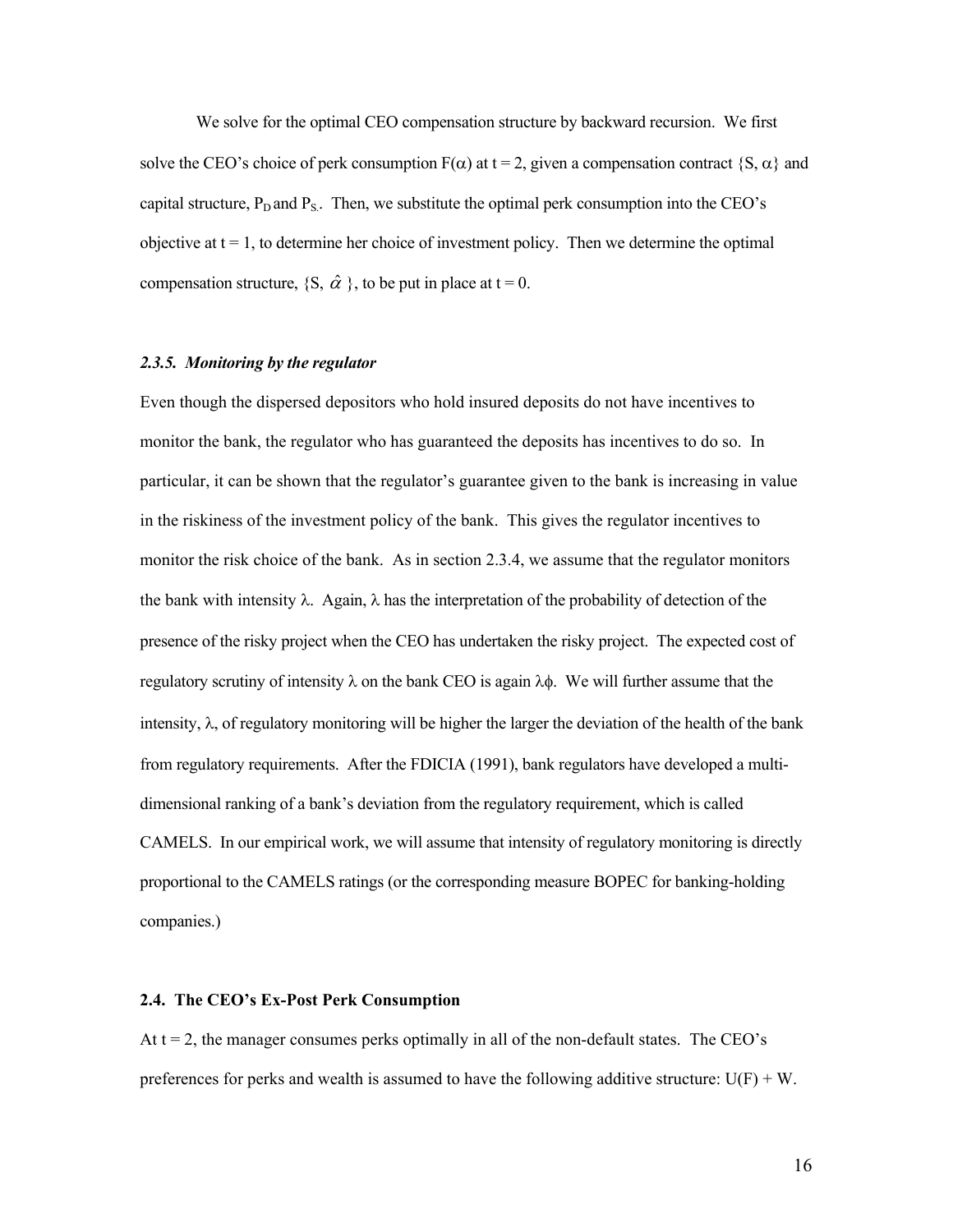The manager's problem of determining the optimal perk consumption  $F(\alpha)$  from a cash flow T, T > P, can be specified as follows.

$$
F(\alpha) = \underset{F}{\arg \max} \ U(F) + \alpha (T - P - F)
$$

The first order condition for the optimization yields:

$$
U'(F) = \alpha
$$

We further assume that  $U(F) = \sqrt{F}$ . This implies that the optimal level of perk consumption,

$$
F(\alpha) = \frac{1}{4\alpha^2} \tag{2}
$$

The Pareto-optimal level of perk consumption corresponds to that of full ownership ( $\alpha = 1$ ) by the CEO, and is equal to  $\frac{1}{4}$ . (See e.g., Jensen and Meckling (1976)) For any fractional ownership by the CEO, she will consume more than the Pareto-optimal level of perk consumption, which leads to a deadweight value loss.

### **2.5. The CEO's Ex-Ante Investment Decision**

The CEO makes the investment decision at  $t = 1$ . Since the value of q, the success probability of the risky project, is assumed to be non-verifiable, the investment decision of the manager is at her own discretion. She chooses between the riskless project and the risky project to maximize her objective function. Her objective function consists of two components: (1) the expected utility of her wealth and perk consumption, (2) the disutility of any penalties imposed by the regulator or subordinated debtholders.

If subordinated debt is present, the debtholders monitor the risk choices of the bank. As described in section 2.3.4 and 2.3.5, the subordinated debtholders or the regulator monitor the presence of the risky project with intensity  $\lambda$  and imposes expected costs of  $\lambda\phi$  on the CEO if she chooses the risky project. The CEO's choice of the project, conditional on the observed level of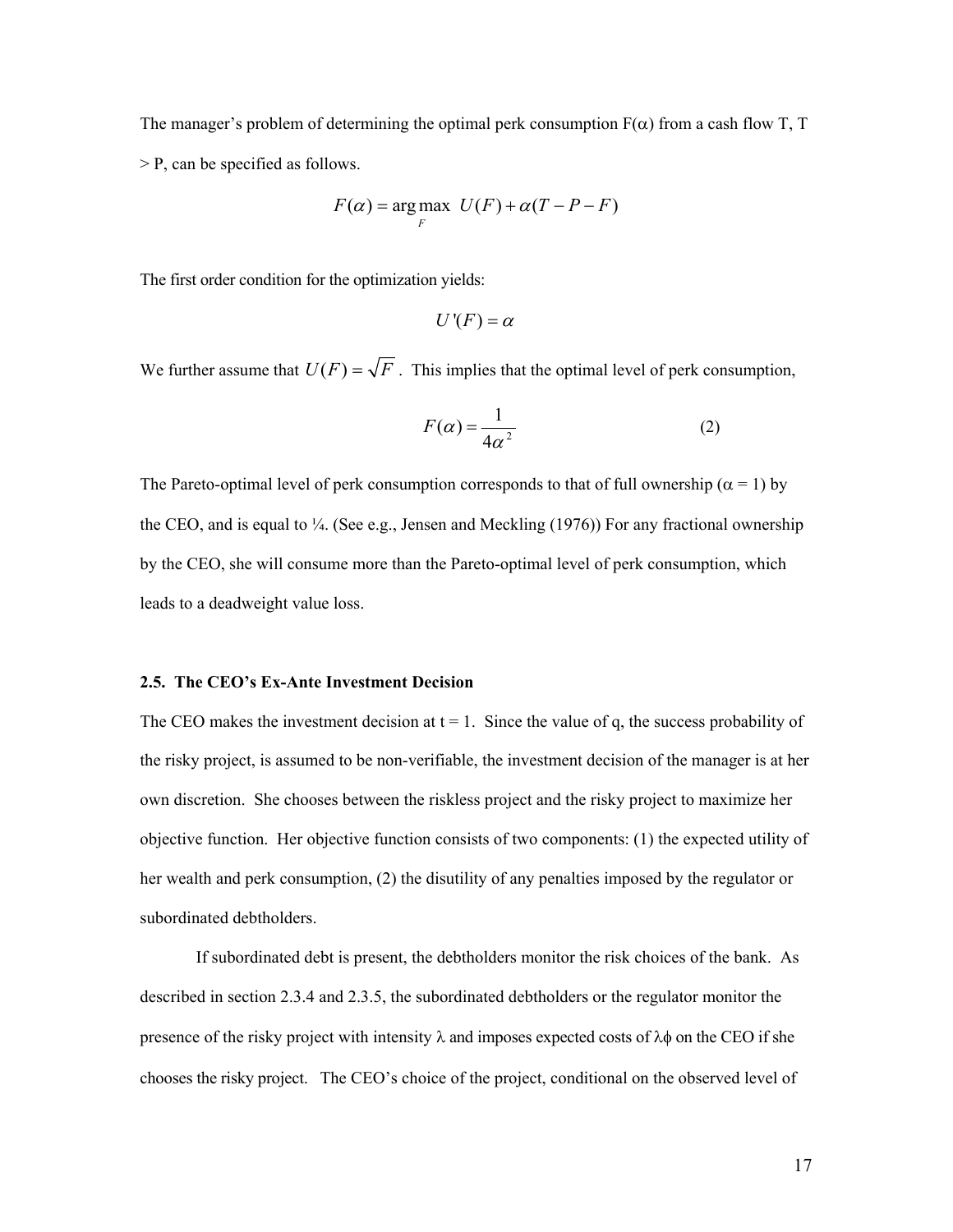q, depends on λφ, the deposit and debt obligation P, her ownership α, and her optimal consumption of perks  $F(\alpha)$  at t = 2, as in equation (2). More specifically, the manager will choose the risky project if and only if:

$$
-\lambda \phi + q[U(F) + \alpha (H - P - F(\alpha))] + (1 - q) * 0 \ge U(F) + \alpha (I - P - F(\alpha))
$$
 (3)

The right-hand side of relation (3) is the expected utility level the CEO can derive from compensation and perk consumption if she chooses the risky project with a success probability of q. The left-hand side is the CEO's expected utility level if she chooses the safe project.

Rearranging relation (3), we see that the CEO will choose to invest in the risky project whenever  $q \ge q(\alpha)$ , where  $q(\alpha)$  is specified below:

$$
q(\alpha) = \frac{U(F(\alpha)) + \alpha(I - P - F(\alpha)) + \lambda \phi}{U(F) + \alpha(H - P - F(\alpha))}
$$
(4)

Substituting for U(F) =  $\sqrt{F}$  and  $F(\alpha) = \frac{1}{4\alpha^2}$ , we obtain

$$
q(\alpha) = \frac{\frac{1}{2\alpha} + \alpha(I - P - \frac{1}{4\alpha^2}) + \lambda \phi}{\frac{1}{2\alpha} + \alpha(H - P - \frac{1}{4\alpha^2})}
$$
(5)

For any level of ownership (pay-performance sensitivity)  $\alpha$ , the investment policy implemented by the CEO is characterized by the cut-off probability  $q(\alpha)$ , given above.

Dividing the numerator and the denominator of the right hand side of equation (5) by  $\alpha$  and rearranging terms, we obtain

$$
q(\alpha) = \frac{(I - P) + \frac{1}{4\alpha^2} + \frac{\lambda \phi}{\alpha}}{(H - P) + \frac{1}{4\alpha^2}}
$$
(6)

From the above expression in equation (6), the following observations can be made about the asset choices of the bank CEO.

**Remark 1:** If there is no possibility of CEO perk consumption, and there is no monitoring of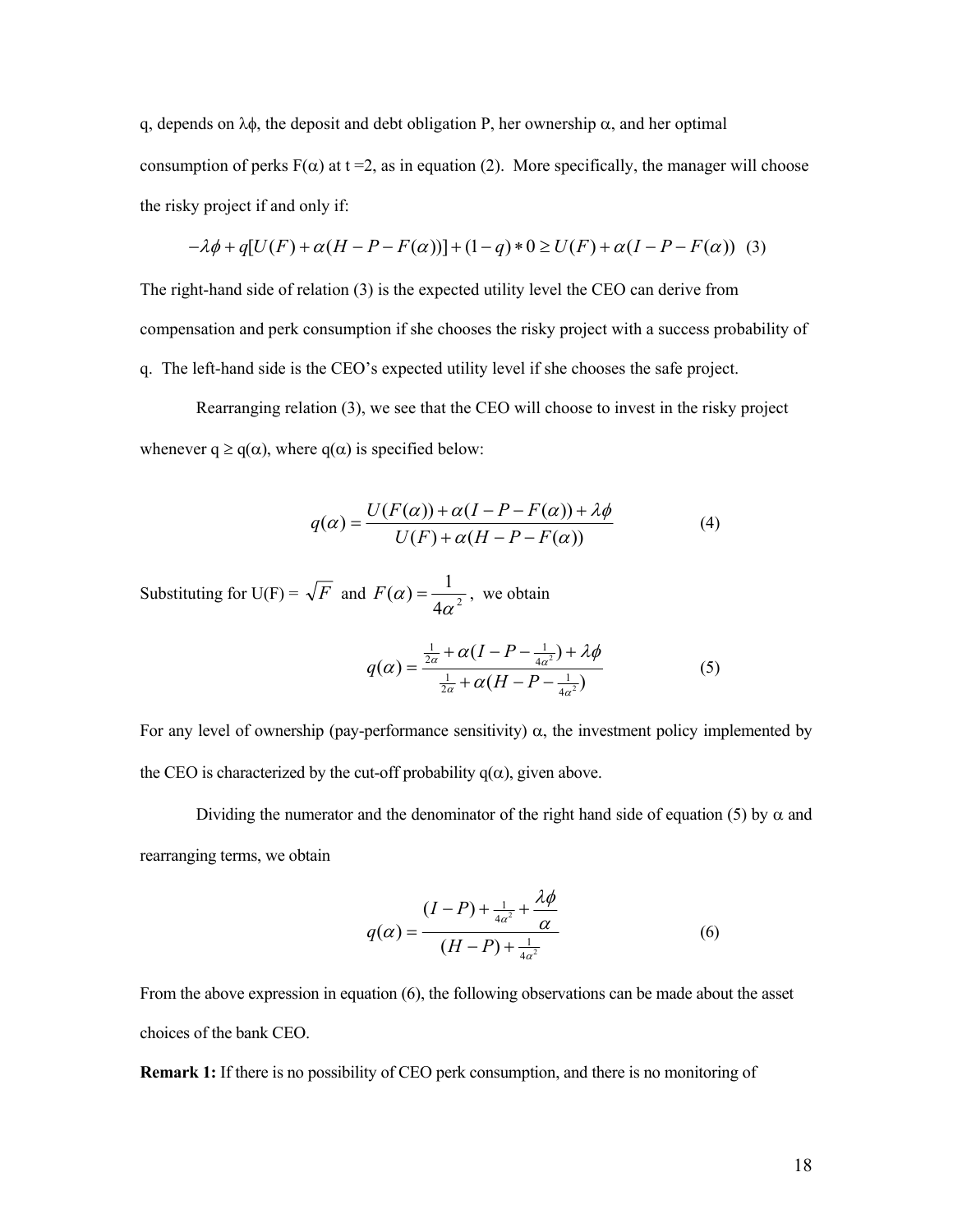investment choice by subordinated debtholders or the regulator, i.e.,  $\lambda = 0$ , then the cut-off investment,  $q(\alpha)$ , reduces to the following expression (which we will denote as  $q(P)$ ):

$$
q(P) = \frac{(I - P)}{(H - P)}\tag{7}
$$

This investment policy is independent of the CEO ownership  $\alpha$ , for any level of  $\alpha > 0$ . Comparing equations (1) and (7), it is clear that  $q(P) < \hat{q}$ , since P > L, i.e., the debt is risky. From Lemma 2,  $q(P) < \hat{q}$  implies that the investment policy undertaken is riskier than the Pareto-optimal investment policy. This is because for any level of  $\alpha > 0$ , the CEO is aligned with equityholders. Therefore, in the presence of risky debt, she undertakes an investment policy riskier than the one that maximizes firm value. This is the familiar risk-shifting incentives caused by risky debt.

The logic underlying capital regulation of banks can be seen from equations (6) and (7). It is seen that  $q(\alpha)$  or  $q(P)$  is decreasing in P, the leverage of the bank. Equivalently,  $q(\alpha)$  or  $q(P)$  is increasing in the level of capital of the bank. Since a higher value of  $q(\alpha)$  implies less risk-shifting, higher capital requirements is a mechanism to curb the riskiness in the asset choice of banks. **Remark 2:** Now let us consider the incremental effect of perk consumption on the implemented investment policy (Continue to assume that no monitoring is present). From equation (6), it is clear that the effect of the perk consumption is to increase the cut-off level  $q(\alpha)$  such that  $q(\alpha) > q(P)$ . Again using Lemma 2, the CEO implements an investment policy, which is less risky than that in the absence of perks. The intuition for this result is that the possibility of losing the perks in the insolvent state, L, provides some discipline on the CEO from undertaking the risky project too often. Therefore, she implements an investment policy more conservative than she would without perks. **Remark 3:** Next, we consider the effect of the presence of subordinated debt or regulatory monitoring on the investment policy of the bank. We assume here that perk consumption is not possible. From equation (6), the cut-off investment level,  $q(\alpha)$ , reduces to the following expression, which we will denote as  $q(\lambda)$ :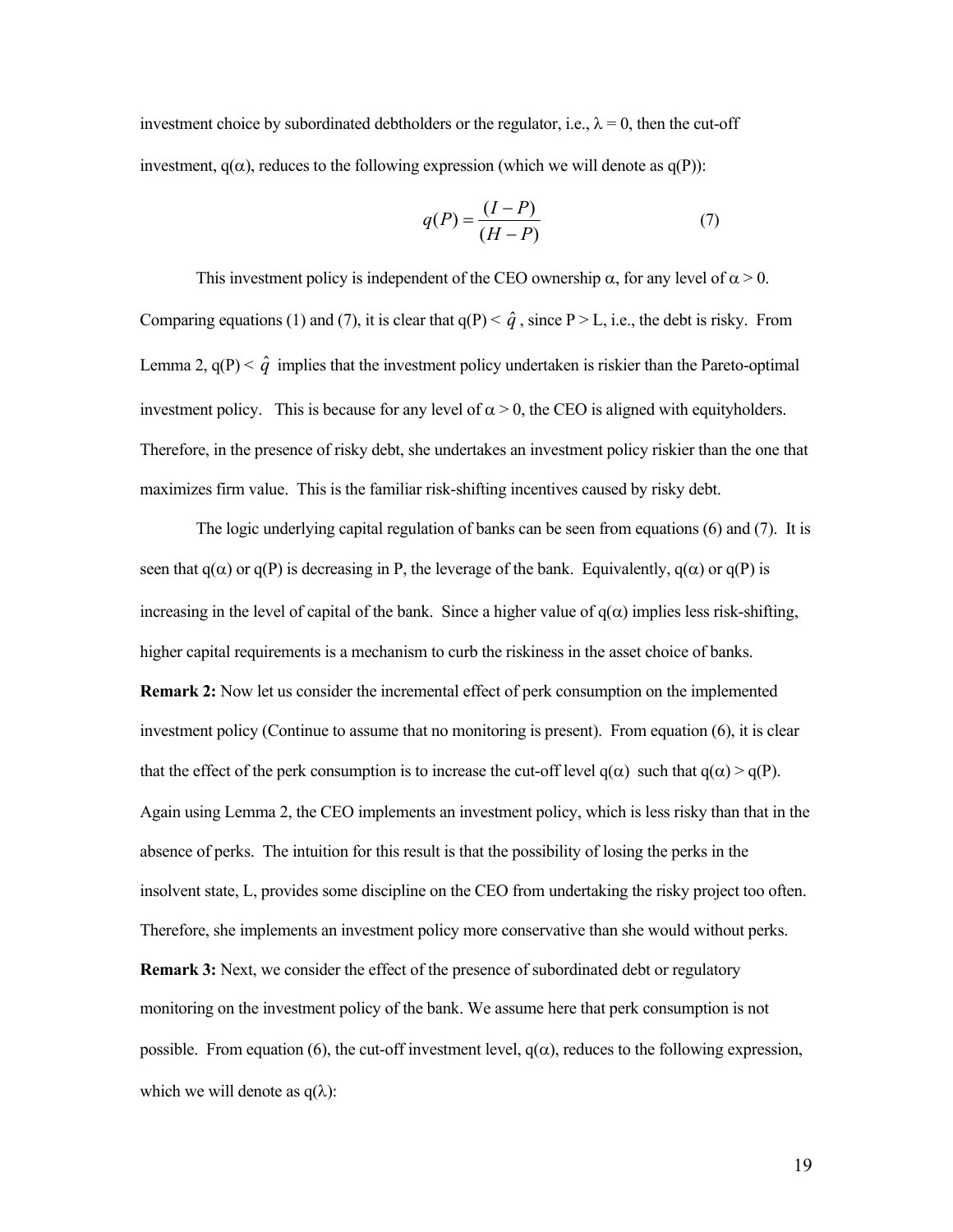$$
q(\lambda) = \frac{(I - P) + \frac{\lambda \phi}{\alpha}}{(H - P)}
$$
(8)

Clearly,  $q(\lambda) > q(P)$  and the CEO implements a safer investment policy in the presence of subordinated debt. The costs imposed on the CEO if the risky project is detected serves to discipline her risk choices such that she implements a safer investment policy in the presence of subordinated debt or regulatory monitoring.  $q(\lambda)$  is increasing in  $\lambda$ , the monitoring intensity, which in turn is increasing in the face value of subordinated debt. The larger the face value of subordinated debt, the safer the investment policy implemented. Similarly, in the case of regulatory monitoring with intensity  $\lambda$ , q( $\lambda$ ) is increasing in  $\lambda$ , which in turn increases with the extent of the bank's deviation from regulatory requirements.

**Remark 4:** The implemented investment policy is riskier as  $\alpha$  increases. This can be readily seen from the expression for  $q(\alpha)$  in equation (6), i.e.,  $q(\alpha)$  is decreasing in  $\alpha$ . This is because the disciplining effect of perk consumption discussed in Remark (2) and the disciplining effect of subordinated debt or regulatory monitoring discussed in Remark (3) above are both decreasing functions of pay-performance sensitivity  $\alpha$ .

The intuition for the declining effect of perk consumption with increasing  $\alpha$  is as follows: with increased alignment with equity, the CEO reduces her perk consumption, which in turn has less disciplining effect on her risk-shifting incentives. Increases in  $\alpha$ , therefore, lead to increased riskshifting through the perks channel. The intuition for the declining effect of monitoring by subordinated debt with increasing  $\alpha$  is as follows: with a large equity stake to benefit from a successful realization of the risky project, the CEO is more willing to pay the expected costs of implementing the risky project. Increases in  $\alpha$ , therefore, ameliorate the discipline of monitoring by subordinated debt, and hence, leads to increased risk-shifting. Similar comments to regulatory monitoring apply.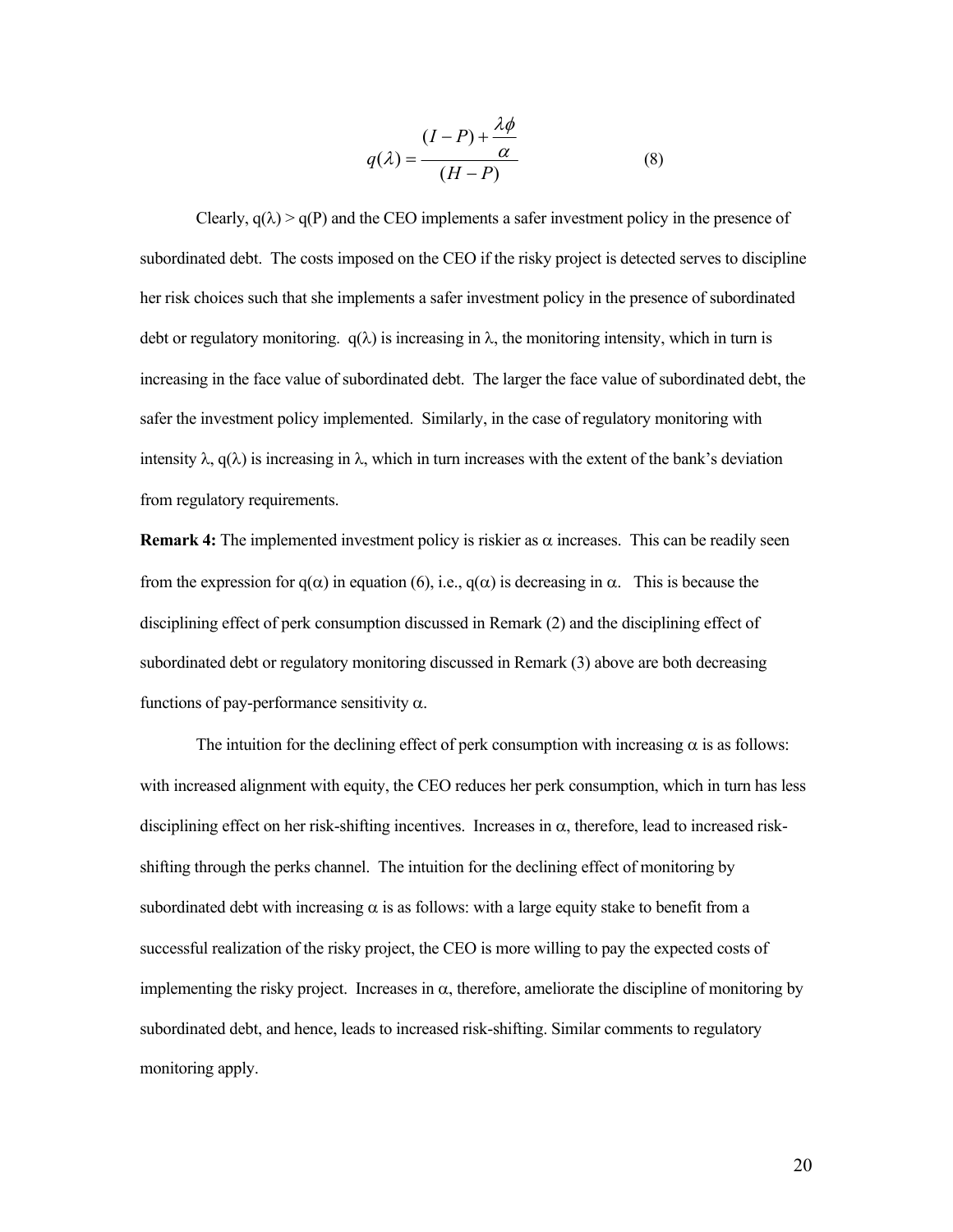#### **2.6. Optimal Compensation Structure**

Now we turn to the task of designing the optimal compensation structure for the CEO. Designing the optimal compensation structure,  $\{S, \alpha\}$ , involves determining the ownership fraction (payperformance sensitivity)  $\hat{\alpha}$ , such that it induces the Pareto-optimal investment policy,  $\hat{q}$ . This is

done by solving for the value of  $\alpha = \hat{\alpha}$  such that  $q(\hat{\alpha}) = \hat{q}$ . Setting  $q(\alpha) = \hat{q}$  $(H-L)$  $(I-L)$ *H I* − *L L*  $\frac{L}{-L}$  yields,

$$
\hat{\alpha} = \frac{\lambda \phi (H - L) + \sqrt{\lambda^2 \phi^2 (H - L)^2 + (P - L)(H - I)^2}}{2(P - L)(H - I)}
$$
(9)

### **Proposition 1:**

 $\{\mathcal{S}, \hat{\alpha}\}\$ , where  $\hat{\alpha}$  is as given in equation (9), is an optimal managerial contract that induces the Pareto-optimal investment policy,  $[\hat{q}]$ .

In the optimization leading up to Proposition I, we have assumed that

 $(I - P - F(\hat{\alpha})) \ge 0$  and  $(H - P - F(\hat{\alpha})) \ge 0$ . In the following lemma, we show formally that these inequalities hold.

#### **Lemma 3:**

For debt of face value  $P \leq \frac{(I+L)}{2}$ 2  $\frac{I+L}{I}$ , the optimal level of managerial perk consumption under the

optimal managerial compensation contract avoids default in states with  $T = I$  or H.

### **Proof:**

Since  $\lambda \phi \geq 0$ , then  $\hat{\alpha}^2 \ge \frac{1}{4(P-L)}$ , which implies that  $F(\hat{\alpha})$ , the optimal perk consumption under

this contract, is such that  $F(\hat{\alpha}) \leq (P - L)$ . This implies  $(I - P - F(\hat{\alpha})) \geq 0$ , for  $P \leq \frac{(I + L)}{2}$ 2  $\frac{I+L}{I}$ .

Since  $H > I$ , we have that the optimal perk consumption under the optimal contract does not lead to default when  $T = H$ .

Some testable implications of the model can be derived from the form of the pay-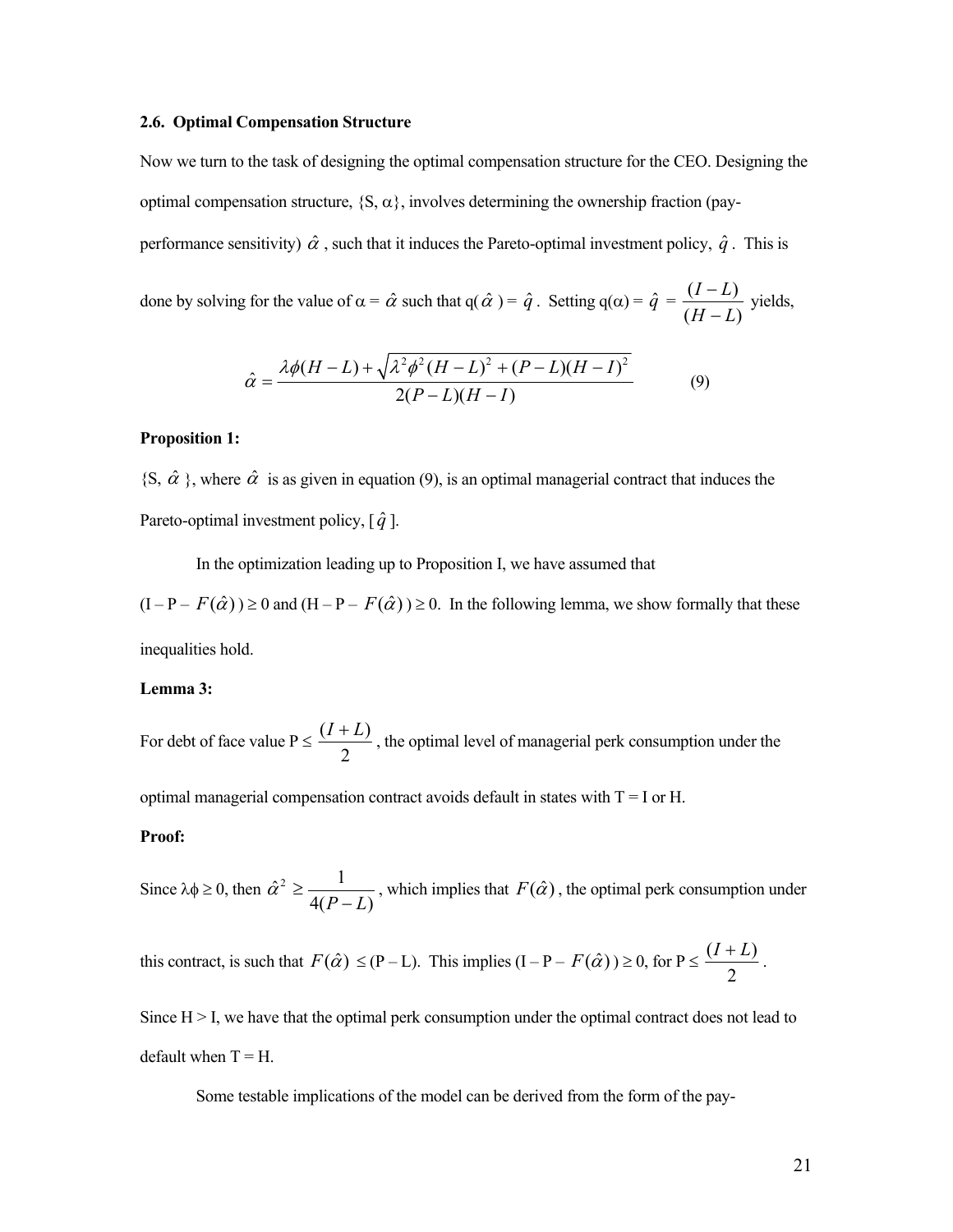performance sensitivity of this optimal contract.

### **Proposition 2:**

The pay performance sensitivity in the optimal CEO compensation structure is decreasing in the total leverage of the bank.

### **Proof:**

Straightforward but tedious computation of the derivative shows that  $\frac{\partial \hat{\alpha}}{\partial n} < 0$ *P*  $\frac{\partial \hat{\alpha}}{\partial P} < 0$ .

**Remark 5:** The intuition behind Proposition 2 is straightforward. As leverage increases, q(P) (see equation (7)) decreases, leading to increased risk-shifting incentives. To offset this effect, we have to increase the discipline arising from CEO perks and the expected costs imposed by the monitoring of subordinated debt or the regulator. As discussed in Remark 4, both effects can be accomplished by decreasing the pay-performance sensitivity,  $\alpha$ .

### **Proposition 3:**

The pay-performance sensitivity in the optimal CEO compensation structure is increasing in the level of subordinated debt.

# **Proof:**

Straightforward computation shows that  $\frac{\partial \hat{\alpha}}{\partial \lambda} > 0$  $\frac{\partial \hat{\alpha}}{\partial \lambda} > 0$ .  $\lambda$  is increasing in the face value of the

subordinated debt.

By similar reasoning, we can relate the pay-performance sensitivity of the optimal CEO compensation to  $\lambda$ , the intensity of regulatory monitoring.

## **Proposition 4:**

The pay-performance sensitivity in the optimal CEO compensation structure is increasing in the intensity of regulatory monitoring.

**Remark 6:** The intuition of Propositions 3 and 4 can be seen as follows: since monitoring imposes direct discipline on the CEO's investment choice in the optimal compensation structure, it is not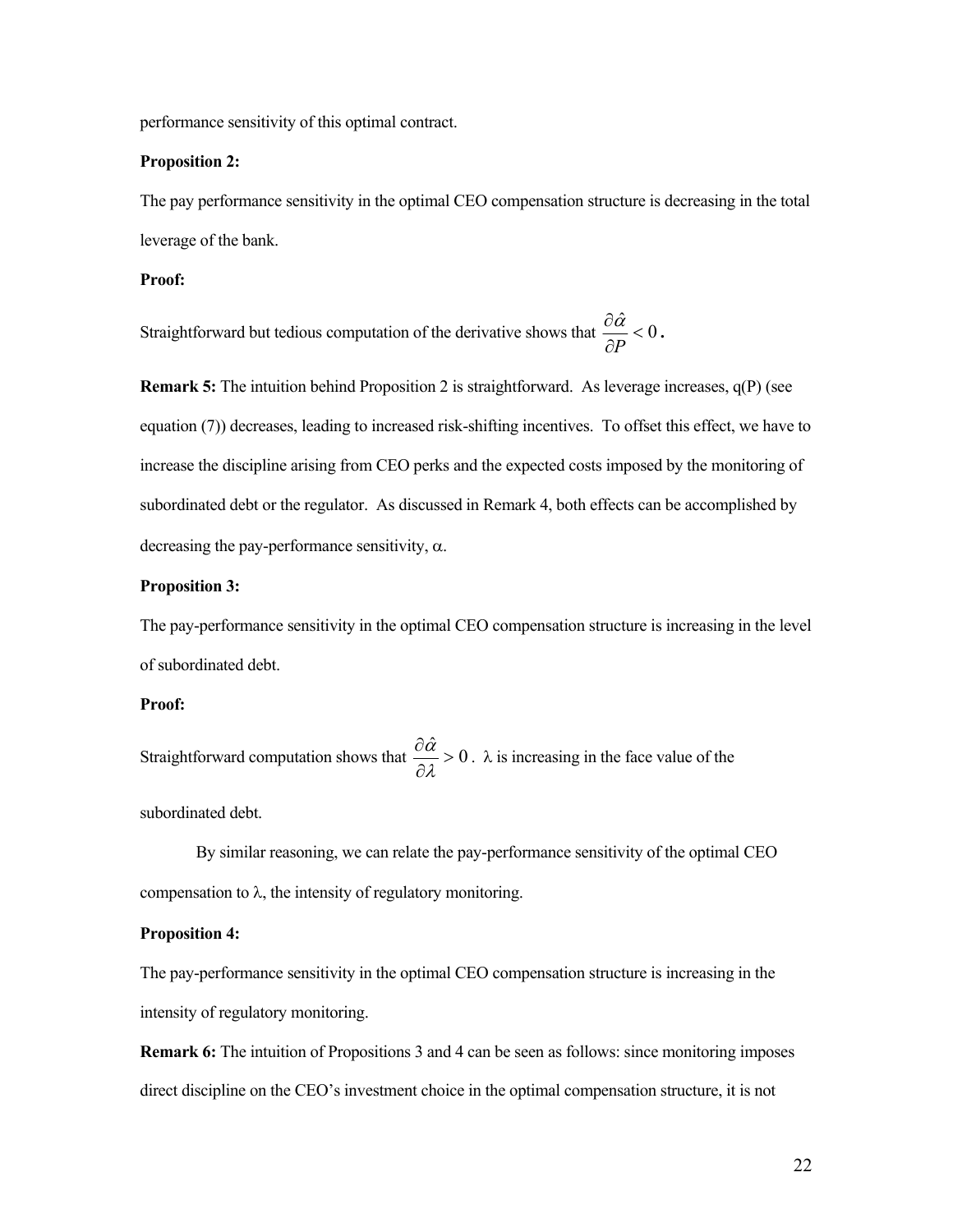necessary to work with indirect incentives of a smaller  $\alpha$ , and therefore, a larger perk consumption. In other words, the disciplining effect of monitoring by the subordinated debtholders or the regulator reduces the need to rely on the disciplining effect of perk consumption. Thus, it is possible to include large incentive features in the optimally designed CEO compensation. The larger the  $\alpha$ included in the CEO's compensation induces her to consume fewer perks  $F(\alpha)$ . In addition to the direct discipline that it imposes on the riskiness of the investment policy, monitoring has the indirect effect of leading to a smaller deviation from the optimal perk consumption.

### **3. EMPIRICAL TESTS**

In this section, we perform empirical tests of the main predictions in propositions 2, 3 and 4: (1) the pay-performance sensitivity of bank CEO compensation decreases with its total leverage; (2) the pay-performance sensitivity of bank CEO compensation increases with the subordinated debt ratio; (3) the pay-performance sensitivity of bank CEO compensation increases with the intensity of regulation. Since the institutional details underlying monitoring by subordinated debt and monitoring by the regulator are sufficiently different, we present our tests separately in two sections. In section 3.1, we present tests of hypotheses (1) and (2) relating the amount of total debt and the subordinated debt ratio to incentive features in bank CEO compensation. In section 3.2, we present a test of hypothesis (3) involving the relationship between pay-performance sensitivity and intensity of regulation.

# **3.1. Subordinated Debt and Incentive Features**

In this section, we undertake tests of our hypotheses regarding the effects of the leverage ratio and the subordinated debt ratio on the pay-performance sensitivity of bank CEO compensation.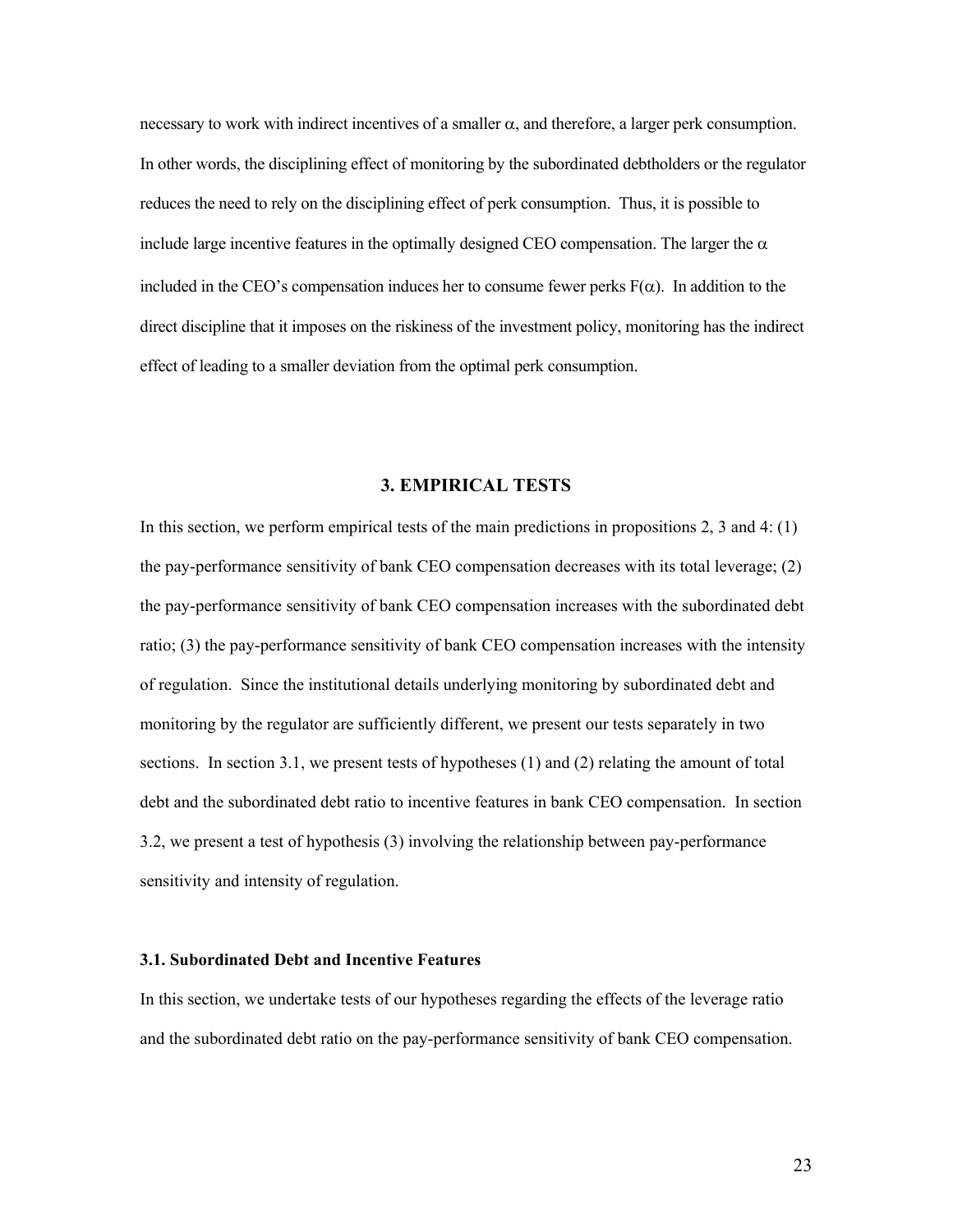In section 3.1.1, we define the variables used and present data and summary statistics. In section 3.1.2, we present the regression results and their interpretations.

# *3.1.1. Data and summary statistics:*

Compensation data for bank CEOs is obtained from the Standard and Poor's ExecuComp database. We start with a sample of 623 CEO-years from 1992 to 2000 for 120 bank-holding companies (firms with SIC codes from  $6021$  to  $6029$ ).<sup>13</sup> Stock returns and market values of common equity are retrieved from CRSP. Accounting data such as debt amount are obtained from Compustat. All three data sources are matched on a fiscal-year basis. If a stock is traded less than 200 days during a year, that firm-year is excluded from the sample. Six problematic data points are taken out of the sample.<sup>14</sup> The final sample contains 606 CEO-years. To remove the effect of inflation and make numbers comparable, we convert all the dollar-valued data to constant year-2000 dollars. The consumer price index used for this purpose is obtained from the web site of the Bureau of Labor Statistics.

The measure of bank CEO compensation that we use is comprehensive; it is defined as the sum of salary, bonus, other cash compensation, the change in value of option holdings<sup>15</sup>, the change in value of restricted stock, profits from exercising options and the change in value of direct equity holdings. This measure captures all components of changes in the CEO's wealth related to the bank. Therefore, we call this measure of compensation "CEO's firm-related wealth change". In the 1990s, grants of stock options and restricted stocks constitute an important proportion of the total CEO compensation. Moreover, Hall and Liebman (1998) show that most

<span id="page-24-1"></span><span id="page-24-0"></span><sup>&</sup>lt;sup>13</sup> The sample starts from year 1992 because consistent disclosure of option portfolios began at that time.  $14$  Five observations are taken out of the sample since the data indicates that the CEO became CEO after the en

<span id="page-24-2"></span><sup>&</sup>lt;sup>15</sup> In ExecuComp, the value of the existing options is only reported for those options that are currently in the money. Therefore we use the value change of in-the-money options to approximate the value change of total option holdings. The direction and magnitude of the bias resulting from this reporting convention has been discussed in Aggarwal and Samwick (1999). They conclude that the direction of the bias is indeterminate and the net effect may not be severe.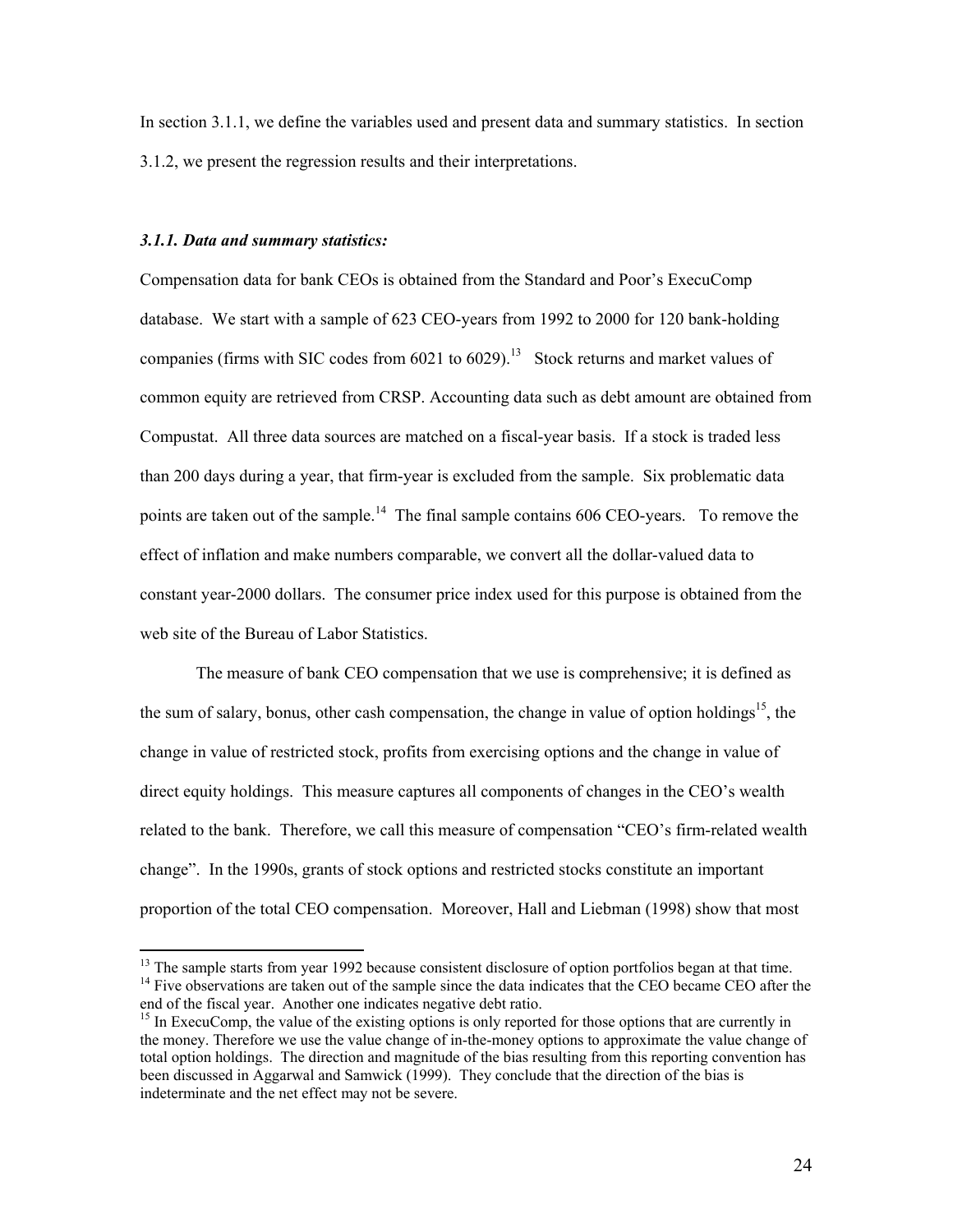of the pay-performance sensitivity in the compensation structure is associated with the change in value of existing option holdings (without considering direct equity holdings). Hence, it is important to use this comprehensive measure of compensation when it comes to testing the determinants of pay-performance sensitivity.

The leverage ratio used in the analysis is defined as one minus the ratio of common equity value over total assets. Consistent with the literature on subordinated debt, we measure the subordinated debt ratio as long-term (non-depository) debt relative to asset value (denoted as subdebt). Depending on whether the book value or market value of common equity (and assets) is used, we obtain two measures for the leverage ratio and sub-debt ratio, respectively: the book (market) value of leverage ratio and the book (market) value of sub-debt ratio.

Table 1 reports the summary statistics of the bank characteristics and CEO compensation. The banks in the sample are big banks with a median market value of 3.5 billion (constant 2000) dollars and the largest one has a market value of almost 110 billion dollars. They perform well during the sample period with a median annual stock return of 21%. As expected, these banks are all highly levered. The distribution of the debt ratios is quite symmetric with the mean and median values close to each other. The mean and median book values of leverage are both 92%. The mean market value of leverage is 83% and the median value is 85%. Since deposits are the main sources of financing for banks, subordinated debt or market debt constitutes only a small part of the banks' borrowing. On average, the subordinated debt constitutes 6.3% of the book value of assets and 5.7% of the market value of assets.

The compensation data are highly positively skewed. The median values of salary, bonus, new grants of options, and value change of option holdings are of the same order of magnitude, at around 500 to 600 thousand dollars. However, the mean values of option grants and value change in option holdings are much bigger. They are \$1.7 million and \$3.2 million, respectively. It can be seen that the value change of direct equity holdings constitutes an important part of CEO's wealth change, with a mean value of \$20 million and a median value of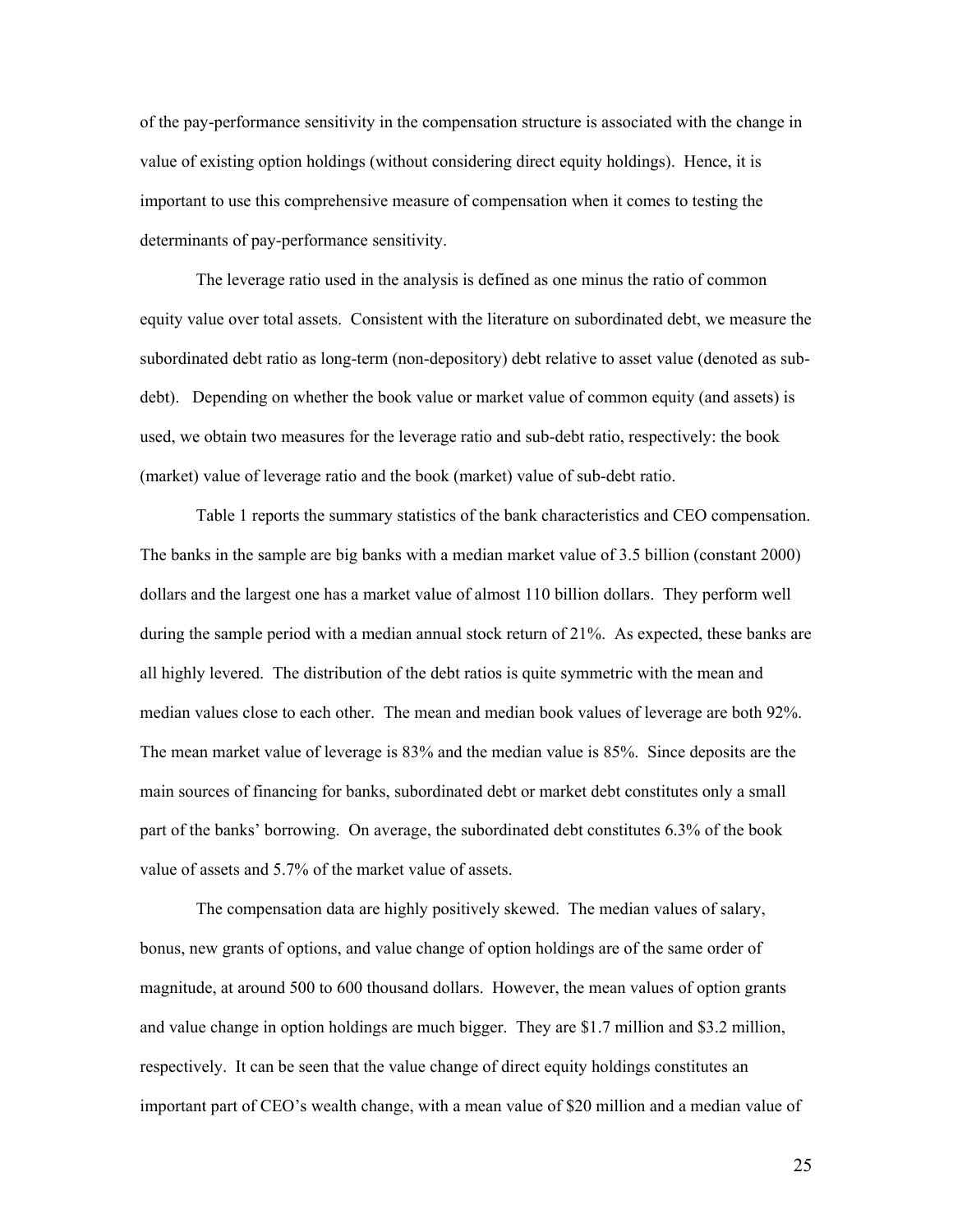\$6 million each year. The following three variables can take on negative values and their ranges are quite wide: value change in option holdings, value change in restricted stock holdings and value change of direct equity holdings. This means that the CEO's firm-related wealth changes can be negative for bank CEOs.

Table 2 reports the summary statistics of subordinated debt ratios. Table 2A presents the mean (median) value of the subordinated debt ratios held by sample banks over the 1990s. As can be seen, the average use of subordinated debt increases over this decade. There is a steady increase from 1992 to 1999. The mean value of subordinated debt increases from 4.2% in 1992 to 9.0% in 1999. The median value of subordinated debt increases from 3.6% in 1992 to 8.6% in 1999. However, there is a drop in both the mean and median value of the subordinated debt ratio in the year 2000.

Table 2B compares the bank-years with and without subordinated debt. It shows that most banks have some subordinated debt in most years of the 1990s. In fact, there are only 32 out of 606 bank-years that do not have any subordinated debt. The two subsamples are similar in stock performance, stock return volatility and total leverage ratios. The striking difference between them lies with the bank size. The banks with positive subordinated debt are on average about 10 times the size of banks with no subordinated debt, both in terms of book value of assets and market value of equity. It is not surprising that larger banks have a higher level of compensation in terms of salary, bonus and even options and restricted stock grants. However, larger firms usually have smaller CEO ownership due to CEO wealth constraints and risk aversion. See Schaefer (1998) and Murphy (1999). In our sample, we also find that banks with above-median size have significantly lower CEO ownership (not reported in tables). When size is measured by market value of equity, the larger banks have a mean CEO ownership of 0.6% while the smaller banks have a CEO ownership of 2.1%. Similar results hold when size is measured as the book value of assets. Given the relationship between size and CEO ownership and the fact that banks with positive subordinated debt are much larger than banks without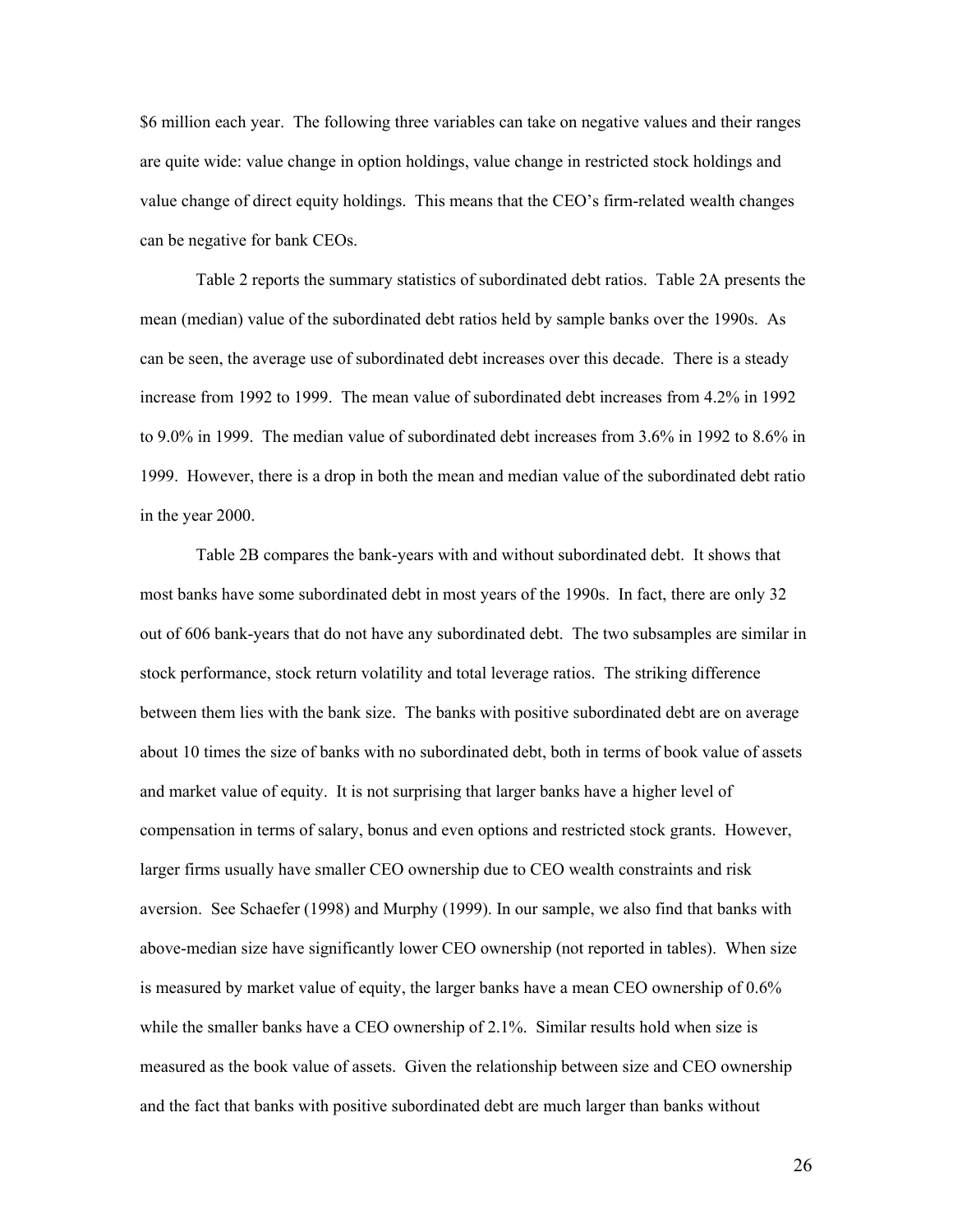subordinated debt, it is striking to find that there is no significant difference in CEO ownership between these two groups. We believe this is evidence supporting our second hypothesis: subordinated debt allows for higher pay-performance sensitivity.

Table 2C divides the sample in an alternative way. It compares banks with different patterns of subordinated debt balances. We categorize banks into the following five types: type 1 banks do not have subordinated debt throughout the sample period; type 2 banks always have subordinated debt; type 3 banks started with no subordinated debt but later on took on subordinated debt. Type 4 banks started with positive subordinated debt but then eliminated all the subordinated debt. All other banks are included in type 5. Most banks fit into the second type. We focus on the comparison between type 1 and type 2 banks. The comparison is similar to the patterns we see in Table 2B. That is, type 2 banks are much bigger. However, the average CEO ownership in type 2 banks is even larger than that in type 1 banks. Again, this is consistent with the notion that the positive impact of subordinated debt on ownership may be important.

#### *3.1.2. Regression results and interpretation*

To examine the effects of total leverage and subordinated debt on the pay-performance sensitivity of bank CEO compensation, we estimate the following regression:

**(CEO compensation)**<sub>it</sub> =  $[b_1 + b_2 * X + b_3 *]$  leverage ratio +  $b_4 *$  sub-debt<sup>\*</sup> (returns to  $\text{sharedovers}_{it}$  +  $\text{b}_5$  \*X +  $\text{b}_6$  \* leverage ratio +  $\text{b}_7$  \*  $\text{sub-debt}$  +  $\mu_i$  +  $\eta_t$  +  $\epsilon_{it}$  (10)

As discussed before, we use the most comprehensive measure for CEO compensation, the CEO's firm-related wealth change. **X** refers to a vector of control variables that might affect the pay-performance sensitivity other than the variables of interest. There are two factors that researchers have argued affect the CEO pay-performance sensitivity: firm size and firm risk. For example, Schaefer (1998) models the relationship between firm size and pay-performance sensitivity and presents evidence that pay-performance sensitivity declines with firm size. Holmstrom and Milgrom (1987) argue that the optimal performance-related compensation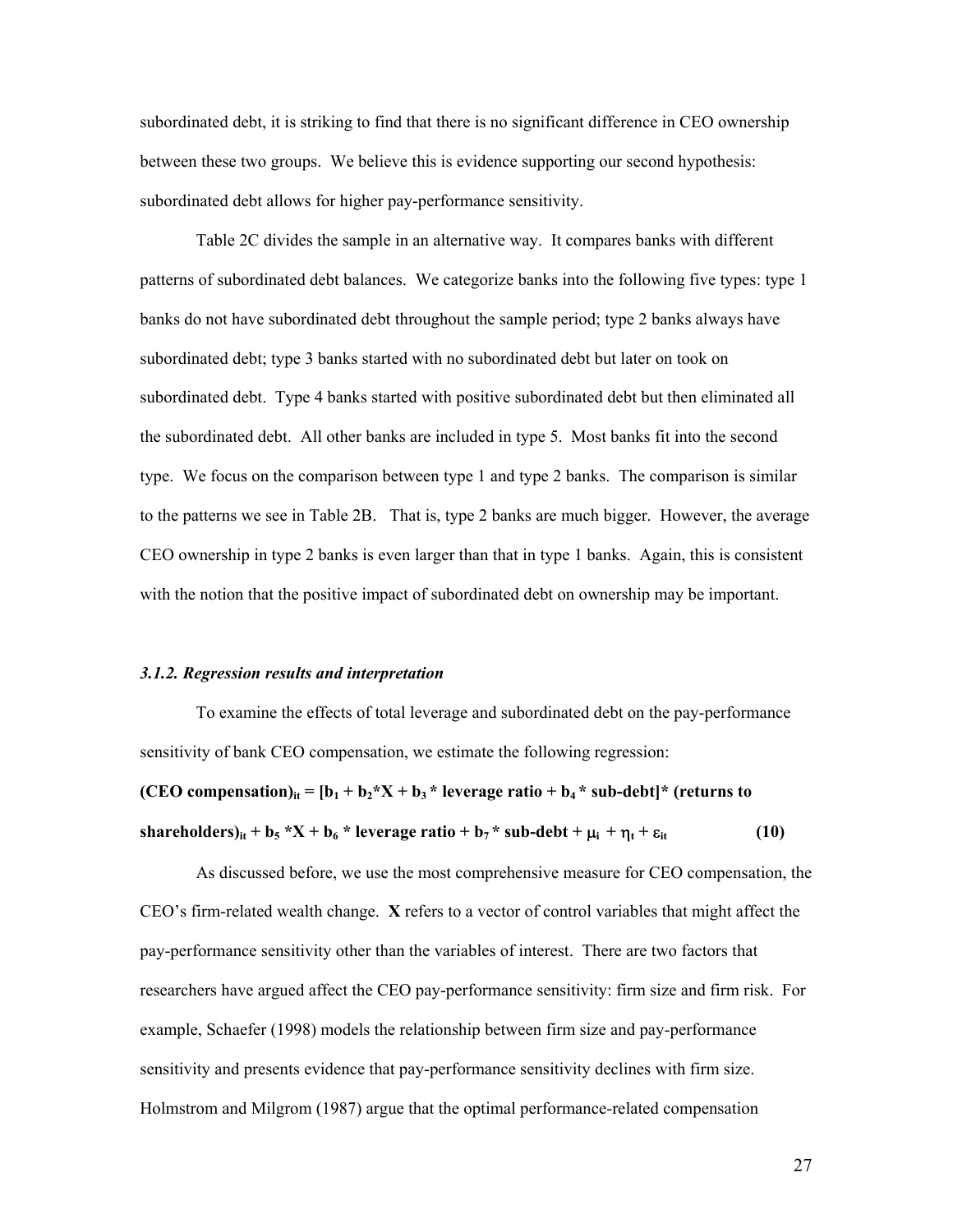component (the pay-performance sensitivity) for risk-averse managers should be inversely related to firm risk. We therefore include these two factors here as control variables and will demonstrate that the leverage ratio and subordinated debt ratio have explanatory power for payperformance sensitivity over and above these variables. We measure size as natural log of the bank's book value of assets. Results are consistent if we measure size as the bank's market value of equity (not reported). Consistent with the literature, we measure returns to shareholders as the dollar change in the market value of the firm over the year. We measure firm risk as the standard deviation of daily dollar returns over the year.

In regression (10), the pay-performance sensitivity of CEO compensation is equal to the whole term in the squared brackets. It implies that the pay-performance sensitivity is a function of a constant term, the control variables, the total leverage and the sub-debt ratio. Our model predicts that higher leverage leads to lower pay-performance sensitivity, i.e.,  $b_3 < 0$ ; and that a higher sub-debt ratio leads to a higher pay-performance sensitivity, i.e.,  $b_4 > 0$ . There is no theoretical prediction on the impact of leverage or sub-debt on compensation level. Therefore, we do not have a theoretical prediction on the signs of  $b<sub>6</sub>$  and  $b<sub>7</sub>$ . However, by including leverage ratio and sub-debt ratio in the regression, we ensure that any relationship between leverage ratio (sub-debt) and the level of CEO compensation will not affect our estimates of b3 (b4).

We also include CEO-bank (i.e., a unique combination of CEO and bank) and year fixed effects in the regression, denoted as  $\mu_i$  and  $\eta_t$ , respectively. By including these fixed effects, we are able to control potentially different average compensation levels for different CEOs and for different years. Therefore, only the variations in compensation and performance from their averages are used to identify the pay-performance sensitivities.

Regression results are reported in Table 3. In Table 3(a), the leverage ratio and the subdebt ratio are measured in market value, i.e., the asset value is measured as the book value of assets minus the book value of equity, plus the market value of equity. The first (second) column demonstrates the impact of leverage ratio (sub-debt ratio) on pay-performance sensitivity without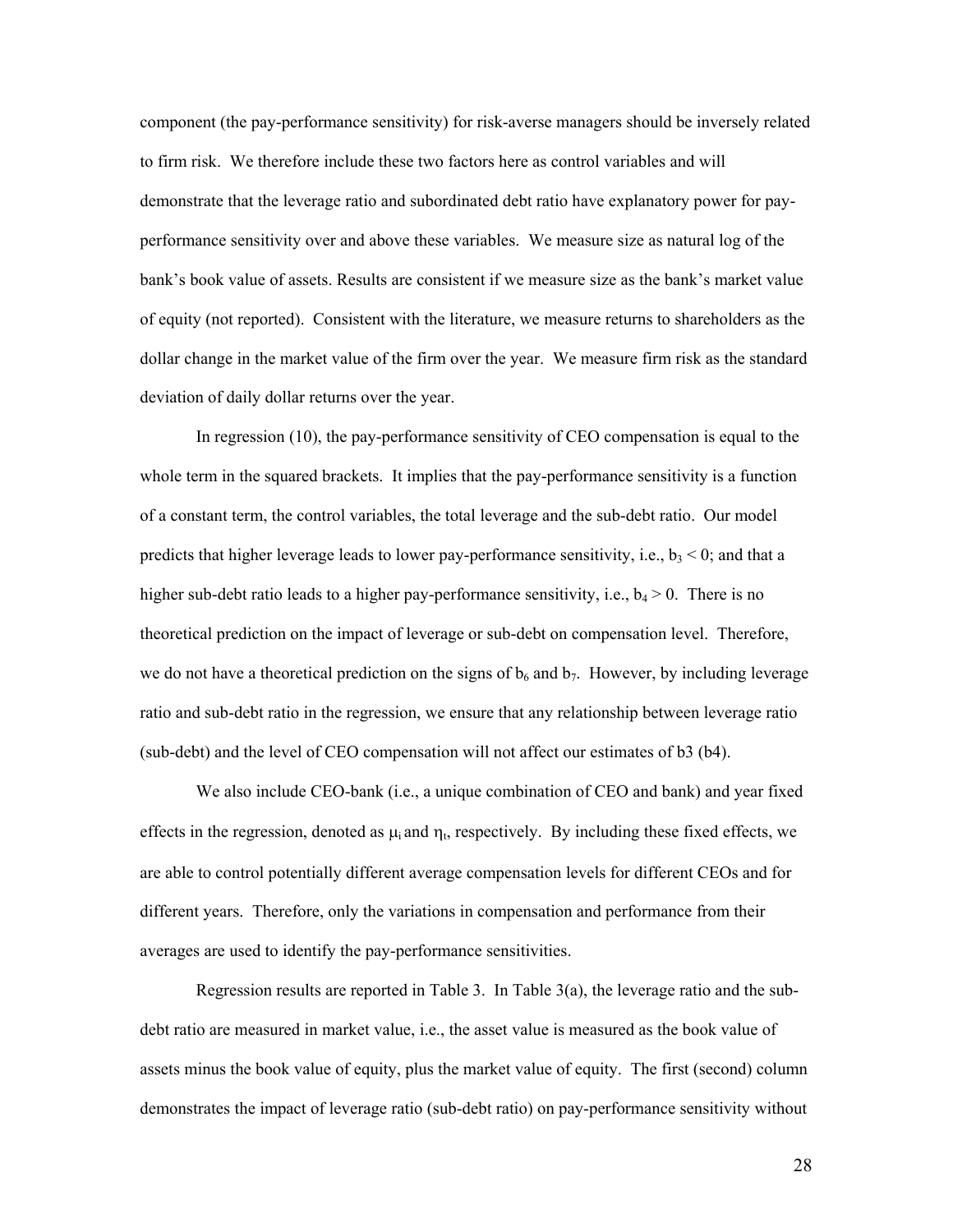controlling for bank size and risk. As predicted, the coefficient for the cross-term between leverage ratio and the returns to shareholders,  $b_3$ , is negative and significant at the 1% level. The coefficient for the cross-term between sub-debt ratio and the returns to shareholders,  $b_4$ , is positive as predicted, although it is insignificant at the 10% level. Column (3) estimates the full regression that controls for size and risk. Consistent with our hypotheses, the coefficient  $b<sub>3</sub>$  is significantly negative and the coefficient  $b_4$  is significantly negative.

In the regressions, CEO compensation is in thousands of dollars; returns to shareholders are in millions of dollars, and debt ratios are in percentage points. Therefore, the regression coefficient b3 (b4) can be interpreted as the dollar increase in CEO compensation for every \$1000 increase in shareholder value, per percentage point increase in leverage ratio (sub-debt ratio). The coefficient  $b_3$  shows that for each one percentage point increase in leverage ratio, the payperformance sensitivity of CEO compensation will be \$1.03 less per \$1000 increase in shareholder value, everything else being equal. The coefficient  $b_4$  implies that for each percentage point increase in the sub-debt ratio, the pay-performance sensitivity will increase by \$0.65 per \$1000.

Table 3(b) displays the regression results when the leverage ratio and subordinated debt ratio are measured in book value terms. In the "univariate" regressions involving leverage ratio and sub-debt ratio and in the full multivariate regressions that control for size and risk, we find that the coefficient on the cross-term of the leverage ratio and returns to shareholders is negative and significant. The coefficient on the cross-term of the sub-debt ratio and returns to shareholders is positive and significant.

Table 4 estimates the economic significance of these coefficients. That is, we calculate the changes in pay-performance sensitivity as a sensitivity-determinant increases by one standard deviation. When leverage and sub-debt ratios are measured in market value, one standard deviation increase in leverage ratio (7.7%) decreases the pay-performance sensitivity by \$7.9 per thousand dollar increase in shareholder value. One standard deviation increase in sub-debt ratio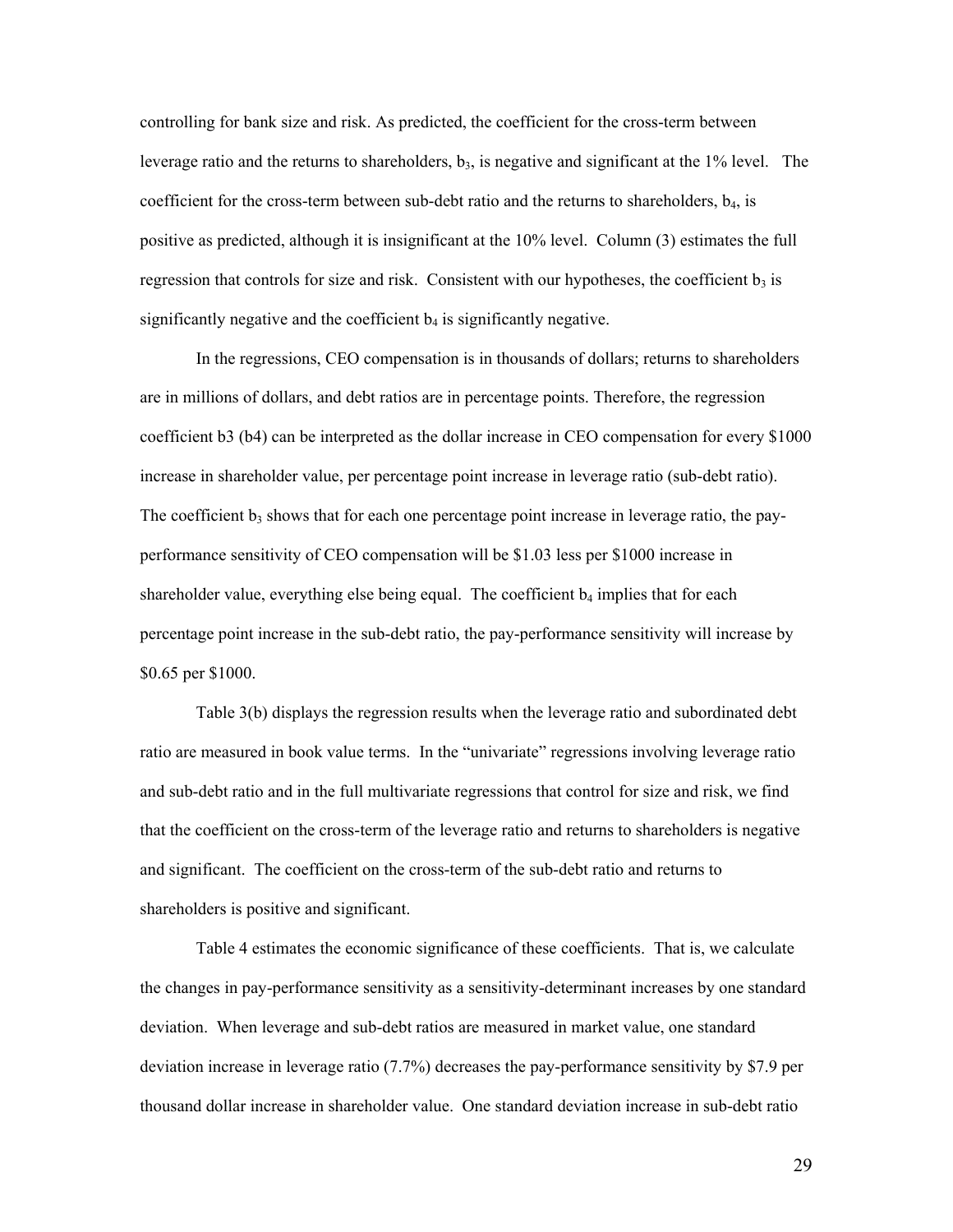(4.8%) increases the pay-performance sensitivity by \$3.1 per thousand dollars. The magnitudes are similar when leverage and sub-debt ratios are measured in book value. In comparison, where the regression coefficient is statistically significant, one standard deviation increase in size decreases the pay-performance sensitivity by \$4.7 per thousand dollars. One standard deviation increase in risk decreases the pay-performance sensitivity by \$1.2 per thousand dollars, where the regression coefficient is statistically significant.

To check the robustness of our results presented in Table 3, we run an alternative specification of regression (10) where the returns to shareholders are measured in percentages. Correspondingly, risk is measured as the daily stock return volatility. Under this specification, the pay-performance sensitivity is, therefore, thousands of dollars increase in CEO compensation for each percentage point increase in return to shareholders.<sup>16</sup>

These results are presented in Table 5. Table 5(a) presents the results when leverage ratio and subordinated debt ratio are measured in market value, while Table 5(b) presents results when the leverage ratio and subordinated debt ratio are measured in book value. In all nine specifications, the coefficient on the cross-term of leverage ratio and returns to shareholders is negative; and the coefficient on the cross-term of the sub-debt ratio and returns to shareholders is positive. All these coefficients are significant at conventional levels, except for the two "univariate" regressions involving book value of leverage ratio.

When debt ratios are measured in market value, we find that for each 1-percentage point increase in leverage ratio, the pay-performance sensitivity decreases by \$25,320 per percentage point increase in shareholder value. For each 1-percentage point increase in the sub-debt ratio, the pay-performance sensitivity increases by \$39,240 per percentage point increase in shareholder value. The magnitude of these coefficients is even larger when debt ratios are measured in book

<span id="page-30-0"></span><sup>&</sup>lt;sup>16</sup> This specification assumes that the CEO compensation increase for each percentage point increase in shareholder value is independent of bank size. This may not be true in a cross-sectional setting. We are using this alternative measure for pay-performance sensitivity to be consistent with the previous literature. But we consider the specification using dollar returns to shareholders to be more appropriate. See Aggarwal and Samwick (1997) for more discussion.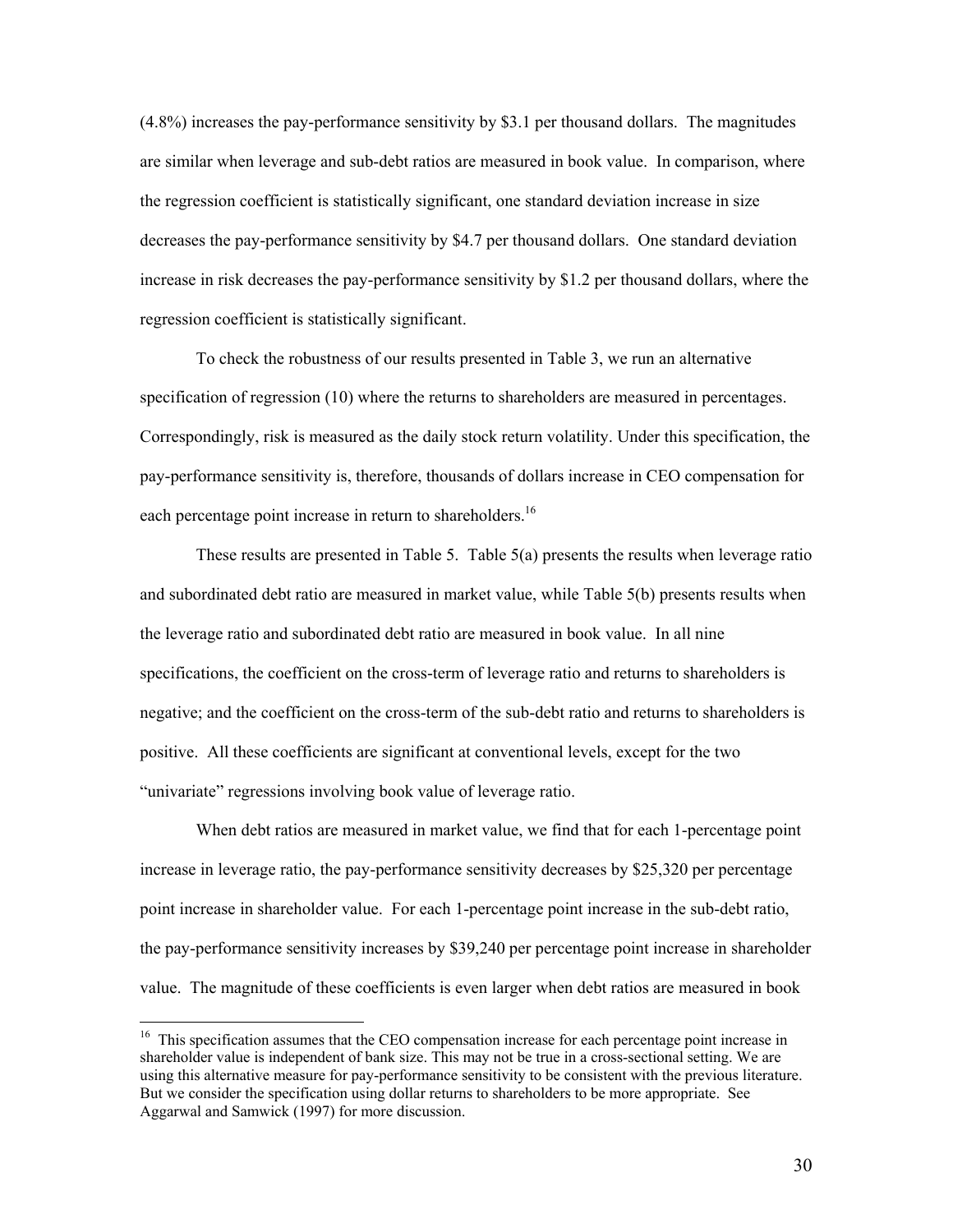value. Overall, we find our results with this alternative specification also to be consistent with our hypotheses (1) and (2).

### **3.2. Regulation and Incentive Features**

In this section, we undertake tests of our hypothesis (3) relating the pay-performance sensitivity in bank CEO compensation and intensity of regulatory monitoring. In section 3.2.1, we describe some institutional background of regulation and the BOPEC rating. In section 3.2.2, we present data and summary statistics. In section 3.2.3, we present the regression results and their interpretations.

### *3.2.1. Regulation and BOPEC rating*

The regulator has incentives to monitor the risk choices of banks for several reasons. The regulatory monitoring may reflect public interest in safe and sound financial institutions. Moreover, as a guarantor of the depository debt, the regulator will not want the banks to take on excessive risk, and therefore, lead to a loss for the Federal Deposit Insurance Corporation. Capital requirements and mandatory restrictions on asset choice have been central features of recent US bank regulation. For example, the FDIC Improvement Act (FDICIA), passed in 1991, is a system based on capital requirements and prompt corrective action (PCA). As a bank's capital adequacy ratio declines – moving from well capitalized to under capitalized – regulators are likely to consider a number of mandatory and discretionary actions restricting the asset and liability activities of weakly capitalized banks, as well as imposing constraints on their payment of fees, dividends and management compensation.

A couple of papers have examined bank CEO compensation relative to non-bank industries. For example, Houston and James (1995) find that bank CEOs receive less cash compensation, and receive a smaller percentage of their total compensation in the form of options and stocks than do CEOs in other industries. John and Qian (2002) find that the pay-performance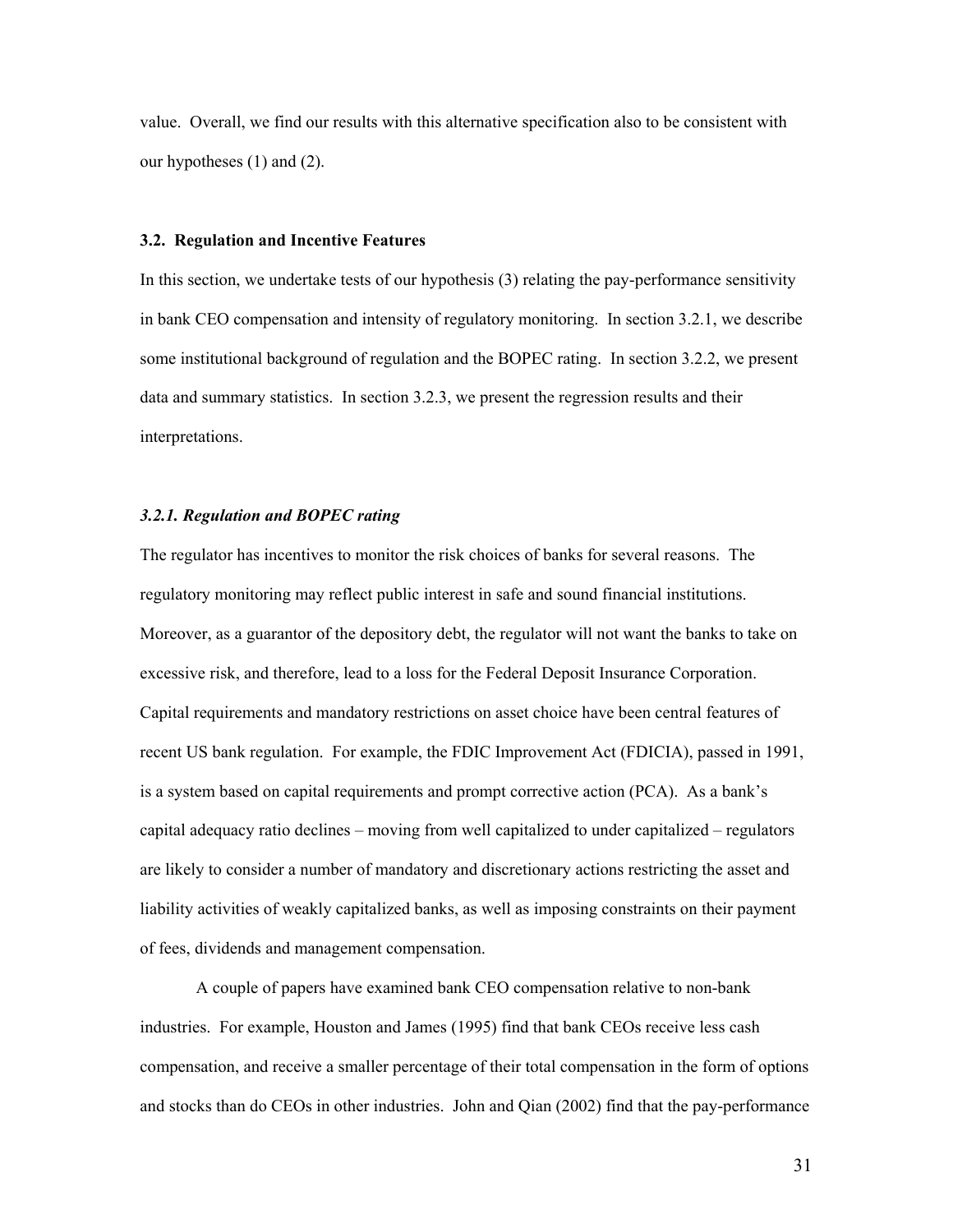sensitivity in bank CEO compensation is lower than that in manufacturing. The difference can be largely attributed to the difference in leverage ratios. However, none of these papers examine the impact of the intensity of regulation on the pay-performance sensitivity of bank CEO compensation.

In the U.S., primary responsibility for monitoring bank holding companies falls to the Federal Reserve Banks. Full-scope on-site inspections of BHCs are a key element of the supervisory process. They are generally conducted once a year. At the conclusion of an inspection, the supervisors assign the BHC a composite rating summarizing their assessment of the BHC's overall health and financial condition. This rating is called BOPEC, and it stands for the five key areas of supervisory concern: the condition of the BHC's Bank subsidiaries, Other nonblank subsidiaries, Parent company, Earnings, and Capital adequacy. BOPEC ratings range from one (best) to five (worst). The poorer the BOPEC rating, the BHC is more of a regulatory concern and will be subjected to more scrutiny such as restrictions on asset choice and payout policies. In the following analysis, we use BOPEC rating as the measure for the intensity of regulatory monitoring.

### *3.2.2. Data and summary statistics*

We obtain the BHC examination ratings data from the Board of Governors of the Federal Reserve System. We obtain 517 observations with a non-missing BOPEC value. To preserve as many observations as possible, we use the CAMELS rating (examination rating at the bank level) for the lead bank in the bank holding company instead, where the BOPEC rating is unavailable. CAMELS ratings are assigned by various bank supervisory agencies: the OCC for national banks, the FDIC for state banks that are not members of the Federal Reserve System, and the Federal Reserve for state member banks. As with BOPEC ratings, CAMELS ratings are assigned after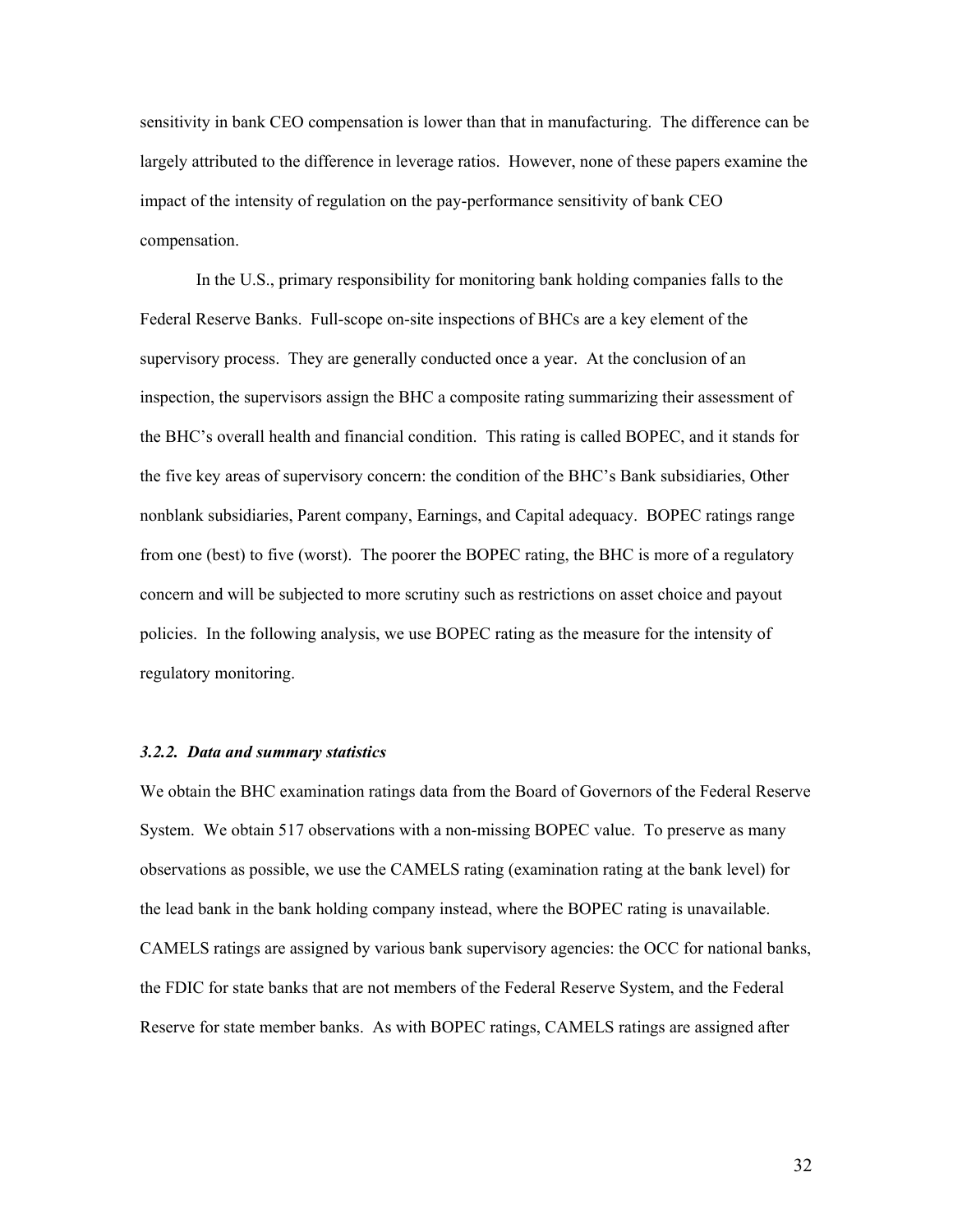bank examinations.<sup>17</sup> The composite CAMELS rating is like the BOPEC rating – scores are assigned one to five with one as the best rating and five as the worst. The lead bank's CAMELS rating is highly correlated with the BHC's BOPEC rating. The correlation is 0.82. And, the regression results are robust when these substitute ratings are excluded.

Table 6 compares banks with different BOPEC ratings. Due to data confidentiality, we do not provide summary statistics on BOPEC ratings. In the 1990s, most banks perform well and few banks have regulatory ratings larger than 2. Of the whole sample, there are two banks that received a BOPEC rating of 4 in 1992. Since these two observations have missing values on firm-related wealth change, they are not included in our regression analysis.

Several observations can be made from table 6. First, the stock volatility increases as the BOPEC rating increases (i.e., changes from good to bad). Second, the average annual stock return also increases as the BOPEC rating increases. The unusually high average stock return for banks with ratings equal to 3 and 4 (42% and 75%, respectively) might be due to the small sample size of these two groups. But the comparative performance is also consistent with the notion that these are banks that engage in high-risk activities and have high expected returns. Since the regulators' objective is to ensure the interests of depositors, they discourage such highrisk, high-return activities by assigning poor ratings to these banks and putting them under more regulatory scrutiny. Third, as the BOPEC rating deteriorates, the average leverage ratio, measured by both book value of leverage and market value of leverage, increases. Fourth, the subordinated debt ratio of banks with a rating of 3 is significantly lower than the ratio of banks with better ratings. This is consistent with the notion that banks with a rating of 3 can take on more risk, partially because they are subjected to less market monitoring.

Since most of our observations fall into the category with a rating 1 or 2, it would be insightful to compare the compensation structure of banks with a rating of 2, with banks with a

<span id="page-33-0"></span><sup>&</sup>lt;sup>17</sup> The acronym CAMELS refers to the six key areas of concern: Capital adequacy, Asset quality, Management, Earnings, Liquidity, and Sensitivity to risk.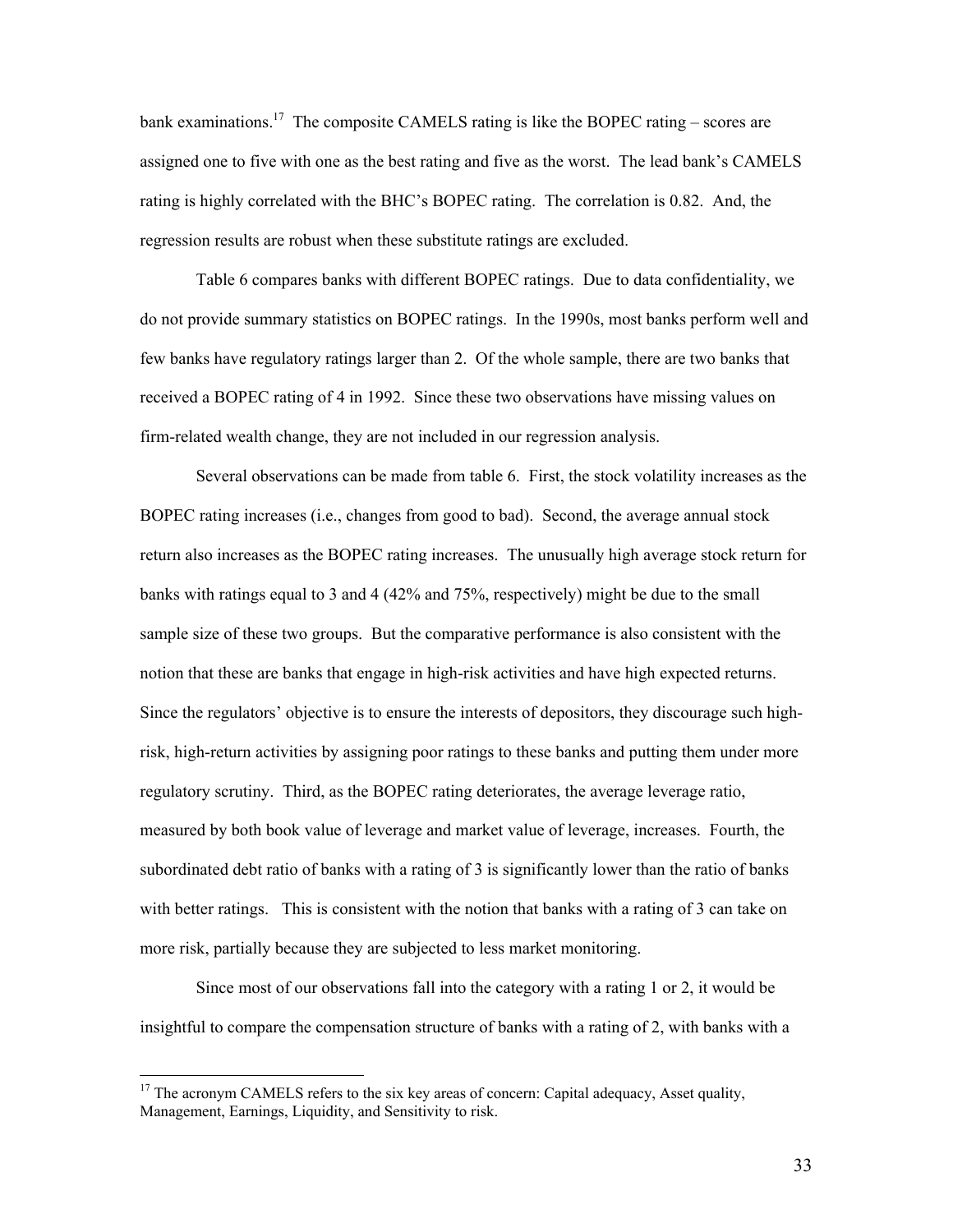rating of 1. We can see that banks with a poorer rating grant more options and restricted stocks and have higher CEO ownership. Moreover, a higher proportion of compensation comes from the value changes of existing option holdings and stock holdings in these banks. This supports our hypothesis that banks with poorer ratings can have CEO compensation with higher payperformance sensitivity. The story, however, may not hold for banks with a rating of 3. Compared to banks with better ratings (1 or 2), these banks grant less options and restricted stocks. CEOs of these banks earn less from exercising options, despite their good stock returns. However, the CEOs of these banks, on average, own a higher percentage of the firm, partly because these banks are relatively small, with an average market capitalization of \$4.3 billion. Given the conflicting factors, the total pay-performance sensitivity of these banks may be lower or higher than that of the banks with better ratings. One way to reconcile the comparison between banks with a rating of 2 with that of banks with a rating of 1, and the comparison between banks with a rating of 3 and banks with ratings of 1 and 2, is as follows. When a bank's rating changes from 1 to 2, it is put on the regulator's watch list. In the following time period, such a bank may be subjected to more monitoring but no immediate intervention will be imposed. In this case, our model predicts that increased regulatory monitoring, which makes risk-taking more expensive for the bank CEO, will be accompanied by higher pay-performance sensitivity in equilibrium. However, when the rating deteriorates even more, the regulators will want to intervene directly to reduce the banks' risk. Regulators can not only impose mandatory asset choice, but also impose restrictions on payout to shareholders and management. In other words, regulators can put restrictions on grants of options and/or restricted stocks to reduce the pay-performance sensitivity directly. In this sense, a rating level much below the usual range can actually reduce the payperformance sensitivity of CEO compensation due to factors that we have not modeled.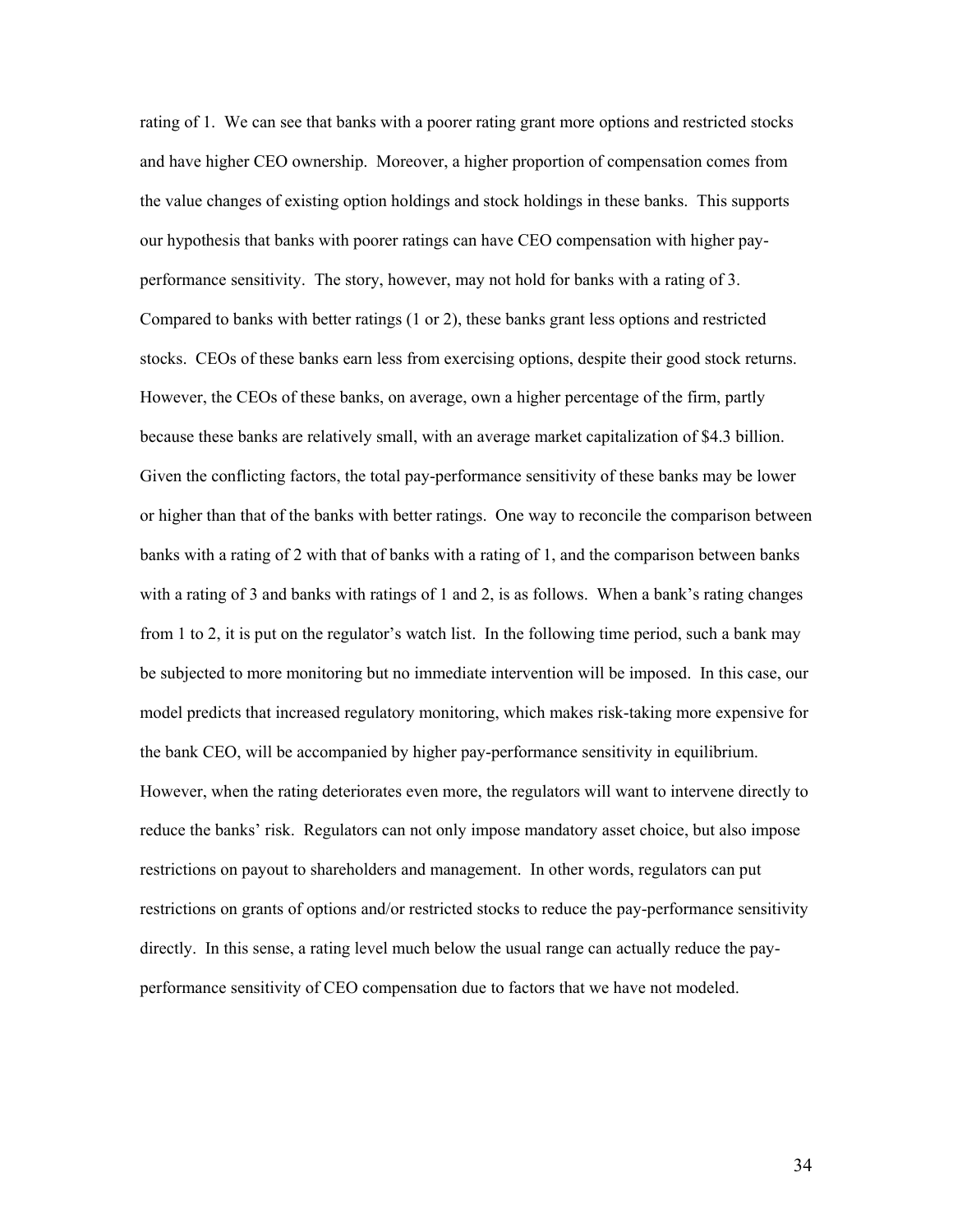#### *3.2.3. Regression results and interpretation*

In this section, we will use a regression specification similar to that in equation (10) to test hypothesis (3) directly. To estimate the effect of regulation on pay-performance sensitivity, we estimate the following regression:

**(CEO compensation)**<sub>it</sub> =  $[b_1 + b_2 * X + b_3 *]$  leverage ratio +  $b_4 *$  sub-debt +  $b_5 * BOPEC] *$ (returns to shareholders)<sub>it</sub> +  $b_6*X + b_7*$  leverage ratio +  $b_8*$  sub-debt

$$
+ b_9 * BOPEC + \mu_i + \eta_t + \varepsilon_{it}
$$
 (11)

where X refers to a vector of control variables that include size and risk. Our model predicts that the higher the intensity of regulation, as proxied by a higher BOPEC rating, the higher the payperformance sensitivity, i.e.,  $b_5 > 0$ .

The regression results are presented in Table 7. Column (1) shows results of the regression where no control variables are included. Column (2) shows results of the regression where the effects of size and risk are controlled. Columns (3) and (4) show results of the regression where effects of size, risk, leverage and subdebt are controlled. In column (3), debt ratios (total leverage and subordinated debt) are measured in market value. In column (4), debt ratios (total leverage and subordinated debt) are measured in book value.

As can be seen, the coefficient of the interaction of the BOPEC rating and return to shareholders,  $b_5$ , is positive in all four specifications and is highly significant in all but the "univariate" regression. This supports our prediction that as regulatory monitoring increases due to poor rating, the pay-performance sensitivity of bank CEO compensation increases as well. As before, the regressions demonstrate a negative relationship between total leverage ratio and payperformance sensitivity, and a positive relationship between the sub-debt ratio and payperformance sensitivity.

The results are robust, when we only use data with a BOPEC rating equal to 1 or 2 (not reported). The results are also robust when we use the lagged value of BOPEC ratings. Due to the lack of observations with a BOPEC rating above 2, it is difficult to test our conjecture that the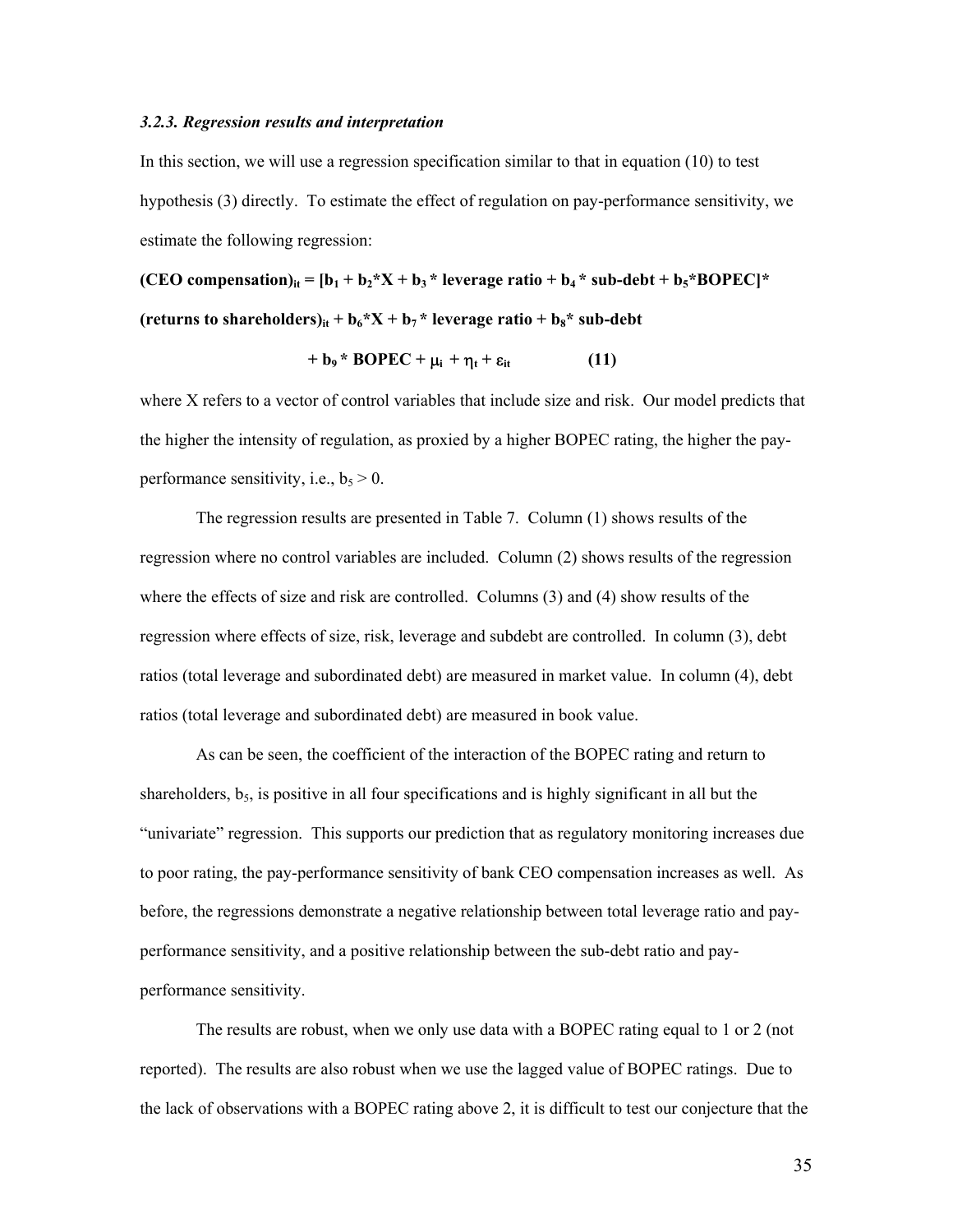pay-performance sensitivity of bank CEO compensation will decrease if the bank gets a very poor rating and are subjected to intervention by regulators. A different sample period with more variation for this variable will be needed.

## **4. CONCLUSIONS**

In this paper, we study how the pay-performance sensitivity in an optimally-designed top management compensation structure is affected by the characteristics of the alternative mechanisms of corporate governance. In particular, we study the top management compensation in banks, taking into account the unique claim structure in banks as well as the mechanisms of corporate governance that arises in banks, namely, monitoring by the regulator and monitoring by the subordinated debtholders.

The theoretical framework that we use models a bank with a capital structure consisting of a large fraction of insured deposits, subordinated debt and controlling residual equity. The bank CEO compensation is designed to mitigate two types of agency problems: the risk-shifting problem and the perk consumption problem. Given the bank's claim structure, the subordinated debtholders and the regulator have the incentives to monitor the bank. We analyze theoretically whether the intensity of these monitoring mechanisms would play a complementary or substitute role to the strength of incentive features in top management compensation. Although the payperformance sensitivity of bank CEO compensation decreases with the total leverage ratio, we show that the monitoring provided by either subordinated debtholders or regulators allow the bank to increase the pay-performance sensitivity in the optimal CEO compensation. Consistent with the theoretical predictions, we find empirical evidence that the pay-performance sensitivity decreases with banks' total leverage, but increases with its subordinated debt ratio. In addition, we find that more intense regulatory monitoring (proxied by a poorer BOPEC rating) is associated with higher pay-performance sensitivity of bank CEO compensation.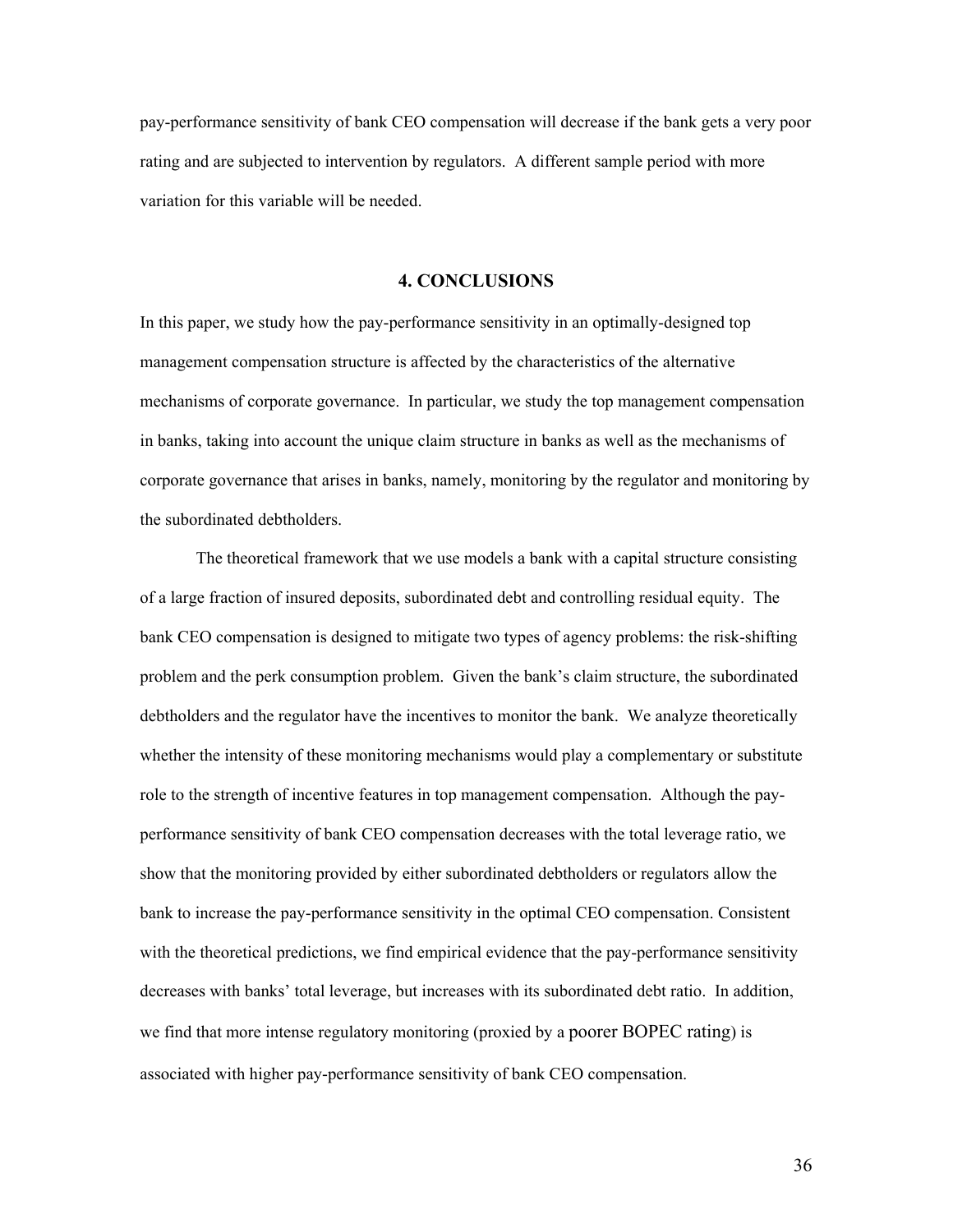An understanding of the interaction of the different governance mechanisms would be useful in formulating both regulatory policy and compensation policy in banks. Our theoretical results and empirical evidence in the context of banks would be useful in understanding the design of corporate governance in a broader setting. In particular, our results provide insights on the design of the optimal ways to incentivize managers taking into account the effect of alternative regulatory and monitoring mechanisms. In future research, it would be interesting to explore the impact of additional mechanisms of corporate governance such as takeovers and bank boards on incentive features in bank management compensation. It has been argued that the effectiveness of takeovers in the United States has declined in the 1990s. It would be interesting to study theoretically and empirically the effect of such decreased market discipline on the incentive features of bank management compensation. Similarly, innovations in the design of corporate boards have led to an increase in the effectiveness of boards in banks. It would be interesting to explore concurrent changes in the pay-performance sensitivity of bank CEO compensation.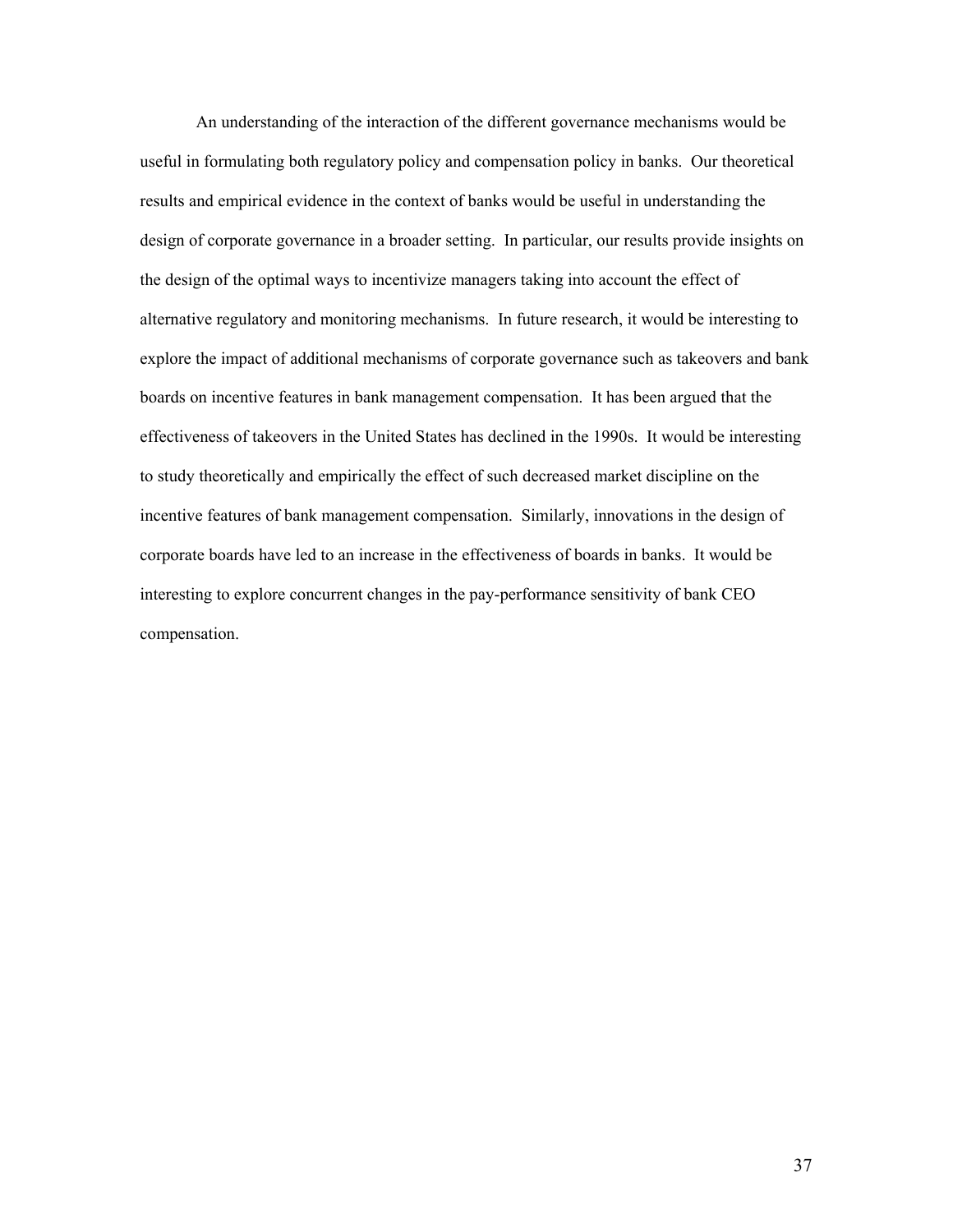### **References:**

Aggarwal, R. K. and A. A. Samwick, 1997, "The Other Side of the Trade-off: The Impact of Risk on Executive Compensation," *Journal of Political Economy*, 107(1), 65-105.

Allen, L., and A. Rai, 1993, "Economies of Scale and Scope in International Banking," *Journal of International Financial Markets, Institutions, and Money*, 3(2) 1-31.

Basel Committee on Banking Supervision, 1988, "International Convergence of Capital Measurement and Capital Standards," Basel: Bank for International Settlements.

Berger, A., and L.J. Mester, 1997, "Inside the Black Box: What Explains Differences in the Efficiencies of Financial Institutions," *Journal of Banking and Finance*, 21, 895-947.

Billett, M., J. A. Garfinkel and E. S. O'Neal, 1998, "The Cost of Market versus Regulatory Discipline in Banking," *Journal of Financial Economics*, 48(3), 245-282.

Board of Governors of the Federal Reserve System, 1999, "Using Subordinated Debt as an Instrument of Market Discipline," *Staff Study*, No. 172.

DeYoung, R., M. Flannery and W. Lang and S. Sorescu, 2001, "The Informational Content of Bank Exam Ratings and Subordinated Debt Prices," *Journal of Money, Credit and Banking*, November, 900-925.

Estrella, A., 2000, "Costs and Benefits of Mandatory Subordinated Debt Regulation for Banks," working paper, Federal Reserve Bank of New York.

Evanoff, D. D. and L. D. Wall, 2001, "Reforming Bank Capital Regulation: Using Subordinated Debt to Enhance Market and Supervisory Discipline," *Contemporary Economic Policy* 19(4), 444-453.

Hall, B. and J. Liebman, 1998, "Are CEOs Really Paid like Bureaucrats?" *Quarterly Journal of Economics,* Vol. CXIII, issue 3, 654-91.

Holmstrom, B., and P. Milgrom, 1987, "Aggregation and Linearity in the Provision of Intertemporal Incentives," *Econometrica* 55(2), 303-28.

Houston, J., and C. James, 1995, "CEO Compensation and Bank Risk: Is Compensation in Banking Structured to Promote Risk Taking?" *Journal of Monetary Economics* 36, 405-431.

James, C., 1987, "Some Evidence on the Uniqueness of Bank Loans," *Journal of Financial Economics*, 19(2), 217-35.

Jensen, M., and W. Meckling, 1976, "Theory of the Firm: Managerial Behavior, Agency Costs and Ownership Structure," *Journal of Financial Economics* 3, 305-360.

John, T. A. and K. John, 1993, "Top-Management Compensation and Capital Structure," *Journal of Finance,* Vol. XLVIII, No.3, 949-74.

John, K., A. Saunders and L.W. Senbet, 2000, "A Theory of Bank Regulation and Management Compensation," *Review of Financial Studies*, Vol. 13, No. 1, 95-125.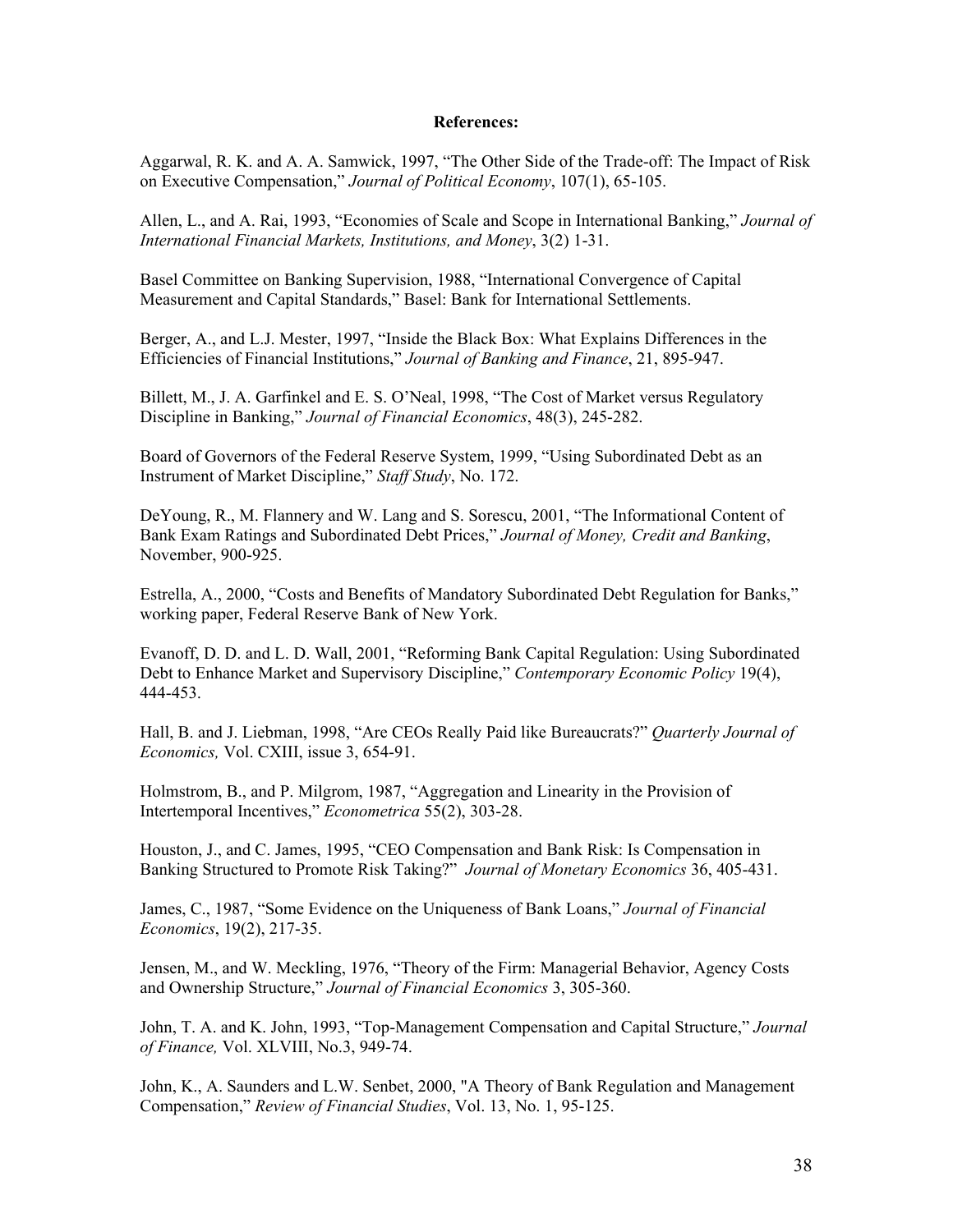John, K. and Y. Qian, "Incentive Features in CEO compensation in the Banking Industry," *Economic Policy Review*, forthcoming 2003.

Mei, J. and A. Saunders, 1997, "Have U.S. Financial Institutions' Real Estate Investments Exhibited 'Trend-Chasing' Behavior?" *The Review of Economics and Statistics*, 248-258.

La Porta, R., F. Lopez-De-Silanes, A. Shleifer, and R.W. Vishny, 1998, "Law and Finance", *Journal of Political Economy*, 106, 1113-1155.

Merton, R. C., 1977, "An analytic derivation of the cost of deposit insurance and loan guarantees: An application of modern option pricing theory**,"** *Journal of Banking & Finance,* Volume 1, Issue 1, 3-11.

 Morgan, D.P., and K.J. Stiroh, 2001, "Market Discipline of Banks: The Asset Test," *Journal of Financial Services Research*, 20(2-3), 195-208.

Murphy, K, 1999, "Executive Compensation," *Handbook of Labor Economics*, Orley Ashenfelter and David Card (eds.), Vol. 3, North Holland.

Schaefer, S., 1998, "The Dependence of the Pay Performance Sensitivity on the Size of the Firm," *Review of Economics and Statistics* 80, 436-443.

Shleifer, A. and R. W. Vishny, 1997, "A Survey of Corporate Governance," *Journal of Finance*, 52, 737-775.

U.S. Shadow Financial Regulatory Committee, 2000, "Reforming Bank Capital Regulation: A Proposal by the U.S. Shadow Financial Regulatory Committee," *Washington, D.C.: American Enterprise Institute*.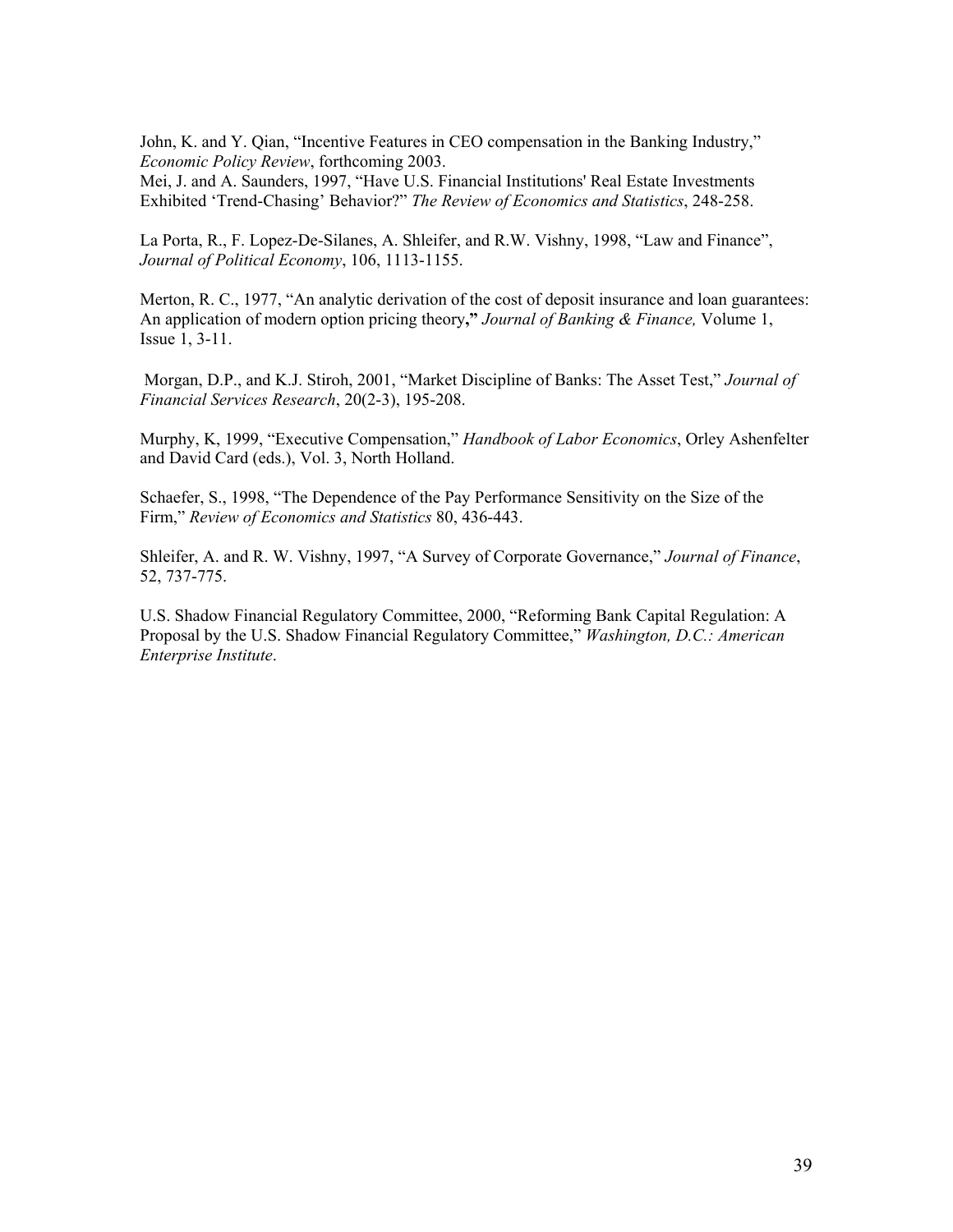### Table 1: Summary statistics on banks and CEO compensation

This table presents the summary statistics of bank characteristics and various components of compensation components. The sample consists of 606 bank CEO-years from year 1992 to 2000. Dollar values are in constant year 2000 dollars. Except for the numbers in percentage, compensation numbers in panel B are in thousands of dollars and numbers in panel A are in millions of dollars. Volatility of dollar return is equal to stock volatility times the average of a bank's beginning-of-year market value and its end-of-year market value. Dollar return to shareholders is equal to the bank's beginning-of-year market value times its annual stock return. Book value of leverage ratio is equal to one minus the ratio of book value of common equity relative to the total asset value. Market value of leverage ratio is equal to one minus the ratio of market value of common equity relative to the market value of assets, which is in turn defined as book value of assets minus book value of common equity plus market value of common equity. Subordinated debt is measured as a bank's long-term non-depository debt. Book value of subdebt ratio is subdebt divided by book value of assets. Market value of subdebt ratio is subdebt divided by market value of assets. CEO's firm-related wealth change is defined as the sum of salary, bonus, other cash compensation, change in value of option holdings, change in value of restricted stocks, profits from exercising options and change in value of direct equity holdings.

| Variable                          | Mean     | Median       | Std      | Minimum          | Maximum    |
|-----------------------------------|----------|--------------|----------|------------------|------------|
| Panel A: Bank Characteristics     |          |              |          |                  |            |
| Book value of assets              | 49913.68 | 20363.29     | 84116.06 | 1548.22          | 715348.00  |
| Market value of equity            | 8033.76  | 3483.06      | 12811.46 | 198.36           | 109928.64  |
| Stock return volatility           | 1.84%    | 1.68%        | 0.66%    | 0.74%            | 6.43%      |
| Volatility of dollar return       | 148.52   | 49.63        | 289.12   | 2.74             | 2467.05    |
| Annual stock return               | 24.44%   | 21.45%       | 34.59%   | $-43.48%$        | 274.56%    |
| Dollar return to shareholders     | 1111.46  | 359.56       | 3398.51  | $-27077.39$      | 27028.99   |
| Book value of leverage ratio      | 92.14%   | 92.22%       | 1.81%    | 72.57%           | 96.77%     |
| Market value of leverage ratio    | 83.28%   | 84.72%       | 7.70%    | 37.92%           | 96.19%     |
| Book value of subdebt ratio       | 6.26%    | 4.97%        | 5.36%    | $\boldsymbol{0}$ | 27.07%     |
| Market value of subdebt ratio     | 5.66%    | 4.56%        | 4.77%    | $\theta$         | 25.79%     |
| Panel B: Compensation components  |          |              |          |                  |            |
| Salary                            | 664.08   | 650.00       | 240.85   | 140.00           | 2000.00    |
| <b>Bonus</b>                      | 972.91   | 506.93       | 1309.49  | $\boldsymbol{0}$ | 12080.94   |
| Other cash compensation           | 283.75   | 4.14         | 823.68   | $\boldsymbol{0}$ | 8935.57    |
| Option grants                     | 1723.18  | 618.15       | 3923.17  | $\boldsymbol{0}$ | 47776.17   |
| Grants of restricted stocks       | 577.60   | $\mathbf{0}$ | 2377.92  | $\mathbf{0}$     | 46202.52   |
| Value change of option holdings   | 3198.87  | 621.69       | 11588.00 | -49646.83        | 94498.26   |
| Value change of restricted stocks | 499.80   | $\mathbf{0}$ | 3658.86  | $-31115.86$      | 30955.38   |
| Profits from exercising options   | 1185.56  | 96.18        | 3302.74  | $\boldsymbol{0}$ | 43960.80   |
| Equity holding                    | 1.38%    | 0.25%        | 4.19%    | $\boldsymbol{0}$ | 35.05%     |
| Value change of equity holding    | 12926.39 | 1296.57      | 73155.92 | $-68584.59$      | 937262.73  |
| CEO's firm-related wealth change  | 20198.37 | 5978.32      | 82232.15 | $-81430.81$      | 1068716.38 |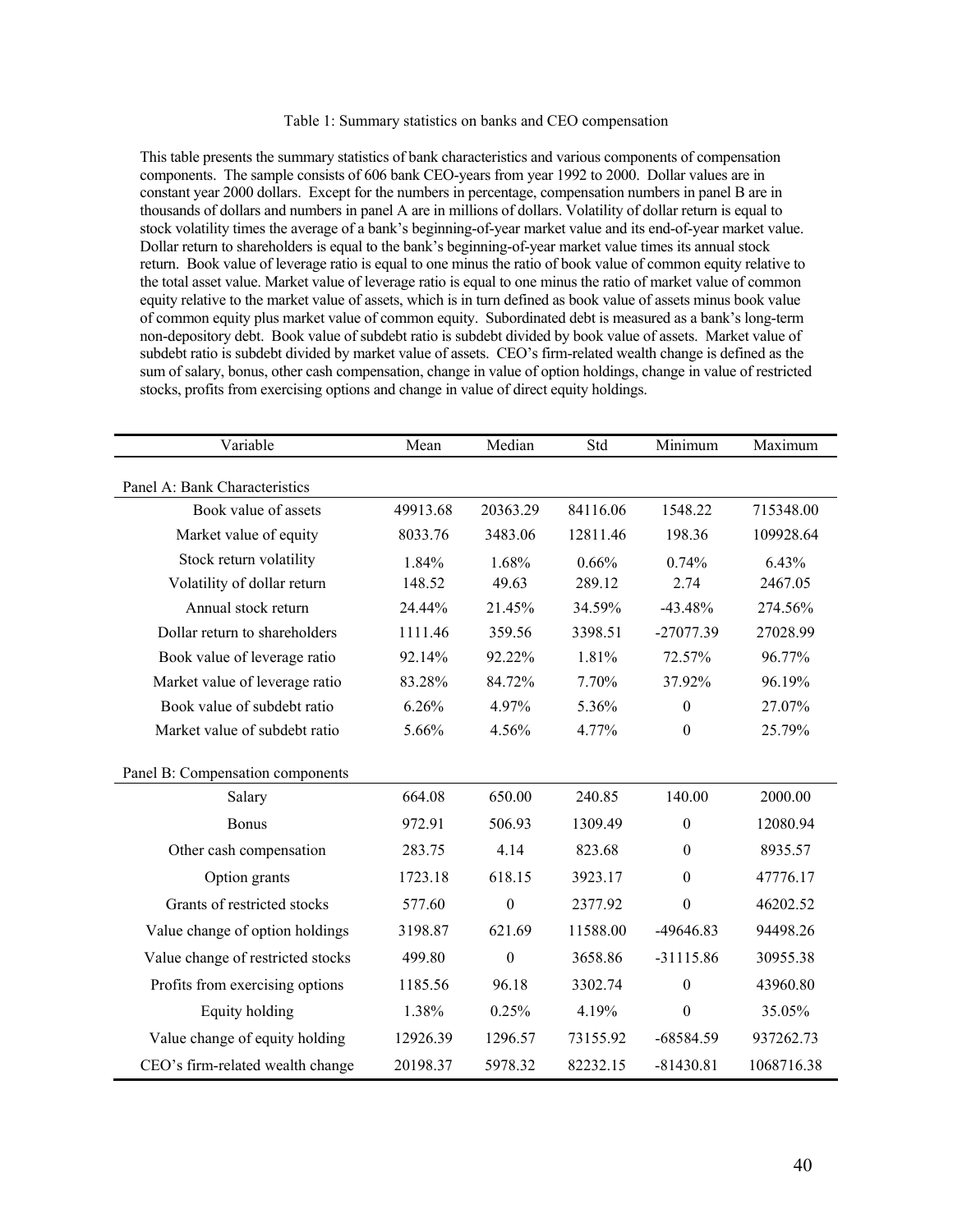#### Table 2: Summary statistics on subordinated debt

This table describes banks' holdings of subordinated debt over time (2A) and the characteristics of banks with different subordinated debt holdings (2B and 2C). The sample consists of 606 bank CEO-years from year 1992 to 2000. Dollar values are in constant year 2000 dollars. Except for the numbers in percentage, compensation numbers are in thousands of dollars and bank size-related are in millions of dollars. Subordinated debt is measured as a bank's long-term non-depository debt. Book value of subdebt ratio is subdebt divided by book value of assets. Market value of subdebt ratio is subdebt divided by market value of assets, which is in turn defined as book value of assets minus book value of common equity plus market value of common equity. Volatility of dollar return is equal to stock volatility times the average of a bank's beginning-of-year market value and its end-of-year market value. Dollar return to shareholders is equal to the bank's beginning-of-year market value times its annual stock return. Book value of leverage ratio is equal to one minus the ratio of book value of common equity relative to the total asset value. Market value of leverage ratio is equal to one minus the ratio of market value of common equity relative to the market value of assets. CEO's firm-related wealth change is defined as the sum of salary, bonus, other cash compensation, change in value of option holdings, change in value of restricted stocks, profits from exercising options and change in value of direct equity holdings.

|                                             | 1992                   | 1993                | 1994                   | 1995                | 1996                   | 1997                | 1998                   | 1999                   | 2000               |
|---------------------------------------------|------------------------|---------------------|------------------------|---------------------|------------------------|---------------------|------------------------|------------------------|--------------------|
| Number of<br><b>Observations</b>            | 33                     | 62                  | 75                     | 69                  | 73                     | 72                  | 78                     | 74                     | 70                 |
| Mean Book value<br>of subdebt               | 4 1 7%                 | $4.30\%$            | 4.80%                  | $5.00\%$            | 5.58%                  | 6.37%               | 7.67%                  | $9.03\%$               | 794%               |
| (Median)                                    | $(3.64\%)$             | $(3.49\%)$          | $(3.63\%)$             | $(3.83\%)$          | $(4.34\%)$             | $(5.35\%)$          | $(7.65\%)$             | $(8.59\%)$             | $(6.45\%)$         |
| Mean Market value<br>of subdebt<br>(Median) | $4.01\%$<br>$(3.70\%)$ | 4.18%<br>$(3.39\%)$ | $4.67\%$<br>$(3.93\%)$ | 4.86%<br>$(3.80\%)$ | $5.01\%$<br>$(4.33\%)$ | 5.35%<br>$(4.60\%)$ | $6.54\%$<br>$(6.50\%)$ | $8.04\%$<br>$(7.21\%)$ | 710%<br>$(5.96\%)$ |
|                                             |                        |                     |                        |                     |                        |                     |                        |                        |                    |

2A: Summary of subordinated debt across years

|  |  | 2B: Bank-years with and without subordinated debt |  |
|--|--|---------------------------------------------------|--|
|  |  |                                                   |  |

|                                | $subdebt=0$ | subdebt>0 | difference  | t-stat   |
|--------------------------------|-------------|-----------|-------------|----------|
| Number of observations         | 32          | 574       |             |          |
| Book value of assets           | 4500.30     | 52445.00  | $-47945.00$ | $-13.37$ |
| Market value of equity         | 792.66      | 8437.40   | $-7645.00$  | $-13.95$ |
| Stock return volatility        | 1.90%       | $1.84\%$  | $0.06\%$    | 0.60     |
| Volatility of dollar return    | 14.12       | 156.01    | $-141.90$   | $-11.44$ |
| Annual stock return            | 0.23        | 0.25      | $-0.02$     | $-0.28$  |
| Return to shareholders         | 116.77      | 1167.00   | $-1050.00$  | $-6.99$  |
| Book value of leverage ratio   | 91.27%      | 92.19%    | $-0.90\%$   | $-3.73$  |
| Market value of leverage ratio | 83.77%      | 83.26%    | $0.52\%$    | 0.55     |
| Book value of subdebt ratio    | $0.00\%$    | 6.61%     | $-6.60\%$   | $-29.94$ |
| Market value of subdebt ratio  | $0.00\%$    | 5.98%     | $-6.00\%$   | $-30.45$ |
| Salary                         | 467.05      | 675.07    | $-208$      | $-6.49$  |
| <b>Bonus</b>                   | 355.95      | 1007.3    | $-6514$     | $-8.35$  |
|                                |             |           |             |          |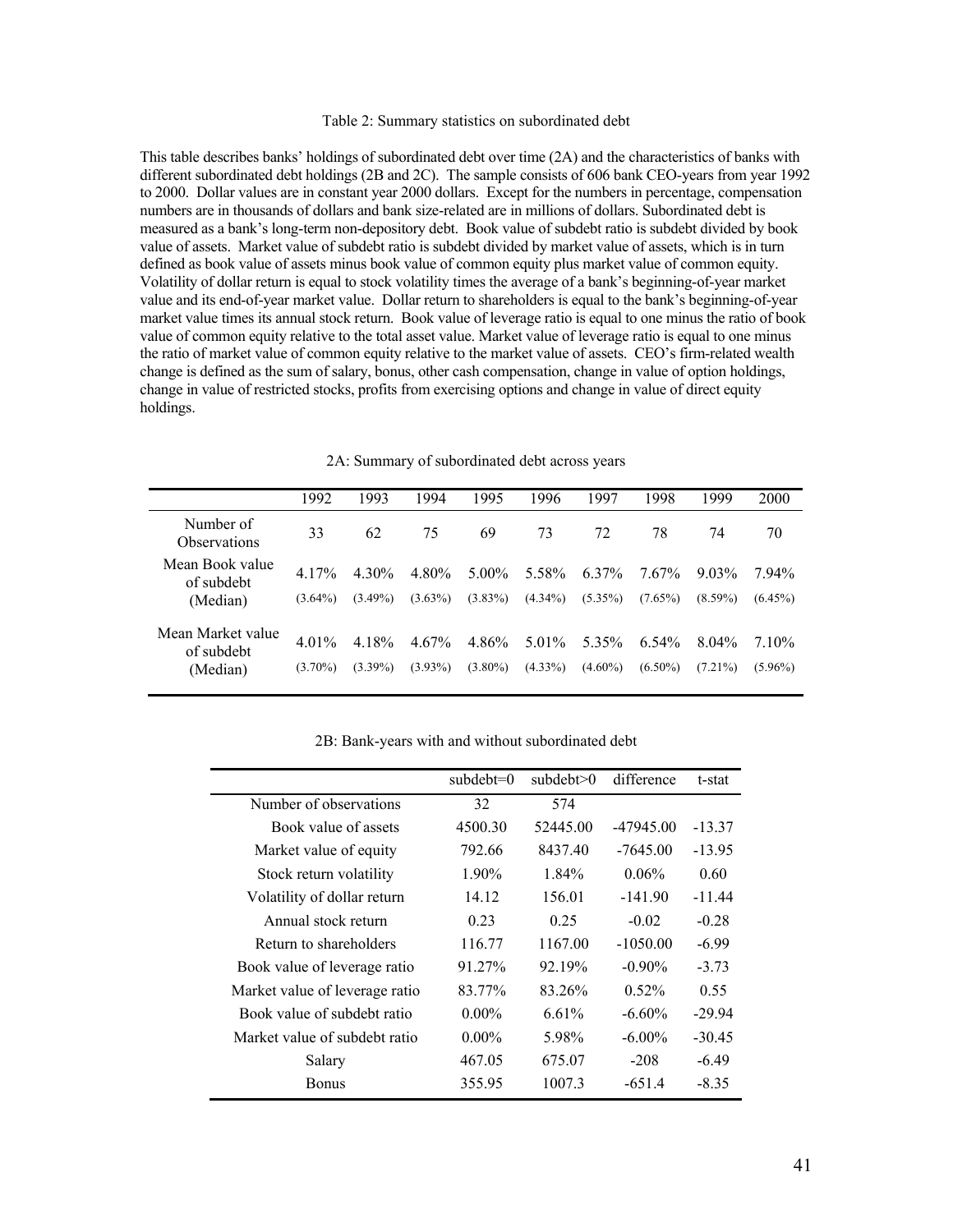| Other cash compensation           | 16.23    | 298.66   | $-282.4$    | $-7.94$ |
|-----------------------------------|----------|----------|-------------|---------|
| Option grants                     | 296.87   | 1800.20  | $-1503.00$  | $-8.71$ |
| Grants of restricted stocks       | 108.23   | 603.77   | $-495.50$   | $-461$  |
| Value change of option holdings   | 1348.40  | 3294.70  | $-1946.00$  | $-1.98$ |
| Value change of restricted stocks | 49.81    | 523.10   | $-473.30$   | $-2.50$ |
| Profits from exercising options   | 432 31   | 1227.60  | $-795.20$   | $-3.72$ |
| Equity holding                    | $1.55\%$ | $1.37\%$ | $0.17\%$    | 0.34    |
| Value change of equity holding    | 2520.70  | 13477.00 | $-10956.00$ | $-2.82$ |
| CEO's firm-related wealth change  | 5027.80  | 21001.00 | $-15973.00$ | $-361$  |
|                                   |          |          |             |         |

# 2C: Banks with different patterns of subordinated debt activities

This table compares firms with different patterns of subordinated debt activities. The sample consists of 120 banks and 606 bank-years from year 1992 to 2000. Type 1 banks never issue subordinated debt during the sample period. Type 2 banks have positive subordinated debt throughout the sample period. Type 3 banks started with no subordinated debt but later on took on subordinated debt. Type 4 banks started with positive subordinated debt but then eliminated all the subordinated debt. All other banks are included in type 5.

|                                   | type 1   | type 2   | type 3   | type 4    | type 5   |
|-----------------------------------|----------|----------|----------|-----------|----------|
| Number of banks                   | 3        | 108      | 5        |           | 3        |
| Book value of assets              | 3960.46  | 54995.56 | 5373.04  | 4466.60   | 6348.13  |
| Market value of equity            | 657.12   | 8821.94  | 1141.40  | 980.10    | 1419.89  |
| Stock return volatility           | 2.03%    | 1.82%    | $2.07\%$ | 2.22%     | 2.05%    |
| Volatility of dollar return       | 13.32    | 163.03   | 21.35    | 21.21     | 26.20    |
| Annual stock return               | 20.95%   | 24.39%   | 31.20%   | 12.41%    | 20.50%   |
| Return to shareholders            | 74.36    | 1219.23  | 218.35   | 54.12     | 175.88   |
| Book value of leverage ratio      | 90.79%   | 92.23%   | 92.01%   | 90.96%    | 90.95%   |
| Market value of leverage ratio    | 84.78%   | 83.44%   | 81.49%   | 80.28%    | 81.14%   |
| Book value of subdebt ratio       | $0.00\%$ | 6.83%    | 0.70%    | 5.60%     | 2.06%    |
| Market value of subdebt ratio     | $0.00\%$ | 6.18%    | $0.60\%$ | 4.89%     | 1.76%    |
| Salary                            | 506.51   | 685.64   | 445.34   | 404.07    | 515.79   |
| <b>Bonus</b>                      | 266.41   | 1039.55  | 488.64   | 230.08    | 348.33   |
| Other cash compensation           | 3.00     | 314.75   | 20.81    | 0.00      | 5.85     |
| Option grants                     | 212.38   | 1870.06  | 353.46   | 133.72    | 719.33   |
| Grants of restricted stocks       | 213.45   | 635.88   | 34.48    | 0.00      | 32.08    |
| Value change of option holdings   | 1640.03  | 3432.88  | 1020.19  | 480.39    | 1206.46  |
| Value change of restricted stocks | $-21.67$ | 554.41   | 18.99    | 0.00      | 68.53    |
| Profits from exercising options   | 724.82   | 1279.49  | 339.18   | 134.25    | 204.17   |
| Equity holding                    | 0.49%    | 1.27%    | 1.26%    | 1.32%     | 5.61%    |
| Value change of equity holding    | 255.35   | 13860.75 | 3125.81  | $-188.95$ | 12382.47 |
| CEO's firm-related wealth change  | 3145.62  | 21704.06 | 5488.26  | 1057.01   | 14781.79 |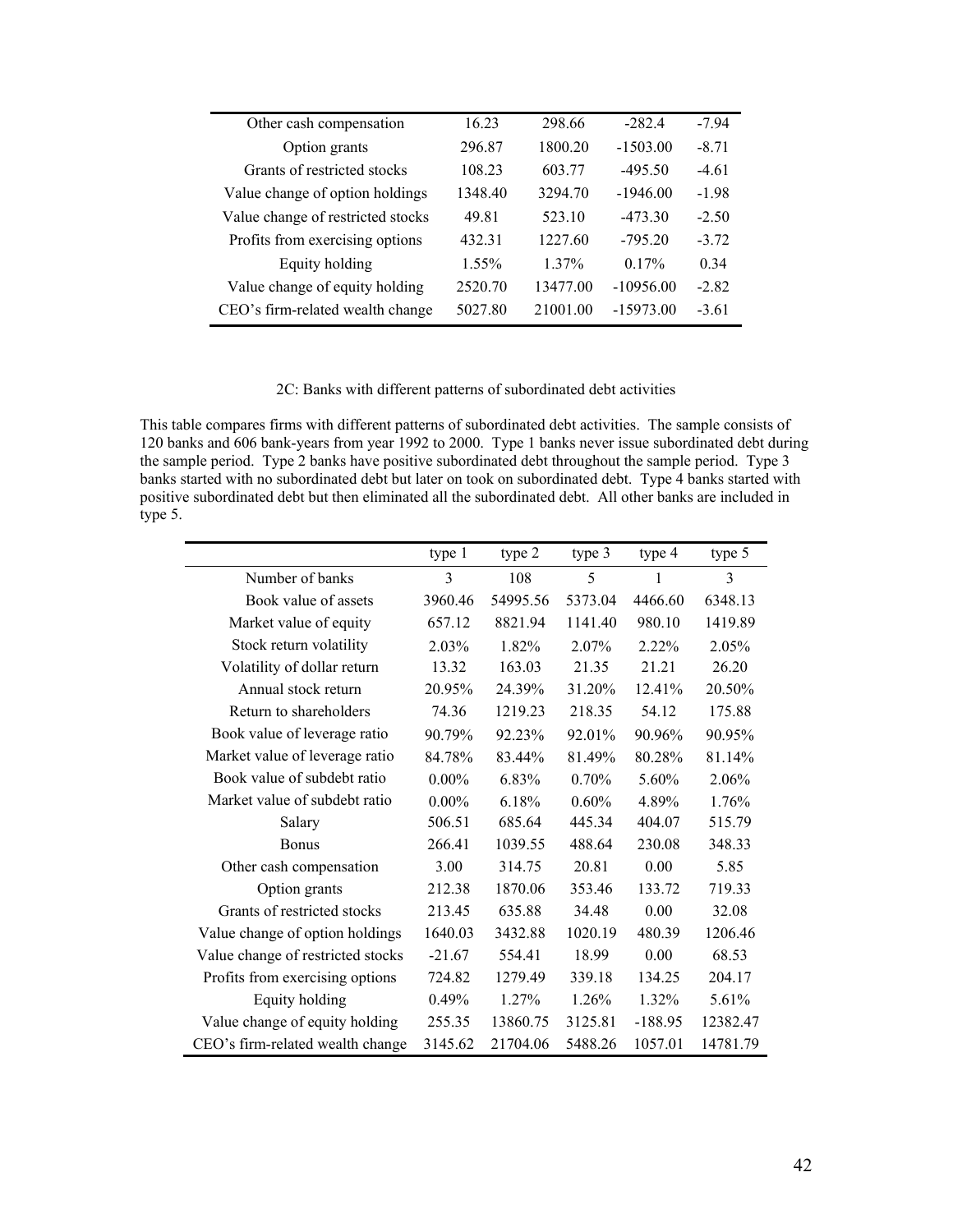#### Table 3: Effects of leverage and subdebt on pay-performance sensitivity: Return to shareholders measured in dollars

The sample consists of 606 bank CEO-years from year 1992 to 2000. The dependent variable, CEO's firmrelated wealth change, is defined as the sum of salary, bonus, other cash compensation, change in value of option holdings, change in value of restricted stocks, profits from exercising options and change in value of direct equity holdings. Among the independent variables, volatility of dollar return is equal to stock volatility times the average of a bank's beginning-of-year market value and its end-of-year market value. Return to shareholders is measured in dollar terms and is equal to the bank's beginning-of-year market value times its annual stock return. Book value of leverage ratio is equal to one minus the ratio of book value of common equity relative to the total asset value. Market value of leverage ratio is equal to one minus the ratio of market value of common equity relative to the market value of assets, which is in turn defined as book value of assets minus book value of common equity plus market value of common equity. Subordinated debt is measured as a bank's long-term non-depository debt. Book value of subdebt ratio is subdebt divided by book value of assets. Market value of subdebt ratio is subdebt divided by market value of assets. T-statistics are in parentheses. Regression estimates include CEO-bank (for each unique combination of CEO and bank) and year fixed effects. The sign \* denotes significance at 10% level using two-tailed test; \*\* denotes significance at 5% level using two-tailed test; \*\*\* denotes significance at 1% level using two-tailed test.

| Independent Variable                                      | CEO's firm-related wealth change |                         |                          |  |  |  |
|-----------------------------------------------------------|----------------------------------|-------------------------|--------------------------|--|--|--|
|                                                           | (1)                              | (2)                     | (3)                      |  |  |  |
| Size: log (book value of assets)                          |                                  |                         | 44654.13**<br>(2.52)     |  |  |  |
| Risk: Volatility of dollar return                         |                                  |                         | $-35.12**$<br>$(-2.09)$  |  |  |  |
| Market value of leverage                                  | $-2294.86$ **<br>$(-1.97)$       |                         | $-1976.16$<br>$(-1.64)$  |  |  |  |
| Market value of subdebt ratio                             |                                  | $-1203.52$<br>$(-0.92)$ | $-1166.19$<br>$(-1.01)$  |  |  |  |
| Return to shareholders                                    | 66.99***<br>(7.32)               | $-0.76$<br>$(-0.26)$    | $63.58***$<br>(2.97)     |  |  |  |
| $Size*$<br>Return to shareholders                         |                                  |                         | 1.72<br>(0.71)           |  |  |  |
| $Risk*$<br>Return to shareholders                         |                                  |                         | $-0.004*$<br>$(-1.86)$   |  |  |  |
| Market value of leverage *<br>Return to shareholders      | $-0.79$ ***<br>$(-7.17)$         |                         | $-1.03$ ***<br>$(-6.28)$ |  |  |  |
| Market value of subdebt ratio *<br>Return to shareholders |                                  | 0.36<br>(1.32)          | $0.65***$<br>(2.63)      |  |  |  |
| $R^2$                                                     | 0.31                             | 0.15                    | 0.36                     |  |  |  |
| Number of observations                                    | 438                              | 438                     | 438                      |  |  |  |

|  |  | 3A: Debt ratios measured in market value |  |  |  |
|--|--|------------------------------------------|--|--|--|
|--|--|------------------------------------------|--|--|--|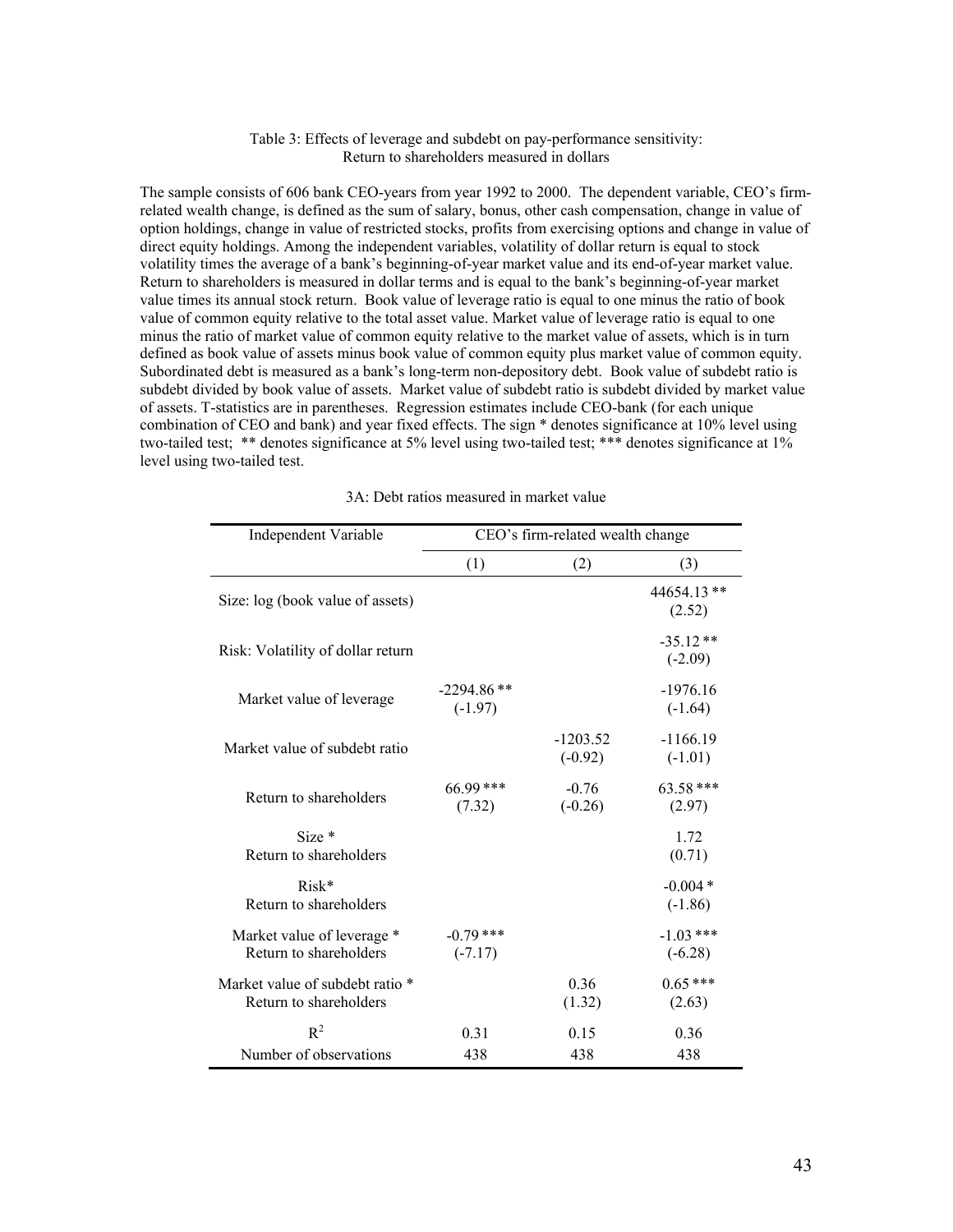| Independent Variable                                    | CEO's firm-related wealth change |                         |                          |  |  |
|---------------------------------------------------------|----------------------------------|-------------------------|--------------------------|--|--|
|                                                         | (1)                              | (2)                     | (3)                      |  |  |
| Size: log (book value of assets)                        |                                  |                         | 37225.47**<br>(2.19)     |  |  |
| Risk: Volatility of dollar return                       |                                  |                         | $-21.09$<br>$(-1.32)$    |  |  |
| Book value of leverage                                  | $-2371.39$<br>$(-0.58)$          |                         | $-7098.38*$<br>$(-1.74)$ |  |  |
| Book value of subdebt ratio                             |                                  | $-302.20$<br>$(-0.26)$  | 1057.61<br>(1.01)        |  |  |
| Return to shareholders                                  | $383.60$ ***<br>(7.62)           | $-8.18***$<br>$(-2.83)$ | 385.62 ***<br>(7.65)     |  |  |
| $Size*$<br>Return to shareholders                       |                                  |                         | $-3.74**$<br>$(-2.08)$   |  |  |
| $Risk*$<br>Return to shareholders                       |                                  |                         | $-0.001$<br>$(-0.56)$    |  |  |
| Book value of leverage *<br>Return to shareholders      | $-4.13***$<br>$(-7.57)$          |                         | $-3.74$ ***<br>$(-6.03)$ |  |  |
| Book value of subdebt ratio *<br>Return to shareholders |                                  | $0.97***$<br>(4.13)     | $0.85***$<br>(4.07)      |  |  |
| $R^2$<br>Number of observations                         | 0.32<br>438                      | 0.19<br>438             | 0.41<br>438              |  |  |

# 3B: Debt ratios measured in book value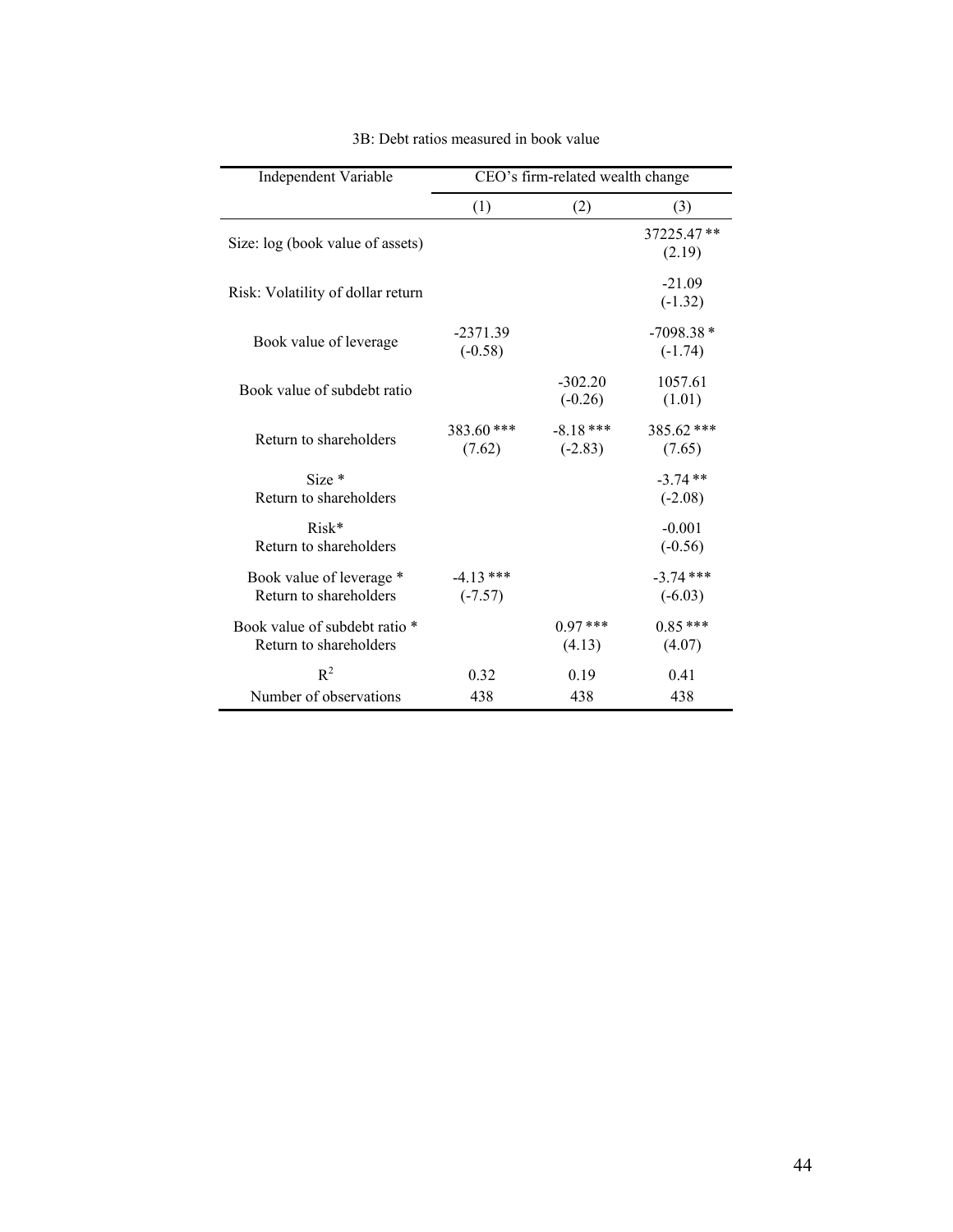### Table 4: Economic significance of the coefficient estimate

This table displays the change in the pay-performance sensitivity (dollar increase in CEO compensation per \$1000 increase in shareholder value) as the listed explanatory variable increase by one standard deviation. It is calculated as the regression coefficient of the cross-term of a listed variable times dollar return to shareholders, times the standard deviation of the variable. The symbol  $*$  denotes that the corresponding regression coefficient is insignificant at 10% level.

|                                   | (1)<br>leverage and<br>subdebt in<br>market value | (2)<br>leverage and<br>subdebt in book<br>value |
|-----------------------------------|---------------------------------------------------|-------------------------------------------------|
| Size: log (book value of assets)  | $2.18*$                                           | $-4.74$                                         |
| Risk: volatility of dollar return | $-1.16$                                           | $-0.29$ <sup>*</sup>                            |
| Leverage                          | $-7.92$                                           | $-6.78$                                         |
| Subdebt ratio                     | 3.11                                              | 4.55                                            |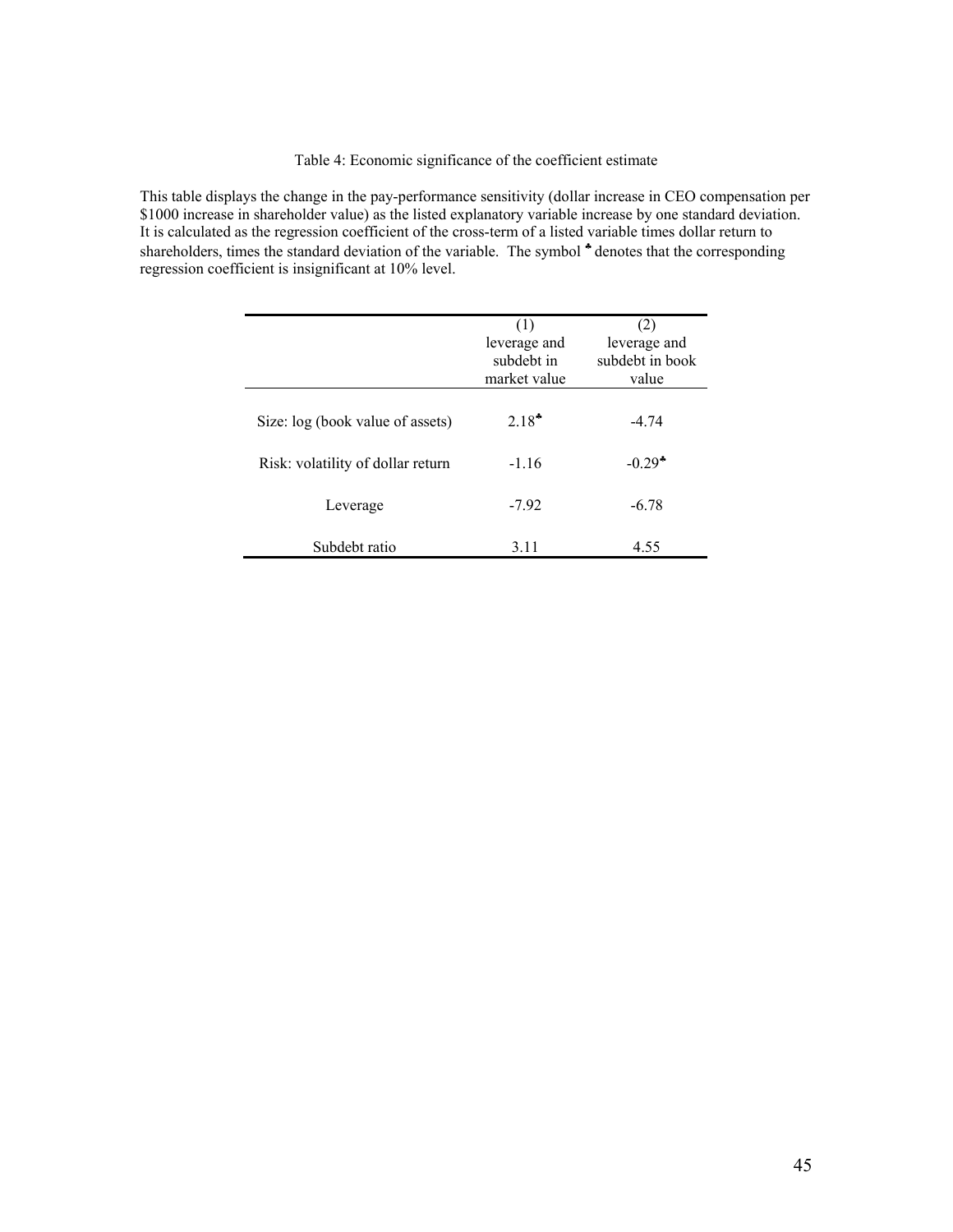#### Table 5: Effects of leverage and subdebt on pay-performance sensitivity: Return to shareholders measured by percentage return

The sample consists of 606 bank CEO-years from year 1992 to 2000. The dependent variable, CEO's firmrelated wealth change, is defined as the sum of salary, bonus, other cash compensation, change in value of option holdings, change in value of restricted stocks, profits from exercising options and change in value of direct equity holdings. Among the independent variables, return to shareholders is measured as annual stock return. Book value of leverage ratio is equal to one minus the ratio of book value of common equity relative to the total asset value. Market value of leverage ratio is equal to one minus the ratio of market value of common equity relative to the market value of assets, which is in turn defined as book value of assets minus book value of common equity plus market value of common equity. Subordinated debt is measured as a bank's long-term non-depository debt. Book value of subdebt ratio is subdebt divided by book value of assets. Market value of subdebt ratio is subdebt divided by market value of assets. Tstatistics are in parentheses. Regression estimates include CEO-bank (for each unique combination of CEO and bank) and year fixed effects. The sign  $*$  denotes significance at 10% level using two-tailed test;  $**$ denotes significance at 5% level using two-tailed test; \*\*\* denotes significance at 1% level using two-tailed test.

| <b>Independent Variable</b>                              | CEO's firm-related wealth change |                     |                            |  |  |
|----------------------------------------------------------|----------------------------------|---------------------|----------------------------|--|--|
|                                                          | (1)                              | (2)                 | (3)                        |  |  |
| Size: log (book value of<br>assets)                      |                                  |                     | 48910.27***<br>(2.82)      |  |  |
| Risk: Stock volatility                                   |                                  |                     | $-27520.2**$<br>$(-2.25)$  |  |  |
| Market value of leverage                                 | $-5264.11$ ***<br>$(-3.62)$      |                     | $-4784.9$ ***<br>$(-3.26)$ |  |  |
| Market value of subdebt ratio                            |                                  |                     |                            |  |  |
| Return to shareholders                                   | 797.94<br>(0.94)                 | 200.64<br>(1.23)    | 1375.42<br>(1.00)          |  |  |
| Size * Return to shareholders                            |                                  |                     | 53.96<br>(0.57)            |  |  |
| Risk*Return to shareholders                              |                                  |                     | $-47.17$<br>$(-0.37)$      |  |  |
| Market value of leverage *<br>Return to shareholders     | $-10.26$<br>$(-0.97)$            |                     | $-25.32**$<br>$(-2.09)$    |  |  |
| Market value of subdebt ratio<br>*Return to shareholders |                                  | $41.06**$<br>(2.34) | $39.24*$<br>(1.91)         |  |  |
| $R^2$                                                    | 0.19                             | 0.16                | 0.24                       |  |  |
| Number of observations                                   | 438                              | 438                 | 438                        |  |  |

### 5A: Debt ratios measured in market value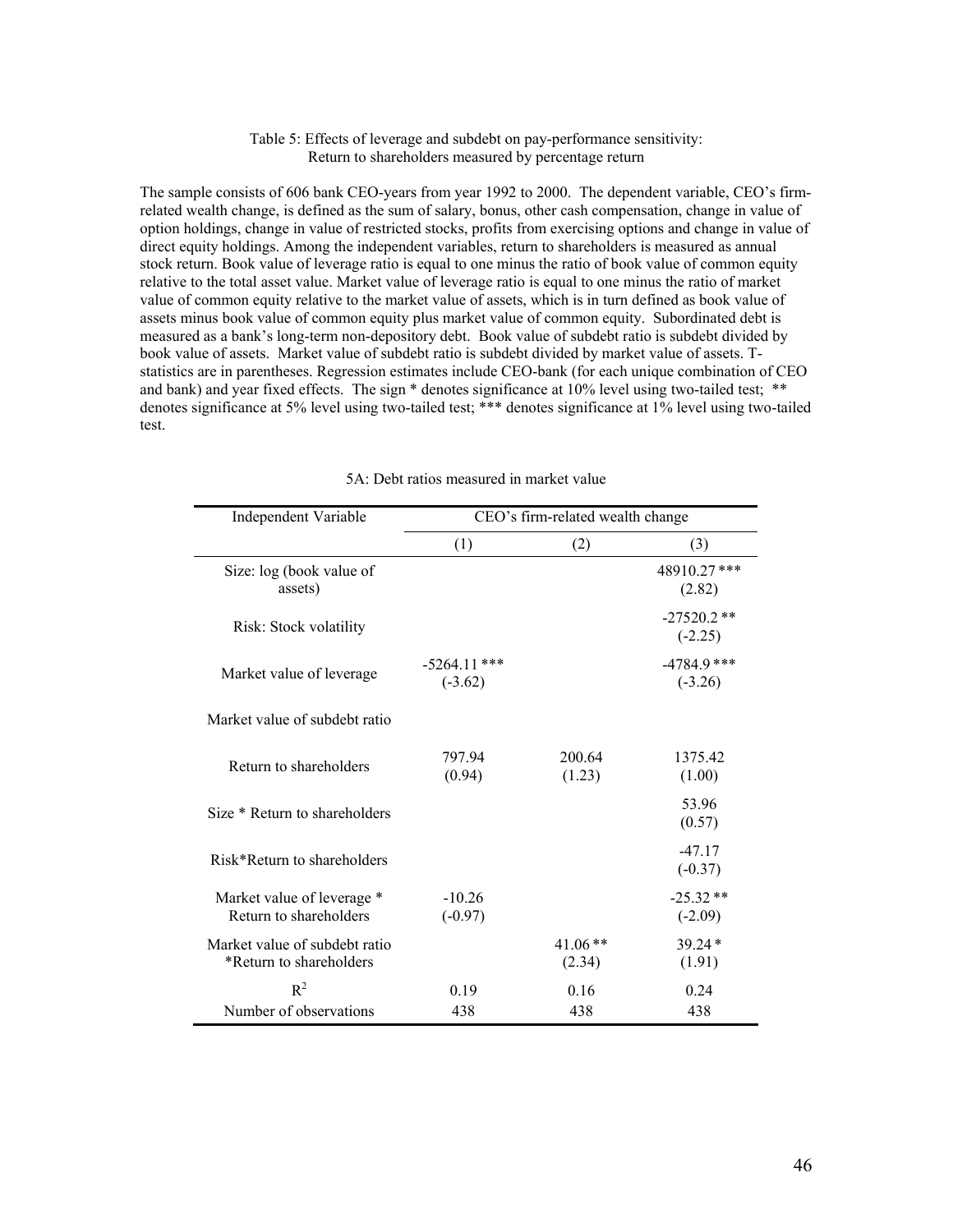| Independent Variable                                   | CEO's firm-related wealth change |                        |                              |  |  |  |
|--------------------------------------------------------|----------------------------------|------------------------|------------------------------|--|--|--|
|                                                        | (1)                              | (2)                    | (3)                          |  |  |  |
| Size: log (book value of<br>assets)                    |                                  |                        | 42345.64**<br>(2.48)         |  |  |  |
| Risk: Stock volatility                                 |                                  |                        | $-21749.21*$<br>$(-1.81)$    |  |  |  |
| Book value of leverage                                 | $-13308.45$ ***<br>$(-3.07)$     |                        | $-13686.08$ ***<br>$(-3.08)$ |  |  |  |
| Book value of subdebt ratio                            |                                  | $-424.38$<br>$(-0.36)$ | 496.61<br>(0.42)             |  |  |  |
| Return to shareholders                                 | 8603.82 *<br>(1.70)              | 146.26<br>(0.90)       | 11898.58**<br>(2.29)         |  |  |  |
| Size * Return to shareholders                          |                                  |                        | 35.40<br>(0.38)              |  |  |  |
| Risk*Return to shareholders                            |                                  |                        | 264.06**<br>(2.12)           |  |  |  |
| Book value of leverage<br>*Return to shareholders      | $-89.16$<br>$(-1.63)$            |                        | $-139.51**$<br>$(-2.40)$     |  |  |  |
| Book value of subdebt ratio<br>*Return to shareholders |                                  | 49.23 ***<br>(3.16)    | 58.29 ***<br>(3.32)          |  |  |  |
| $R^2$<br>Number of observations                        | 0.19<br>438                      | 0.17<br>438            | 0.26<br>438                  |  |  |  |

5B: Debt ratios measured in book value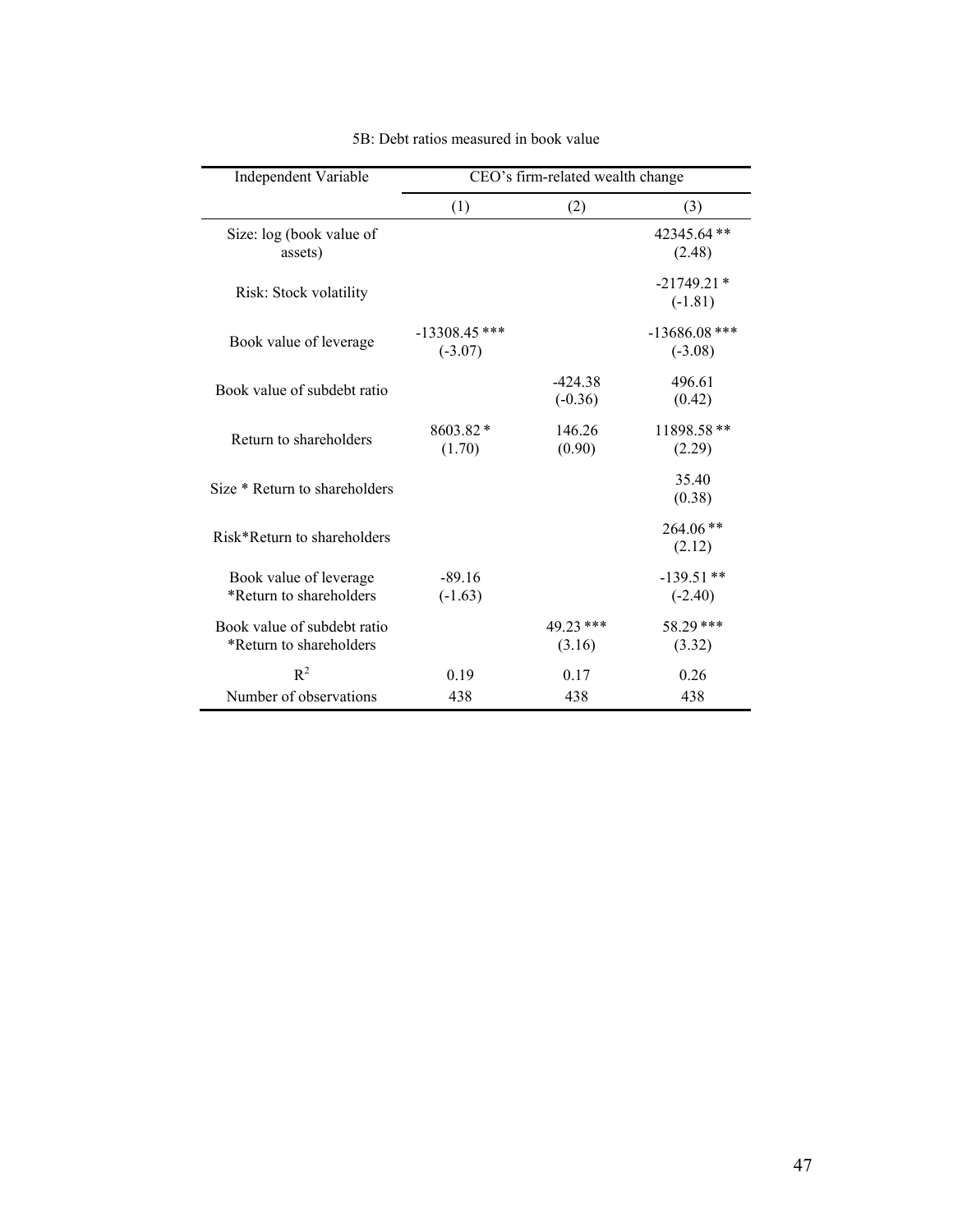### Table 6: Summary statistics of banks with different BOPEC Rating

This table compares bank characteristics and CEO compensation structure for bank-years with different BOPEC ratings. The sample consists of 606 bank CEO-years from year 1992 to 2000. Dollar values are in constant year 2000 dollars. Except for the numbers in percentage, compensation numbers are in thousands of dollars and bank size-related are in millions of dollars. Volatility of dollar return is equal to stock volatility times the average of a bank's beginning-of-year market value and its end-of-year market value. Dollar return to shareholders is equal to the bank's beginning-of-year market value times its annual stock return. Book value of leverage ratio is equal to one minus the ratio of book value of common equity relative to the total asset value. Market value of leverage ratio is equal to one minus the ratio of market value of common equity relative to the market value of assets, which is in turn defined as book value of assets minus book value of common equity plus market value of common equity. Subordinated debt is measured as a bank's long-term non-depository debt. Book value of subdebt ratio is subdebt divided by book value of assets. Market value of subdebt ratio is subdebt divided by market value of assets. CEO's firm-related wealth change is defined as the sum of salary, bonus, other cash compensation, change in value of option holdings, change in value of restricted stocks, profits from exercising options and change in value of direct equity holdings. Due to data confidentiality, BOPEC ratings can not be disclosed.

|                                   | <b>BOPEC Rating</b> |                |          |                |  |
|-----------------------------------|---------------------|----------------|----------|----------------|--|
| Variables                         | 1                   | $\overline{2}$ | 3        | $\overline{4}$ |  |
| Book value of assets              | 34295.56            | 60838.81       | 60522.62 | 163386.30      |  |
| Market value of equity            | 6457.72             | 9394.34        | 4311.16  | 7533.43        |  |
| Stock return volatility           | 1.73%               | 1.90%          | 2.42%    | 2.35%          |  |
| Volatility of dollar return       | 109.35              | 181.20         | 84.30    | 141.04         |  |
| Annual stock return               | 23.82%              | 23.93%         | 42.19%   | 74.52%         |  |
| Return to shareholders            | 1007.85             | 1188.20        | 878.59   | 3160.41        |  |
| Book value of leverage ratio      | 91.88%              | 92.28%         | 93.27%   | 95.12%         |  |
| Market value of leverage ratio    | 81.45%              | 84.34%         | 90.79%   | 94.16%         |  |
| Book value of subdebt ratio       | 6.38%               | 6.20%          | 5.38%    | 7.60%          |  |
| Market value of subdebt ratio     | 5.63%               | 5.69%          | 5.30%    | 7.60%          |  |
| Salary                            | 642.34              | 676.81         | 721.09   | 962.50         |  |
| Bonus                             | 823.25              | 1098.73        | 751.09   | 635.16         |  |
| Other cash compensation           | 324.28              | 248.91         | 421.06   | 0.11           |  |
| Option grants                     | 1285.33             | 2101.01        | 760.33   | 1334.76        |  |
| Grants of restricted stocks       | 396.39              | 733.94         | 232.15   | 0.00           |  |
| Value change of option holdings   | 2733.65             | 3669.12        | 1036.39  |                |  |
| Value change of restricted stocks | 285.96              | 686.64         | 490.12   |                |  |
| Profits from exercising options   | 1236.12             | 1172.45        | 699.38   | 38.16          |  |
| Equity holding                    | 1.01%               | 1.57%          | 4.72%    | 0.18%          |  |
| Value change of equity holding    | 10774.70            | 15056.44       | 3159.06  |                |  |
| CEO's firm-related wealth change  | 17105.11            | 23181.38       | 9781.77  |                |  |